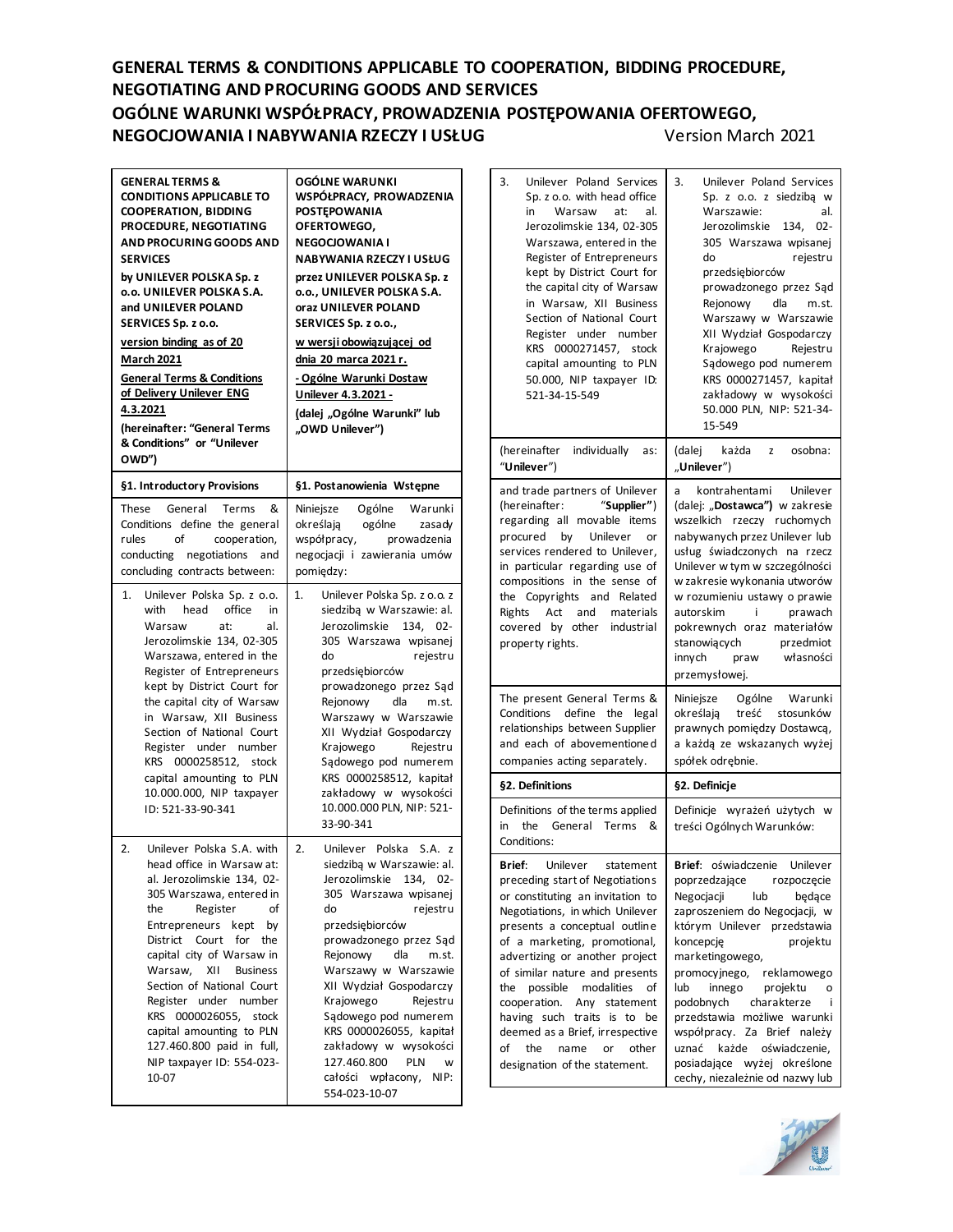|                                                                                                                                                                                                                                                          | innego<br>oznaczenia<br>oświadczenia.                                                                                                                                                                                                        |                                                           |
|----------------------------------------------------------------------------------------------------------------------------------------------------------------------------------------------------------------------------------------------------------|----------------------------------------------------------------------------------------------------------------------------------------------------------------------------------------------------------------------------------------------|-----------------------------------------------------------|
| CC.: Civil Code Act dated 23<br>April 1964 (in: Journal of Laws<br>of 1964, Nº 16,<br>item<br>93,<br>amended).                                                                                                                                           | kc.: ustawa z dnia 23 kwietnia<br>1964 r. Kodeks cywilny (tj. Dz.<br>U. z 1964 r. Nr 16 poz. 93 ze<br>zm.).                                                                                                                                  | <b>Bidin</b><br>initiat<br>an in<br>Biddi<br>many         |
| Delivery - sale of movable<br>items or rendering of Services<br>to Unilever.                                                                                                                                                                             | Dostawa - sprzedaż rzeczy<br>ruchomych lub<br>świadczenie<br>Usług na rzecz Unilever.                                                                                                                                                        | order<br>comr<br>incluo                                   |
| <b>Supplier</b> $-$ the other Party to<br>the Contract concluded<br>by<br>Unilever under these Terms &<br>Conditions.                                                                                                                                    | Dostawca<br>- druga<br>strona<br>zawartej<br>Umowy<br>przez<br>Unilever zgodnie z niniejszymi<br>Ogólnymi Warunkami.                                                                                                                         | Comp<br>execu<br>explic<br>Gene<br>the                    |
| <b>Negotiations:</b><br>conducte d<br>between<br>the<br>Parties,<br>in<br>particularly after delivering a<br>Brief to the Supplier, talks and<br>exchange of correspondence,                                                                             | Negocjacje: toczone pomiędzy<br>Stronami, w szczególności po<br>doręczeniu Dostawcy Briefu,<br>rozmowy<br>- i-<br>wymiana<br>korespondencji,<br>dotyczące                                                                                    | Nego<br>equa                                              |
| concerning<br>possibilities<br>of<br>entering into cooperation or its<br>modalities as well<br>as the<br>concept of specific actions or<br>promotional and advertising<br>materials in the event of<br>rendering Services.                               | możliwości<br>nawiązania<br>współpracy oraz jej warunków<br>jak<br>również<br>koncepcji<br>dotyczących poszczególnych<br>lub<br>działań<br>materiałów<br>promocyjnych i reklamowych w<br>przypadku świadczenia Usług.                        | Proje<br>story<br>visua<br>Unile<br>coop<br>Biddi<br>Nego |
| $\sim 10^{-11}$<br>Delivery Order<br>DO<br>or<br>Purchase Order - order in<br>electronic format addressed by<br>Unilever<br>to<br>the<br>Supplier                                                                                                        | <b>DO</b> - Delivery Order lub<br>Purchase Order - zamówienie<br>w<br>formie elektronicznej<br>skierowane przez Unilever do                                                                                                                  | of p<br>Unile<br>copy                                     |
| regarding procurement<br>οf<br>movable items or rendering of<br>Services by the Supplier. The<br>Order shall be sent from the e-<br>mail<br>address:<br>do_not_reply@unilever.coupa<br>host.com to the e-mail address<br>specified by the Supplier. A DO | Dostawcy dotyczące nabycia<br>rzeczy ruchomych<br>lub<br>świadczenia przez Dostawcę<br>usług. Zamówienie wysyłane<br>jest z adresu e-maliowego:<br>do_not_reply@unilever.coupa<br>host.com na adres e-mailowy<br>wskazany przez Dostawcę. DO | Parti<br>jointh<br>shall<br>comp<br>acting<br>on its      |
| may also be referred to in the<br>Contract and in these General<br>Terms & Conditions as "Order".                                                                                                                                                        | może być również zwane w<br>treści Umowy oraz niniejszych<br>Ogólnych<br>Warunków                                                                                                                                                            | Conti<br>relati<br>deter                                  |
| Each DO includes a DO number<br>further referred to as Order<br>number. In the event that any<br>document is designated<br>by<br>"order",<br>Unilever<br>as                                                                                              | "Zamówieniem". Każdy<br>DO.<br>zawiera numer DO zwany dalej<br>Numerem<br>Zamówienia.<br>w<br>przypadku,<br>gdy<br>jakikolwiek<br>dokument<br>został<br>opatrzony                                                                            | prece<br>Gene<br>and<br>to Ge<br>in w                     |
| "commission" or a similar term<br>and was addressed to the other<br>Party prior to conduct of any<br>Negotiations<br>or<br>prior<br>to<br>concluding a Contract, this shall                                                                              | Unilever<br>przez<br>nazwą<br>"zamówienie", "zlecenie" lub<br>określeniem podobnym i został<br>skierowany do drugiej Strony<br>przeprowadzeniem<br>przed                                                                                     | pain<br>discr<br>Gene<br>provi                            |
| not constitute an offer in the<br>sense of CC Article 66. A DO<br>shall be sent by Unilever in the<br>system Coupa Easybuy. A DO                                                                                                                         | jakichkolwiek Negocjacji<br>lub<br>przed zawarciem Umowy nie<br>stanowi to oferty w rozumieniu<br>art. 66 kc. DO jest wysyłany                                                                                                               | Any o<br>& C<br>writt<br>and \<br>were                    |
| sent by Unilever on terms<br>defined in the General Terms &<br>Conditions shall constitute an<br>offer in the sense of CC Article                                                                                                                        | przez Unilever<br>systemie<br>W<br>Coupa Easybuy Unilever. DO<br>wysłane przez Unilever<br>na<br>określonych<br>zasadach<br>W                                                                                                                | notio<br>arrar<br>imple<br>partio                         |
| 66. All earlier correspondence<br>or talks between the Parties<br>shall be treated as preliminary<br>negotiations.                                                                                                                                       | Ogólnych Warunkach stanowi<br>ofertę w rozumieniu art. 66 kc.<br>Wszelka<br>wcześniejsza<br>korespondencja lub rozmowy                                                                                                                       | fram<br>agre<br>chara<br>chang                            |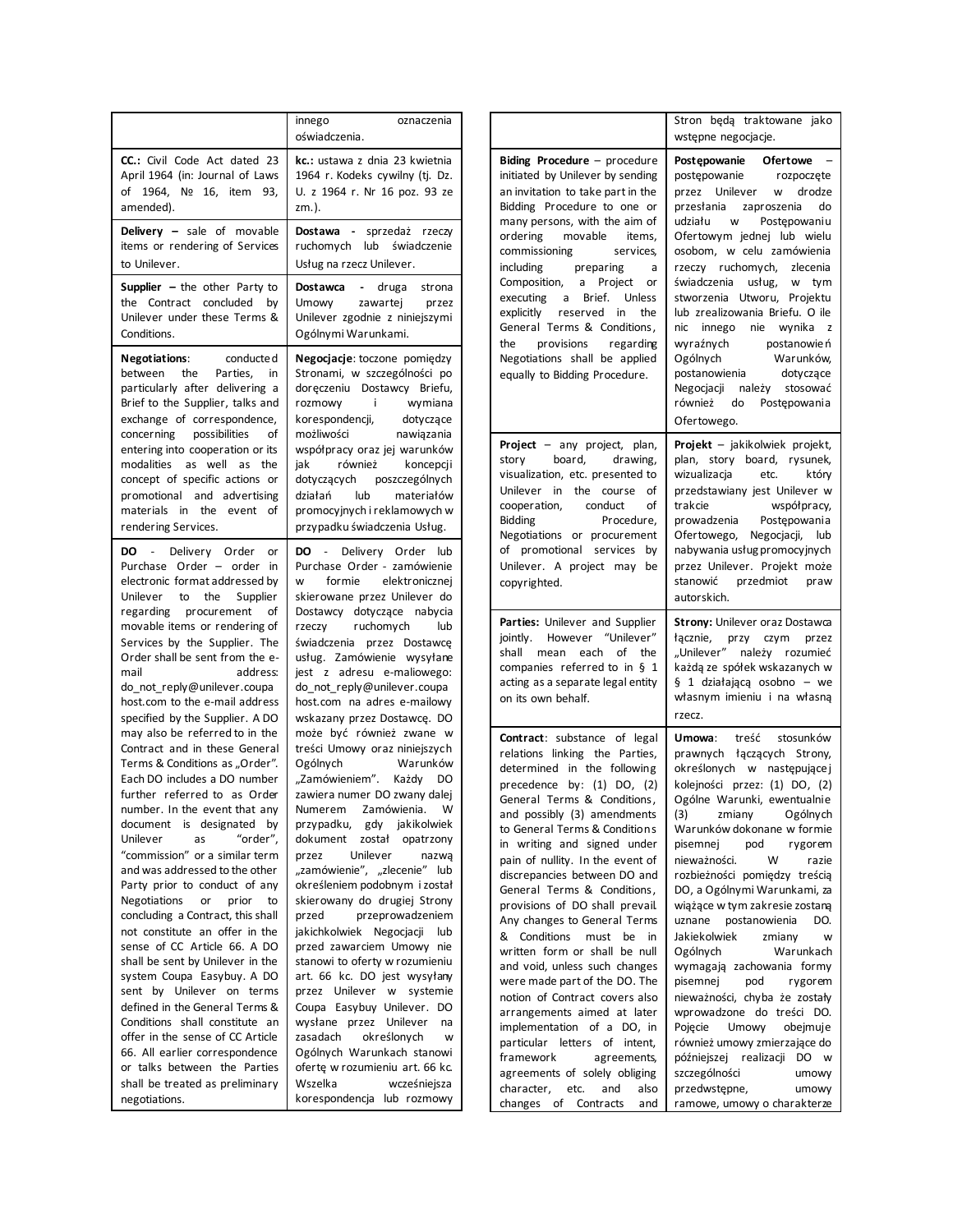| declarations<br>of<br>intent<br>on<br>executing Contracts.                                                                                                                                                                                                                                                                                                                                                                                                                                                                                    | wyłącznie zobowiązującym etc.<br>a także zmiany Umów oraz<br>składanie oświadczeń woli w<br>wykonaniu Umów.                                                                                                                                                                                                                                                                                                                                                                        |
|-----------------------------------------------------------------------------------------------------------------------------------------------------------------------------------------------------------------------------------------------------------------------------------------------------------------------------------------------------------------------------------------------------------------------------------------------------------------------------------------------------------------------------------------------|------------------------------------------------------------------------------------------------------------------------------------------------------------------------------------------------------------------------------------------------------------------------------------------------------------------------------------------------------------------------------------------------------------------------------------------------------------------------------------|
| Services $-$ anything rendered<br>to Unilever other than sale of<br>an item, including performance<br>a composition,<br>services<br>of<br>connected with transferring<br>copyrights, rights to industrial<br>property or transfer/award of<br>other rights to Unilever.                                                                                                                                                                                                                                                                       | Usługi - wszelkie świadczenia<br>na rzecz Unilever nie będące<br>sprzedażą rzeczy, w<br>tym<br>wykonanie dzieła, świadczenia<br>związane z<br>przeniesieniem<br>praw autorskich, praw<br>własności przemysłowej lub<br>przeniesieniem/ustanowienie<br>innych praw<br>m<br>na<br>rzecz<br>Unilever.                                                                                                                                                                                 |
| <b>Composition</b> - performance by<br>Supplier or one of Supplier's<br>subcontractors<br>of<br>a<br>composition (including<br>a<br>Projects) or the result of<br>providing Services having the<br>and character of<br>traits<br>a<br>composition in the sense of the<br>Copyrights and Related Rights<br>Act dated 4 February 1994<br>(consolidated text in Journal of<br>Laws of 2006, № 90, item 631.<br>amended).                                                                                                                         | Utwór – wykonane przez<br>Dostawcę<br>lub<br>jego<br>podwykonawców dzieło (w tym<br>lub<br>Projekt)<br>rezultat<br>świadczenia<br>Usług mający<br>cechy i charakter utworu w<br>rozumieniu ustawy z dnia 4<br>lutego 1994 roku o prawie<br>autorskim<br>j.<br>prawach<br>pokrewnych (tekst jednolity<br>Dz.U. z 2006 r, nr 90, poz. 631<br>ze zm.)                                                                                                                                 |
| <b>CONCLUSION OF CONTRACTS</b>                                                                                                                                                                                                                                                                                                                                                                                                                                                                                                                | ZAWARCIE UMÓW                                                                                                                                                                                                                                                                                                                                                                                                                                                                      |
| § 3. Fundamental Rules of<br>Cooperation                                                                                                                                                                                                                                                                                                                                                                                                                                                                                                      | ş.<br>з.<br>Podstawowe<br>zasady<br>współpracy                                                                                                                                                                                                                                                                                                                                                                                                                                     |
|                                                                                                                                                                                                                                                                                                                                                                                                                                                                                                                                               |                                                                                                                                                                                                                                                                                                                                                                                                                                                                                    |
| 1.<br>Unilever<br>conclude s<br>contracts solely in the<br>following ways:                                                                                                                                                                                                                                                                                                                                                                                                                                                                    | 1.<br>Unilever zawiera umowy<br>wyłącznie w następujący<br>sposób:                                                                                                                                                                                                                                                                                                                                                                                                                 |
| Contracts in written<br>form under general<br>rules;                                                                                                                                                                                                                                                                                                                                                                                                                                                                                          | umowy w formie<br>pisemnej<br>na<br>zasadach ogólnych;                                                                                                                                                                                                                                                                                                                                                                                                                             |
| Contracts<br>by<br>sending a DO.                                                                                                                                                                                                                                                                                                                                                                                                                                                                                                              | $\overline{a}$<br>Umowy<br>poprzez<br>wysłanie DO.                                                                                                                                                                                                                                                                                                                                                                                                                                 |
| 2.<br>Conclusion of a Contract<br>written form takes<br>in<br>place in the form of<br>signing<br>by<br>persons<br>authorized to represent<br>the Parties in that form, as<br>specified in CC Article 78 §<br>In<br>1.<br>the<br>event<br>of<br>concluding a contract in<br>written form, after its<br>conclusion Unilever shall<br>send a DO to the Supplier,<br>which does not require<br>acceptance<br>by<br>the<br>Supplier and which<br>is<br>binding for both Parties<br>together with terms &<br>conditions of the written<br>contract. | 2.<br>Zawarcie Umowy<br>w<br>formie<br>pisemnej<br>następuje<br>poprzez<br>złożenie podpisów przez<br>osoby uprawnione<br>do<br>reprezentowania Stron w<br>tym w trybie określonym<br>w art. 78 § 1 kc. W<br>przypadku<br>zawarcia<br>umowy<br>formie<br>W<br>pisemnej, po jej zawarciu<br>Unilever<br>wysyła<br>do<br>Dostawcy DO, które nie<br>wymaga przyjęcia przez<br>Dostawcę i jest wiążące<br>dla obu Stron łącznie z<br>treścią umowy pisemnej.<br>Każde DO zawiera Numer |

| needs<br>Unilever<br>to<br>be<br>specified on the Supplier's<br>invoice relating to the<br>delivery made following<br>the given DO. Failure to<br>specify the Order number<br>on the invoice shall give<br>Unilever<br>the<br>right to<br>refuse<br>payment<br>until<br>presentation of an invoice<br>specifying the appropriate<br>number.<br>Order<br>The<br>the<br>payment<br>term of<br>invoice recommences in<br>the date of receiving the<br>containing<br>invoice<br>the<br>Order<br>appropriate                                                                                                                                                                                                                                                                               | Unilever<br>przez<br>musi<br>zostać<br>umieszczony<br>w<br>fakturze<br>Dostawcy<br>dotyczącej<br>wykonania<br>Dostawy objętej danym<br><b>Brak</b><br>DO.<br>Numeru<br>Zamówienia na fakturze,<br>uprawnia Unilever<br>do<br>odmowy zapłaty do czasu<br>otrzymania<br>faktury<br>zawierającej prawidłowy<br>Zamówienia.<br>Numer<br>Termin płatności faktury<br>biegnie na nowo od dnia<br>otrzymania<br>faktury<br>zawierającej<br>właściwy<br>Numer Zamówienia.                                                                                                                                                                                                                                                    |
|---------------------------------------------------------------------------------------------------------------------------------------------------------------------------------------------------------------------------------------------------------------------------------------------------------------------------------------------------------------------------------------------------------------------------------------------------------------------------------------------------------------------------------------------------------------------------------------------------------------------------------------------------------------------------------------------------------------------------------------------------------------------------------------|----------------------------------------------------------------------------------------------------------------------------------------------------------------------------------------------------------------------------------------------------------------------------------------------------------------------------------------------------------------------------------------------------------------------------------------------------------------------------------------------------------------------------------------------------------------------------------------------------------------------------------------------------------------------------------------------------------------------|
| number.<br>4.<br>In the event that<br>the<br>aggregate value of the<br>given Order exceeds the<br>amount of PLN 50,000 net<br>or its equivalent in other<br>currencies at the mean<br>exchange rate specified<br>by the National Bank of<br>Poland for the date of the<br>the<br>Contract.<br>Supplier<br>shall be required to hold<br>valid<br>civil<br>liability<br>of<br>insurance<br>its<br>operations for the entire<br>term<br>of<br>cooperation<br>between the Parties and<br>for<br>at least one<br>year<br>thereafter. On demand of<br>Unilever, at latest on the<br>date<br>of<br>Delivery<br>οf<br>movable<br>items<br>or<br>proceeding to carry out<br>the Services, the Supplier<br>shall<br>provide<br>Unilever<br>with<br>of<br>copy<br>said<br>а<br>insurance policy. | 4.<br>W przypadku, gdy łączna<br>wartość<br>danego<br>Zamówienia<br>przekracza<br>kwote 50 000 zł netto lub<br>równowartość<br>iej<br>w<br>walucie<br>obcej według<br>średniego kursu NBP<br>W<br>dacie zawarcia Umowy,<br>Dostawca<br>jest<br>zobowiązany<br>do<br>posiadania<br>przez<br>cały<br>okres współpracy Stron<br>oraz co najmniej przez 1<br>od<br>zakończenia<br>rok<br>współpracy<br>ważnego<br>ubezpieczenia<br>odpowiedzialności<br>cywilnej<br>związanej<br>z<br>prowadzoną<br>działalnością. Na żądanie<br>Unilever Najpóźniej<br>W<br>Dostawy<br>dniu<br>rzeczy<br>ruchomvch<br>lub<br>przystąpienia do realizacji<br>Usług, Dostawca doręczy<br>Unilever<br>kopię<br>polisy<br>ubezpieczeniowej. |
| § 4. Conclusion of Contracts                                                                                                                                                                                                                                                                                                                                                                                                                                                                                                                                                                                                                                                                                                                                                          | § 4. Zawieranie Umów                                                                                                                                                                                                                                                                                                                                                                                                                                                                                                                                                                                                                                                                                                 |
| All statements of intent<br>1.<br>contained in the DO are<br>binding on the Parties,<br>and the<br>Parties accept<br>that the persons making<br>statements of intent on<br>their behalf in the form of<br>a DO sent by electronic<br>(e-mail)<br>mail<br>are<br>authorized to issue such<br>statements<br>their<br>on<br>behalf, unless proven in<br>court that the statement<br>in the form of an e-mail<br>made<br>by<br>was<br>an<br>unauthorized<br>person<br>identified by name, who                                                                                                                                                                                                                                                                                             | Wszelkie<br>oświadczenia<br>1.<br>woli zawarte w DO mają<br>moc wiążącą dla Stron, a<br>Strony uznają, że osoby<br>składające w ich imieniu<br>oświadczenia<br>woli<br>w<br>formie<br>wysłanego<br>DO.<br>pocztą elektroniczna (e-<br>mail), są uprawnione do<br>składania<br>takich<br>oświadczeń w ich imieniu,<br>chyba<br>zostanie<br>że<br>udowodnione<br>przed<br>sądem, że oświadczenie<br>w formie e-mail zostało<br>złożone<br>przez<br>zidentyfikowaną z imienia<br>nazwiska<br>osobe<br>i                                                                                                                                                                                                                 |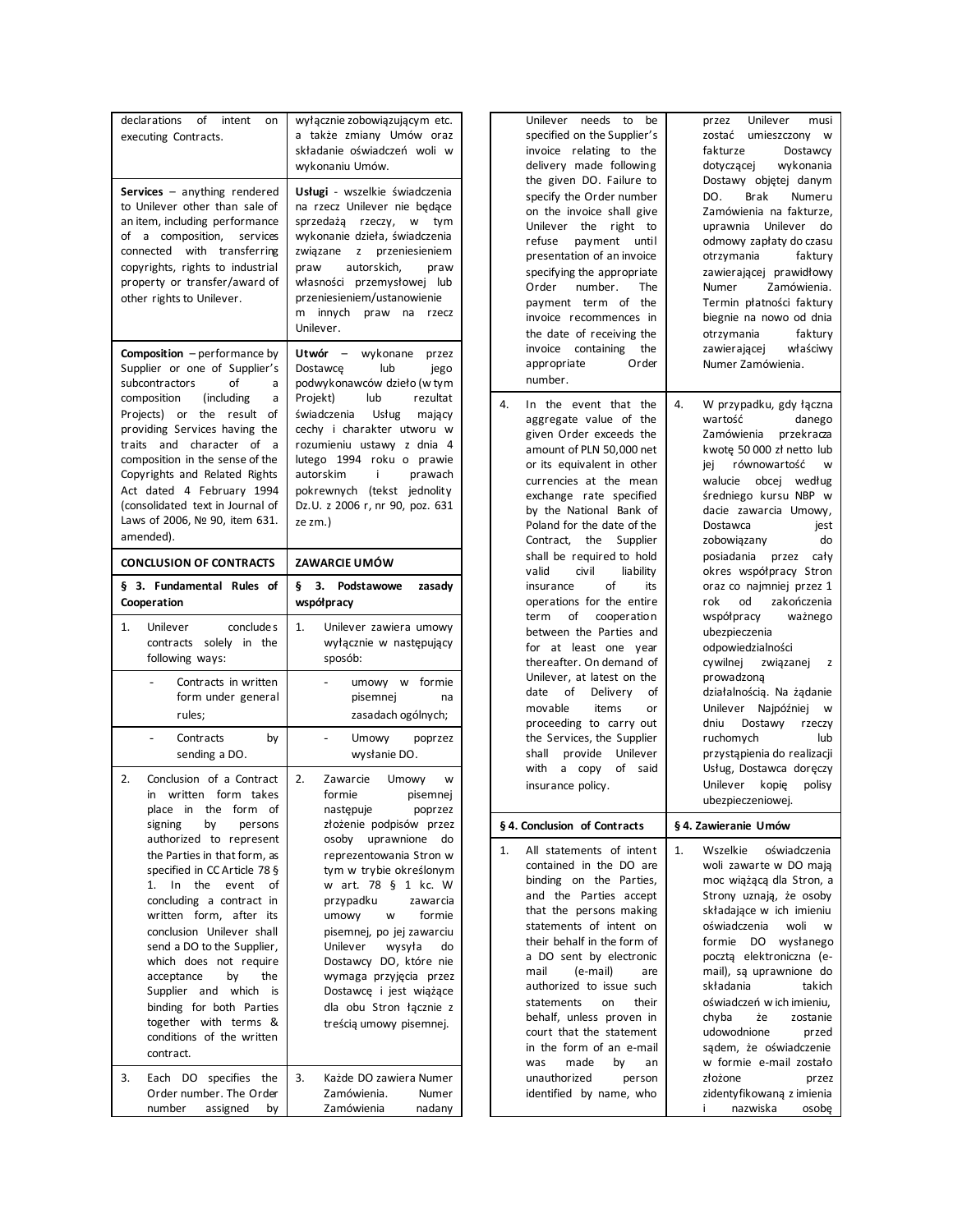| 2. | bears responsibility<br>for<br>acting as an alleged proxy.<br>Statement of intent sent                                                                                                                                                                                                                                                                                                                                                                                                                                                                                                                      | 2. | nieuprawnioną,<br>która<br>ponosi odpowiedzialność<br>za działanie jako rzekomy<br>pełnomocnik.<br>Oświadczenie<br>woli                                                                                                                                                                                                                                                                                                                                                                                                                                                                                                     |          | and t<br>Condi<br>of th<br>Condi<br>in wri                                                                                                                                                                                |
|----|-------------------------------------------------------------------------------------------------------------------------------------------------------------------------------------------------------------------------------------------------------------------------------------------------------------------------------------------------------------------------------------------------------------------------------------------------------------------------------------------------------------------------------------------------------------------------------------------------------------|----|-----------------------------------------------------------------------------------------------------------------------------------------------------------------------------------------------------------------------------------------------------------------------------------------------------------------------------------------------------------------------------------------------------------------------------------------------------------------------------------------------------------------------------------------------------------------------------------------------------------------------------|----------|---------------------------------------------------------------------------------------------------------------------------------------------------------------------------------------------------------------------------|
|    | the e-mail address<br>to<br>specified by the Supplier<br>deemed<br>shall<br>be<br>as<br>statement received by the<br>Supplier, unless<br>the<br>Supplier proves in court<br>that he did not receive the<br>e-mail containing the DO<br>from Unilever.                                                                                                                                                                                                                                                                                                                                                       |    | przesłane na adres e-mail<br>wskazany przez Dostawcę<br>uznaje<br>się<br>za<br>oświadczenie otrzymane<br>przez Dostawce, chyba,<br>że Dostawca udowodni<br>przed<br>sądem,<br>żе<br>nie<br>otrzymał wiadomości e-<br>mail zawierającej DO od<br>Unilever.                                                                                                                                                                                                                                                                                                                                                                   |          | null<br>may<br>witho<br>condi<br>or cl<br>confir<br>be<br>none:<br>refus<br>Orde<br>reject                                                                                                                                |
| 3. | In the event of changed e-<br>address<br>mail<br>data<br>οf<br>Unilever or e-mail address<br>data of the Supplier, the<br>Party<br>changing<br>the<br>address shall inform the<br>other Party about the<br>change at least 7 (seven)<br>days prior to the planned<br>change. In the event of<br>lack of notification, a DO<br>sent<br>to<br>the<br>original<br>address shall be deemed<br>as effectively delivered to<br>the other Party. Change of<br>the above data shall not<br>constitute an amendment<br>of the Contract and may<br>be made in any form,<br>including<br>by<br>e-mail<br>notification. | 3. | W<br>przypadku<br>zmiany<br>danych<br>adresu<br>e-mail<br>Unilever lub adresu e-<br>mail<br>Dostawcy, strona<br>dokonująca<br>zmiany<br>adresu<br>poinformuje<br>drugą stronę o zmianie w<br>terminie co najmniej 7<br>siedmiu)<br>(słownie:<br>dni<br>przed planowaną zmianą.<br>W<br>przypadku<br>braku<br>powiadomienia<br>DO<br>wysłane<br>na<br>dotychczasowy<br>adres,<br>uznaje się za skutecznie<br>doręczone<br>drugiej<br>Stronie. Zmiana danych, o<br>których mowa<br>powyżej<br>nie<br>stanowi<br>zmiany<br>Umowy<br>$\mathbf{i}$<br>może<br>być<br>dokonywana w dowolnej<br>formie, w tym w formie e-<br>mail. |          | entire<br>any<br>reser<br>amer<br>term:<br>delive<br>or re<br>the<br>docur<br>Uniley<br>will b<br>accep<br>perso<br>repre<br>null a<br>that<br>proce<br><b>Delive</b><br>DO,<br>that 1<br>Contr<br>specit<br>the<br>Condi |
| 4. | Lack of reaction from the<br>Supplier to a DO within<br>two business days shall be<br>considered as conclusion<br>of Contract. On Unilever's<br>request the Supplier shall<br>deliver to Unilever within<br>three working days<br>a<br>written confirmation<br>of<br>conclusion of Contract in<br>full accordance with DO.<br>In case of lack of delivery<br>of confirmation<br>within<br>abovementioned<br>period<br>the Supplier shall pay to<br>Unilever<br>contractual<br>a<br>penalty in amount of PLN<br>500 (five hundred).                                                                          | 4. | Brak<br>odpowiedzi<br>Dostawcy<br>DO<br>na<br>w<br>terminie<br>dwóch<br>dni<br>roboczych uznaje się za<br>zawarcie<br>Umowy.<br>Na<br>żądanie<br>Unilever<br>Dostawca<br>doręczy<br>Unilever<br>terminie<br>w<br>trzech<br>dni<br>roboczych<br>pisemne<br>potwierdzenie<br>zawarcia Umowy, zgodne<br>w całości z DO. W razie<br>braku<br>doręczenia<br>potwierdzenia<br>W<br>powyższym<br>terminie<br>Dostawca<br>zapłaci<br>Unilever karę umowną w<br>kwocie<br>500<br>(pięćset)<br>złotych.                                                                                                                               | 6.<br>7. | provi<br>68 an<br>Uniley<br>withd<br>place<br>withir<br>after<br>the [<br>Witho<br>manr<br>Suppl<br>dema<br>reiml<br>other<br>Uniley<br>With<br>Contr                                                                     |
| 5. | In the event that the<br>Contract is concluded by<br>sending<br>the<br>a<br>DO,<br>contents of the Contract<br>shall be determined solely                                                                                                                                                                                                                                                                                                                                                                                                                                                                   | 5. | W<br>przypadku,<br>gdy<br>Umowa zostaje zawarta<br>wysłanie<br>poprzez<br>DO,<br>treść<br>Umowy<br>będzie<br>wyznaczona<br>wyłącznie                                                                                                                                                                                                                                                                                                                                                                                                                                                                                        | 8.       | DO,<br>provi<br>$661$ is<br>State<br>regar                                                                                                                                                                                |
|    | by the contents of the DO                                                                                                                                                                                                                                                                                                                                                                                                                                                                                                                                                                                   |    | treścią DO oraz Ogólnymi                                                                                                                                                                                                                                                                                                                                                                                                                                                                                                                                                                                                    |          | mate                                                                                                                                                                                                                      |

| and the General Terms &<br>Conditions (any changes<br>of the General Terms &<br>Conditions must be made<br>in written form, or shall be<br>null and void). Supplier<br>may accept a DO only<br>without reservations; and<br>conditions,<br>reservations<br>or changes specified in<br>confirmation of a DO shall<br>considered<br>be<br>as<br>nonexistent.<br>Supplier,<br>refusing to<br>accept<br>an<br>Order, undertakes<br>to<br>reject the<br>DO<br>in<br>its<br>entirety, clearly, without<br>conditions,<br>any<br>reservations, changes or<br>amendments. Any general<br>terms & conditions<br>οf<br>delivery of movable items<br>or rendering services by<br>the Supplier or<br>other<br>documents<br>sent<br>to<br>Unilever by the Supplier<br>will be binding only when<br>accepted in writing<br>by<br>persons authorized<br>to<br>represent Unilever, or be<br>null and void. In the event<br>that<br>the<br>Supplier<br>proceeds to execute the<br>Deliveries specified in the<br>DO, the Parties accept<br>that they are bound by a<br>Contract on the terms<br>specified in the DO and<br>the<br>General<br>Terms<br>&<br>Conditions. Application of<br>provisions of CC Articles<br>68 and $681$ is excluded. | Warunkami (ewentualnie<br>Ogólnych<br>zmiany<br>Warunków dokonane<br>być<br>dokonane<br>mogą<br>wyłącznie<br>formie<br>W<br>pisemnej<br>pod rygorem<br>nieważności).<br>Dostawca<br>może przyjąć DO jedynie<br>zastrzeżeń,<br>bez<br>jakiekolwiek<br>warunki,<br>zastrzeżenia, lub zmiany<br>określone w przyjęciu DO<br>się<br>uważa<br>za<br>nieistniejące.<br>Dostawca,<br>nie przyjmuje<br>jeżeli<br>Zamówienia, zobowiązuje<br>się odrzucić DO w całości,<br>sposób<br>jasny<br>W<br>bez<br>jakichkolwiek warunków,<br>zastrzeżeń, zmian<br>lub<br>uzupełnień. Jakiekolwiek<br>ogólne warunki dostawy<br>rzeczy ruchomych<br>lub<br>świadczenia usług przez<br>lub<br>Dostawce<br>inne<br>dokumenty przesyłane<br>Unilever przez Dostawcę<br>wiążą<br>wyłącznie<br>w<br>przypadku ich akceptacji<br>w formie pisemnej pod<br>nieważności<br>rygorem<br>przez osoby uprawnione<br>do reprezentacji Unilever.<br>W<br>przypadku,<br>gdy<br>Dostawca<br>rozpocznie<br>wykonywanie<br>Dostaw<br>objętych<br>Strony<br>DO<br>uznają,<br>że<br>wiąże<br>je<br>warunkach<br>Umowa<br>na<br>określonych<br><b>W</b><br>DO<br>j<br>Ogólnych<br>Warunkach.<br>Wyłącza się stosowanie |
|--------------------------------------------------------------------------------------------------------------------------------------------------------------------------------------------------------------------------------------------------------------------------------------------------------------------------------------------------------------------------------------------------------------------------------------------------------------------------------------------------------------------------------------------------------------------------------------------------------------------------------------------------------------------------------------------------------------------------------------------------------------------------------------------------------------------------------------------------------------------------------------------------------------------------------------------------------------------------------------------------------------------------------------------------------------------------------------------------------------------------------------------------------------------------------------------------------------------------------|---------------------------------------------------------------------------------------------------------------------------------------------------------------------------------------------------------------------------------------------------------------------------------------------------------------------------------------------------------------------------------------------------------------------------------------------------------------------------------------------------------------------------------------------------------------------------------------------------------------------------------------------------------------------------------------------------------------------------------------------------------------------------------------------------------------------------------------------------------------------------------------------------------------------------------------------------------------------------------------------------------------------------------------------------------------------------------------------------------------------------------------------------------------------------------|
| Unilever has the right to<br>6.<br>withdraw<br>the<br>Order<br>placed in the form of a DO<br>within two business days<br>after the date of sending<br>the DO to the Supplier.<br>Withdrawal of a DO in this<br>manner does not give the<br>Supplier the<br>right<br>to<br>demand compensation or<br>reimbursement<br>of<br>any<br>other<br>amounts<br>from<br>Unilever.<br>7.<br>With regard to concluding<br>Contracts in the form of                                                                                                                                                                                                                                                                                                                                                                                                                                                                                                                                                                                                                                                                                                                                                                                         | art. 68 i 68 <sup>1</sup> kc.<br>6.<br>Unilever ma<br>prawo<br>cofnać<br>Zamówienie<br>złożone w formie DO w<br>dwóch<br>terminie<br>dni<br>roboczych<br>dniu<br>po<br>wysłania<br>DO<br>do<br>Dostawcy.<br>Cofnięcie<br>DO<br>w powyższym trybie nie<br>uprawnia<br>Dostawcy<br>do<br>żądania<br>od<br>Unilever<br>odszkodowania<br>lub<br>zwrotu<br>jakichkolwiek<br>innych kwot.<br>7.<br>W<br>zakresie<br>zawierania<br>formie<br>Umów<br>W<br>DO                                                                                                                                                                                                                                                                                                                                                                                                                                                                                                                                                                                                                                                                                                                           |
| application<br>DO, the<br>of<br>provisions of CC Article<br>$661$ is excluded.                                                                                                                                                                                                                                                                                                                                                                                                                                                                                                                                                                                                                                                                                                                                                                                                                                                                                                                                                                                                                                                                                                                                                 | wyłącza się<br>stosowanie<br>art. $661$ kc.                                                                                                                                                                                                                                                                                                                                                                                                                                                                                                                                                                                                                                                                                                                                                                                                                                                                                                                                                                                                                                                                                                                                     |
| οf<br>will<br>8.<br><b>Statements</b><br>transfer<br>regarding<br>of<br>material<br>copyrights,                                                                                                                                                                                                                                                                                                                                                                                                                                                                                                                                                                                                                                                                                                                                                                                                                                                                                                                                                                                                                                                                                                                                | Oświadczenia<br>8.<br>woli<br>w<br>zakresie<br>przeniesienia<br>autorskich<br>praw                                                                                                                                                                                                                                                                                                                                                                                                                                                                                                                                                                                                                                                                                                                                                                                                                                                                                                                                                                                                                                                                                              |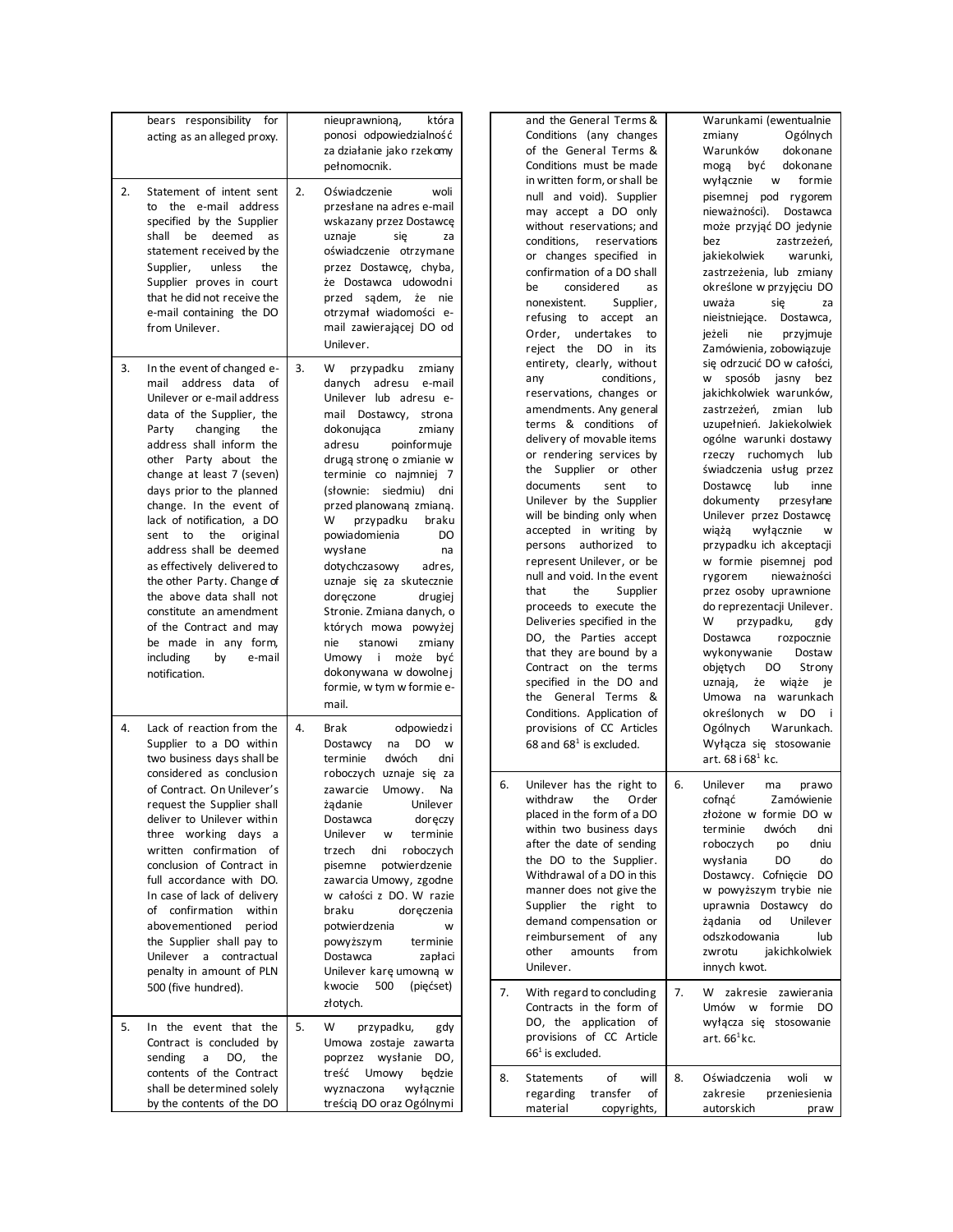| 9. | of<br>processing<br>personal<br>data and in the situation<br>when at least one of the<br>Parties<br>requests<br>a<br>of<br>will<br>statement<br>in<br>writing for valid reasons,<br>shall be made by both<br>Parties in writing or shall<br>be confirmed in writing.<br>Change of any provisions<br>agreed in writing, change<br>of the General Terms &<br>Conditions<br>οf<br>or<br>DO<br>be<br>contents,<br>must<br>in<br>written form or be null<br>and void.                                                          | majątkowych,<br>przetwarzania<br>danych<br>osobowych<br>oraz<br>w<br>sytuacji. gdy co najmniej<br>ze<br>Stron<br>jedna<br>żąda<br>złożenia<br>oświadczenia<br>woli z ważnych przyczyn<br>piśmie,<br>na<br>zostaną<br>złożone przez obie Strony<br>w formie pisemnej lub<br>potwierdzone na piśmie.<br>9.<br>jakichkolwiek<br>Zmiana<br>postanowień<br>zawartych<br>formie<br>pisemnej,<br>w<br>Ogólnych<br>zmiana<br>warunków lub treści DO<br>może<br>być<br>dokonana<br>wyłącznie<br>formie<br>w<br>pisemnej<br>pod rygorem<br>nieważności. |
|----|---------------------------------------------------------------------------------------------------------------------------------------------------------------------------------------------------------------------------------------------------------------------------------------------------------------------------------------------------------------------------------------------------------------------------------------------------------------------------------------------------------------------------|-----------------------------------------------------------------------------------------------------------------------------------------------------------------------------------------------------------------------------------------------------------------------------------------------------------------------------------------------------------------------------------------------------------------------------------------------------------------------------------------------------------------------------------------------|
|    | § 5. Negotiations                                                                                                                                                                                                                                                                                                                                                                                                                                                                                                         | § 5. Negocjacje                                                                                                                                                                                                                                                                                                                                                                                                                                                                                                                               |
| 1. | Any statements of the<br>Supplier<br>made in<br>any<br>form, and in particular<br>offers, modifications<br>or<br>acceptances of offers, etc.<br>connection<br>with<br>in<br>conclusion of the Contract<br>shall not bind the Parties<br>unless reaffirmed in the<br>DO or in the Contract<br>drawn up in written form.                                                                                                                                                                                                    | 1.<br>Jakiekolwiek<br>oświadczenia<br>Dostawcy<br>złożone w jakiejkolwiek<br>formie,<br>w<br>tym<br>W<br>szczególności<br>oferty,<br>modyfikacje<br>lub<br>akceptacje oferty itp. w<br>związku<br>zawarciem<br>z<br>Umowy nie obowiązują<br>Stron, o ile nie zostały<br>potwierdzone w treści DO<br>lub w treści<br>Umowy<br>formie<br>zawartej<br>W<br>pisemnej.                                                                                                                                                                             |
| 2. | The Parties should aim at<br>reaching agreement on<br>essential conditions<br>οf<br>contract,<br>through<br><b>Negotiations</b><br>prior<br>to<br>conclusion<br>of<br>the<br>Contract. Even when the<br>Parties reach agreement<br>condition s<br>all<br>the<br>on<br>which<br>were subject<br>οf<br>negotiations, the Contract<br>shall not be finalized until<br>a DO is placed or the<br>Contract<br>is<br>conclude d<br>explicitly in written form.<br>Provisions of CC Articles<br>69 and 72 § 1 shall not<br>apply. | 2.<br>Strony powinny dążyć do<br>aby<br>wyniku<br>tego,<br>W<br>Negocjacji<br>przed<br>zawarciem<br>Umowy<br>osiągnąć porozumienie w<br>istotnych<br>sprawie<br>warunków<br>umowy.<br>Nawet, jeśli Strony dojdą<br>do porozumienia co do<br>wszystkich<br>warunków,<br>które były przedmiotem<br>negocjacji,<br>Umowa<br>nie<br>zostaje zawarta do czasu<br>złożenia<br>DO<br>lub<br>wyraźnego<br>zawarcia<br><b>Umowy</b><br>formie<br>w<br>pisemnej.<br>Wyłącza<br>sie<br>stosowanie art. 69 i art.<br>72 § 1 k.c.                          |
| 3. | Up to conclusion of the<br>Contract.<br>each<br>Party<br>conducts works and bears<br>all costs connected with<br>Negotiations on its own<br>account and at own risk.<br>Any claims of the Parties<br>against<br>each<br>other<br>in                                                                                                                                                                                                                                                                                       | 3.<br>Przed zawarciem Umowy,<br>każda ze Stron prowadzi<br>prace i ponosi wszelkie<br>koszty<br>związane<br>z<br>Negocjacjami<br>we<br>własnym zakresie i na<br>własne<br>ryzyko.<br>Jakiekolwiek<br>roszczenia                                                                                                                                                                                                                                                                                                                               |

|    | connection with the costs<br>or risk of negotiations,<br>especially under terms of<br>CC Article $72 \S 2$ CC shall<br>precluded to<br>the<br>be<br>extent<br>permitted<br>by<br>generally<br>applicable<br>provisions of law.                                                                                                                                                                                                                                                                                                                                                                          |    | Stron wobec siebie,<br>W<br>związku z kosztami lub<br>ryzykiem negocjacji,<br>W<br>szczególności w oparciu o<br>art. 72 § 2 k.c. wyłącza się<br>w zakresie dozwolonym<br>przez<br>powszechnie<br>obowiązujące<br>przepisy<br>prawa.                                                                                                                                                                                                                                                                                                                                                                                                        |
|----|---------------------------------------------------------------------------------------------------------------------------------------------------------------------------------------------------------------------------------------------------------------------------------------------------------------------------------------------------------------------------------------------------------------------------------------------------------------------------------------------------------------------------------------------------------------------------------------------------------|----|--------------------------------------------------------------------------------------------------------------------------------------------------------------------------------------------------------------------------------------------------------------------------------------------------------------------------------------------------------------------------------------------------------------------------------------------------------------------------------------------------------------------------------------------------------------------------------------------------------------------------------------------|
|    | § 6. Bidding Procedure                                                                                                                                                                                                                                                                                                                                                                                                                                                                                                                                                                                  |    | § 6. Postępowanie Ofertowe                                                                                                                                                                                                                                                                                                                                                                                                                                                                                                                                                                                                                 |
| 1. | Bidding Procedure shall<br>be instituted<br>with<br>the<br>of<br>moment<br>having<br>Unilever send a question<br>about price, request for<br>an offer, inquiry about a<br>conceptual<br>project<br>or<br>other actions of similar<br>character (invitation<br>to<br>take part in the Bidding<br>Procedure) to one<br>or<br>more persons.<br>Such<br>a<br>question may contain a<br>Brief or an invitation to<br>create<br>Project,<br>a<br>especially when<br>the<br>Bidding Procedure is to<br>concern rendering<br>οf<br>Services to Unilever.                                                        |    | Postępowanie Ofertowe<br>zostaje wszczęte z chwilą<br>wysłania przez Unilever<br>zapytania o cenę, prośby<br>przedłożenie<br>oferty,<br>о<br>zapytania<br>projekt<br>$\circ$<br>koncepcyjny<br>lub<br>przedsię wzięcia<br>innych<br>czynności o podobnym<br>charakterze (zaproszenie<br>do<br>uczestnictwa<br>w<br>Postepowaniu<br>Ofertowym) do jednej lub<br>więcej osób. Zapytanie<br>takie może zawierać Brief<br>lub<br>zaproszenie<br>do<br>stworzenia<br>Projektu,<br>zwłaszcza,<br>jeżeli<br>Postępowanie<br>Ofertowe<br>ma dotyczyć świadczenia<br>Usług na rzecz Unilever.                                                       |
| 2. | The person receiving an<br>invitation to take part in a<br>Bidding Procedure joins<br>the Bidding Procedure by<br>confirming<br>interest,<br>offer,<br>sending<br>an<br>information<br>about<br>the<br>price, conceptual project<br>communicating<br>to<br>or<br>Unilever the intention to<br>take part in the Bidding<br>Procedure in other direct<br>or implicit way. Joining<br>Bidding Procedure,<br>the<br>the joining person accepts<br>these General Terms &<br>Conditions<br>without<br>any<br>changes or amendments,<br>under pain of exclusion<br>from<br><b>Bidding</b><br>the<br>Procedure. | 2. | Osoba, która otrzymała<br>zaproszenie do udziału w<br>Postępowaniu<br>Ofertowym, przystępuje<br>do<br>Postępowania<br>Ofertowego<br>poprzez<br>potwierdzenie<br>przystąpienia, przesłanie<br>oferty, informacji o cenie,<br>projekcie koncepcyjnym<br>lub komunikując Unilever<br>wole<br>udziału<br>w<br>Postępowaniu<br>Ofertowym<br>inny<br>W<br>bezpośredni<br>lub<br>dorozumiany<br>sposób.<br>Przystępując<br>do<br>Postępowania<br>Ofertowego<br>osoba<br>przystępująca<br>akceptuje<br>niniejsze Ogólne Warunki<br>bez jakichkolwiek zmian<br>uzupełnień,<br>lub<br>pod<br>rygorem wykluczenia<br>z<br>Postępowania<br>Ofertowego. |
| 3. | of<br>As<br>part<br>Bidding<br>Procedure,<br>the<br>Parties<br>may, at their discretion,<br>conduct Negotiations<br>οf<br>contract terms, including<br>changing the rules and                                                                                                                                                                                                                                                                                                                                                                                                                           | 3. | W ramach Postępowania<br>ofertowego Strony mogą,<br>według<br>własnego<br>uznania,<br>prowadzić<br>Negocjacje<br>warunków<br>kontraktowych, w tym                                                                                                                                                                                                                                                                                                                                                                                                                                                                                          |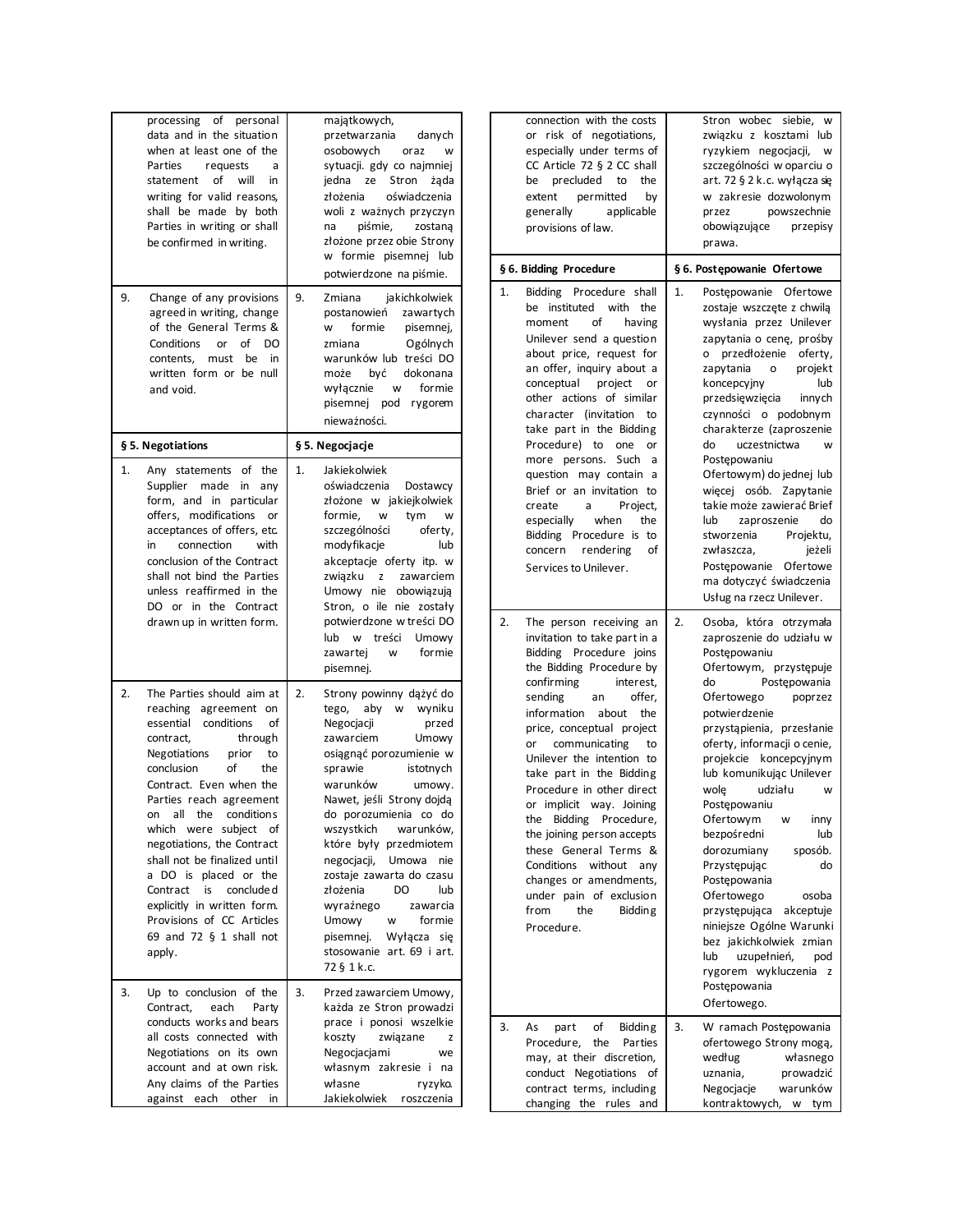|    | manner of performing the                            |    | zmieniać zasady i sposób   |    | (without)<br>indicated            |    | (bez odrębnych, jasnych i         |
|----|-----------------------------------------------------|----|----------------------------|----|-----------------------------------|----|-----------------------------------|
|    | Project or the rules and                            |    | wykonania Projektu lub     |    | distinct, clear and explicit      |    | wyraźnych<br>zastrzeżeń)          |
|    | manner of performing the                            |    | zasady i sposób realizacji |    | reservations) by a person         |    | osobe<br>przez                    |
|    | Brief.                                              |    | Briefu.                    |    | taking part in a Bidding          |    | uczestniczącą<br>W                |
|    |                                                     |    |                            |    | Procedure covers also             |    | Postępowaniu                      |
| 4. | In the event that the                               | 4. | W<br>przypadku,<br>gdy     |    | remuneration<br>for               |    | ofertowym<br>obejmuje             |
|    | invitation to take part in a                        |    | przedmiotem                |    | transferring<br>material          |    | także wynagrodzenie za            |
|    | <b>Bidding</b><br>Procedure                         |    | zaproszenia do udziału w   |    | copyrights or granting            |    | przeniesienie autorskich          |
|    | concerns performance of                             |    | Postępowaniu               |    | other necessary rights for        |    | praw majątkowych lub              |
|    | a Project constituting a                            |    | Ofertowym<br>jest          |    | use of the Project to the         |    | udzielenie<br>innych              |
|    | Composition, the person                             |    | wykonanie<br>Projektu      |    | extent indicated in § 11-         |    | koniecznych praw<br>do            |
|    | joining<br>the<br><b>Bidding</b>                    |    | stanowiącego<br>Utwór,     |    | 13 of the General Terms &         |    | korzystania z Projektu w          |
|    | Procedure<br>agrees<br>to                           |    | osoba przystępująca do     |    | Conditions.                       |    | zakresie wskazanym w §            |
|    | transfer the<br>material                            |    | Postępowania               |    |                                   |    | $11 - 13$<br>Ogólnych             |
|    | copyrights to Unilever on                           |    | Ofertowego zobowiązuje     |    |                                   |    | Warunków.                         |
|    | the terms set out in $§$ 11                         |    | się do przeniesienia na    |    |                                   |    |                                   |
|    | of the General Terms &                              |    | Unilever autorskich praw   | 7. | In the event that it is not       | 7. | W<br>przypadku,<br>gdy            |
|    | Conditions.<br>The                                  |    | majątkowych<br>na          |    | possible to transfer the          |    | przeniesienie autorskich          |
|    | of<br>will<br>statement                             |    | zasadach określonych w §   |    | full material copyrights to       |    | praw majątkowych do               |
|    | contained in the offer or                           |    | 11 Ogólnych Warunków.      |    | a Project, or when the            |    | Projektu w całości jest           |
|    | another type<br>οf<br>in                            |    | Oświadczenie<br>woli,      |    | right to use a Project is         |    | niemożliwe lub prawo do           |
|    | response to the invitation                          |    | zawarte w ofercie lub w    |    | constrained by other              |    | korzystania z Projektu jest       |
|    | for joining the Bidding                             |    | rodzaju<br>innego          |    | rights of third parties, or       |    | ograniczone<br>innymi             |
|    | Procedure includes also                             |    | odpowiedzi<br>na           |    | when the person taking            |    | prawami osób trzecich             |
|    | the undertaking of the                              |    | zaproszenie do udziału w   |    | in<br>a<br><b>Bidding</b><br>part |    | lub gdy osoba bioraca             |
|    | potential Supplier to give                          |    | Postepowaniu               |    | Procedure has failed to           |    | udział w Postępowaniu             |
|    | Unilever the right to use                           |    | Ofertowym<br>obejmuje      |    | carry out any of the              |    | ofertowym nie dopełni             |
|    | the Project within the                              |    | zobowiązanie<br>również    |    | formalities required for          |    | jakichkolwiek formalności         |
|    | scope referred to in § 11                           |    | potencjalnego Dostawcy     |    | transfer of copyrights or         |    | wymaganych<br>dla                 |
|    | of the General Terms &                              |    | do udzielenia Unilever     |    | the Contract includes a           |    | przeniesienia<br>praw             |
|    |                                                     |    |                            |    | clear reference to                |    |                                   |
|    | Conditions,<br>and<br>in<br>particular the right to |    | praw do korzystania z      |    | a<br>license for using the        |    | autorskich albo Umowa             |
|    |                                                     |    | Projektu w zakresie, o     |    |                                   |    | wyraźnie odwołuje się do          |
|    | execute copies of the                               |    | którym mowa w § 11         |    | Project, it is accepted that      |    | licencji na korzystanie z         |
|    | composition on the basis                            |    | Ogólnych Warunków, a w     |    | the given Project was             |    | Projektu, uznaje się, że          |
|    | of the Project, without                             |    | szczególności<br>prawa     |    | accepted by Unilever as           |    | dany<br>Projekt<br>został         |
|    | any other limitations, and                          |    | wykonania egzemplarzy      |    | license holder with the           |    | przyjęty przez Unilever           |
|    | in particular without the                           |    | utworów w oparciu o        |    | first moment of its use by        |    | jako licencjobiorcę,<br>z         |
|    | limitations<br>stemming                             |    | Projekt, bez jakichkolwiek |    | Unilever in any form              |    | chwila<br>pierwszego              |
|    | from industrial property                            |    | innych ograniczeń, w       |    | whatsoever.                       |    | wykorzystania<br>przez            |
|    | rights.                                             |    | szczególności<br>bez       |    |                                   |    | Unilever w jakiejkolwiek          |
|    |                                                     |    | ograniczeń wynikających    |    |                                   |    | formie.                           |
|    |                                                     |    | praw<br>własności<br>z     | 8. | Selection of a offer made         | 8. |                                   |
|    |                                                     |    | przemysłowej.              |    | in a Bidding Procedure            |    | Wybór oferty złożonej w<br>drodze |
|    |                                                     |    |                            |    |                                   |    | Postępowania                      |
| 5. | Should it not be possible                           | 5. | Jeżeli<br>przeniesienie    |    | may be confirmed by               |    | Ofertowego może zostać            |
|    | to transfer the full                                |    | autorskich<br>praw         |    | Unilever in the form of           |    | potwierdzony<br>przez             |
|    | material copyrights to a                            |    | majątkowych do Projektu    |    | placing a DO or by                |    | Unilever w drodze                 |
|    | Project, or when the right                          |    | w całości jest niemożliwe  |    | conclusion of a Contract in       |    | złożenia DO lub w drodze          |
|    | to use a Project be                                 |    | lub prawo do korzystania   |    | written form, consistently        |    | Umowy<br>zawarcia<br>w            |
|    | constrained<br>by<br>other                          |    | Projektu<br>jest<br>z      |    | with provisions of General        |    | formie pisemnej, zgodnie          |
|    | rights, particularly<br>by                          |    | ograniczone<br>innymi      |    | Terms & Conditions § 3.           |    | z postanowieniami § 3             |
|    | industrial property rights                          |    | prawami, w szczególności   |    |                                   |    | Ogólnych Warunków.                |
|    | of third parties, the                               |    | własności<br>prawami       |    |                                   |    |                                   |
|    | person deciding to take                             |    | osób<br>przemysłowej       | 9. | Unless the Parties agree          | 9. | O<br>ile<br>Strony<br>nie         |
|    | part<br>in<br>a<br><b>Bidding</b>                   |    | trzecich,<br>osoba         |    | otherwise or provisions of        |    | postanowią inaczej lub            |
|    | Procedure<br>shall<br>be                            |    | przystępująca<br>do        |    | DO define something else,         |    | nic innego nie wynika z           |
|    | required to clearly and                             |    | Postępowania               |    | offers<br>submitted<br>by         |    | treści DO, oferty składane        |
|    | indicate that<br>explicitly                         |    | ofertowego zobowiązana     |    | Supplier to Unilever will         |    | przez Dostawcę Unilever           |
|    | circumstance<br>when                                |    | jasnego<br>jest<br>do      |    | be considered as binding          |    | beda<br>uznawane<br>za            |
|    | <b>Bidding</b><br>joining<br>the                    |    | wyraźnego wskazania tej    |    | the Supplier for a period         |    | wiążące Dostawcę przez            |
|    | Procedure.                                          |    | okoliczności<br>z chwila   |    | of 30 days following              |    | okres 30 dni od daty              |
|    |                                                     |    | przystąpienia<br>do        |    | submission, without a             |    | złożenia, bez możliwości          |
|    |                                                     |    | Postępowania               |    | possibility of changing or        |    | ich zmiany lub odwołania          |
|    |                                                     |    | Ofertowego.                |    | revoking them during that         |    | w tym terminie. Zmiana            |
|    |                                                     |    |                            |    | period. Change of a               |    | oferty, odwołanie oferty          |
| 6. | The Parties accept that                             | 6. | Strony uznają, iż cena lub |    | proposal, revoking of an          |    | lub odmowa Dostawcy               |
|    | the price or compensation                           |    | wynagrodzenie wskazane     |    | offer or Supplier's refusal       |    | realizacji Dostawy na             |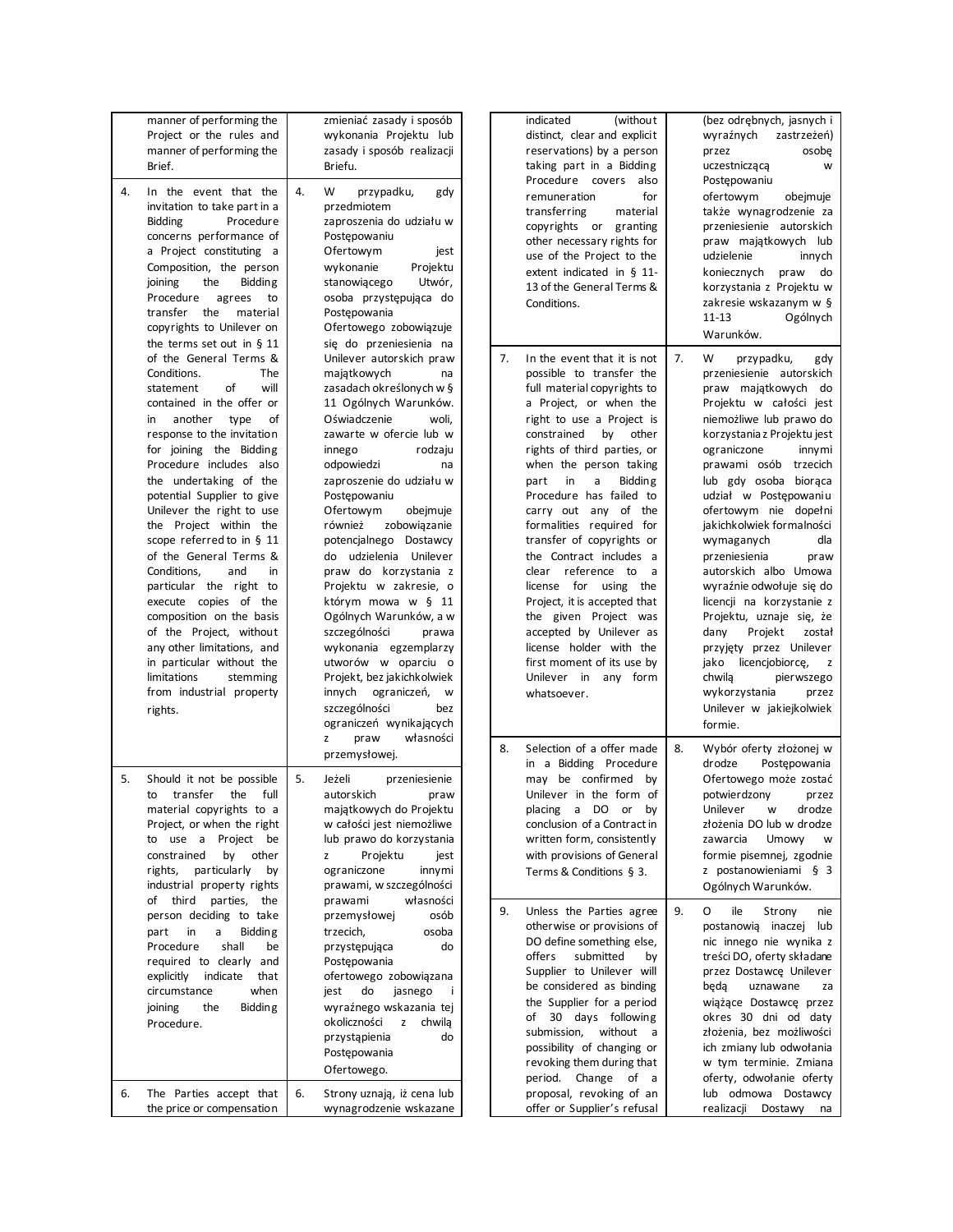| to make Delivery on the<br>terms set out in the offer<br>shall give Unilever the<br>right to demand from the<br>Supplier<br>a<br>contractual<br>penalty in<br>an<br>amount<br>equaling 10% of the gross<br>value of the object<br>of<br>offer.                                                                                                                                                                                                                                                                                                                                                             | określonych<br>warunkach<br>ofercie<br>uprawnia<br>w<br>Unilever do zadania od<br>Dostawcy kary umownej<br>w kwocie odpowiadające j<br>10%<br>wartości<br>brutto<br>przedmiotu oferty.                                                                                                                                                                                                                                                                                                                                                                                                                                                            |
|------------------------------------------------------------------------------------------------------------------------------------------------------------------------------------------------------------------------------------------------------------------------------------------------------------------------------------------------------------------------------------------------------------------------------------------------------------------------------------------------------------------------------------------------------------------------------------------------------------|---------------------------------------------------------------------------------------------------------------------------------------------------------------------------------------------------------------------------------------------------------------------------------------------------------------------------------------------------------------------------------------------------------------------------------------------------------------------------------------------------------------------------------------------------------------------------------------------------------------------------------------------------|
| <b>PERFORMANCE</b><br>ΟF<br><b>CONTRACTS</b>                                                                                                                                                                                                                                                                                                                                                                                                                                                                                                                                                               | WYKONYWANIE UMÓW                                                                                                                                                                                                                                                                                                                                                                                                                                                                                                                                                                                                                                  |
| § 7. General Rules of Contract<br>Performance                                                                                                                                                                                                                                                                                                                                                                                                                                                                                                                                                              | § 7. Ogólne zasady wykonania<br><b>Umowy</b>                                                                                                                                                                                                                                                                                                                                                                                                                                                                                                                                                                                                      |
| 1.<br>In<br>carrying<br>out<br>all<br>activities<br>aimed<br>at<br>executing<br>the<br>tasks<br>entrusted by the Contract,<br>the Supplier is required to<br>perform with utmost care.<br>assessed in the context of<br>its professional character<br>and the circumstance that<br>Unilever is the leading<br>entity on the fast moving<br>goods market an provides<br>customers with goods and<br>services<br>of<br>only<br>the<br>highest quality. When the<br>Supplier<br>is<br>required,<br>under the Contract,<br>to<br>deliver movable items,<br>the said items are to be of<br>the highest quality. | 1.<br>wykonywaniu<br>Przy<br>wszelkich<br>czynności<br>zmierzających<br>do<br>zadań<br>realizacji<br>powierzonych<br>Umowa,<br>Dostawca<br>zobowiązany<br>zachowania<br>do<br>jest<br>najwyższej<br>staranności,<br>ocenianej<br>z<br>uwzględnieniem<br>jej<br>zawodowego charakteru<br>okoliczności,<br>żе<br>oraz<br>Unilever jest wiodącym<br>podmiotem<br>na<br>rynku<br>dóbr szybkozbywalnych i<br>zapewnia konsumentom<br>wyłącznie towary i usługi<br>najwyższej jakości. Jeżeli<br>Dostawca<br>jest<br>zobowiązany,<br>na<br>podstawie Umowy,<br>do<br>dostawy<br>rzeczy<br>ruchomych, rzeczy<br>te<br>powinny być najwyższej<br>jakości. |
| 2.<br>Supplier guarantees and<br>warrants that all actions<br>undertaken to<br>execute<br>the Contract will be in<br>compliance<br>with<br>regulations of the law and<br>will not breach the rights<br>of third parties. When<br>performance<br>οf<br>an<br>obligation will require the<br>consent of a third party<br>(including<br>an<br>administrative authority),<br>Supplier<br>will<br>be<br>the<br>required to secure such<br>consent.                                                                                                                                                              | 2.<br>Dostawca gwarantuje i<br>zapewnia,<br>wszelkie<br>że<br>działania<br>podejmowane<br>w celu wykonania Umowy<br>beda<br>zgodne<br>z<br>obowiązującymi<br>przepisami<br>prawa<br>oraz<br>nie będą naruszać praw<br>osób trzecich. Jeżeli do<br>wykonania zobowiązania<br>potrzebna będzie zgoda<br>osoby trzeciej (w tym<br>organu<br>administracji),<br>Dostawca<br>jest<br>obowiązany uzyskać taką<br>zgodę.                                                                                                                                                                                                                                 |
| 3.<br>In case Supplier intends to<br>perform<br>its obligations<br>using<br>subcontractor,<br>a<br>inform<br>Supplier<br>shall<br>Unilever in writing about<br>identity of subcontractor<br>and<br>scope<br>οf<br>subcontractor's<br>planned                                                                                                                                                                                                                                                                                                                                                               | 3.<br>W<br>przypadku<br>zamiaru<br>wykonywania<br>zobowiązań<br>za<br>pośrednictwem<br>podwykonawców,<br>Dostawca<br>poinformuje<br>Unilever<br>formie<br>W<br>pisemnej, z co najmniej 7-                                                                                                                                                                                                                                                                                                                                                                                                                                                         |

duties not later than 7 (seven) days in advance. Unilever shall have the right to object to Supplier's use of given sub-contractor and in such case Supplier, from date of obtaining statement of objection from Unilever, shall not be entitled to cooperate with this subcontractor directly or indirectly when performing Supplier's obligations from the Contract. In the event of performing obligations through subcontractors, the Supplier shall bear the full responsibility for actions and failure to act by subcontractors as for own actions or failure to act. Supplier shall make every effort to have his relations with subcontractors guarantee the best securing of Unilever interests. This in particular concerns the inclusion of clauses in the Contracts concluded by Supplier with subcontractors allowing for minimizing costs in the event of terminating the Contract under provisions of these General Terms & Conditions. dniowym wyprzedzeniem, o tożsamości podwykonawcy oraz o zakresie, w jakim Dostawca planuje powierzyć podwykonawcy wykonanie zobowiązań. Unilever będzie uprawniony do zgłoszenia sprzeciwu wobec wykonania przez Dostawcę zobowiązań za pomocą danego podwykonawcy. W takim przypadku począwszy od otrzymania informacji o sprzeciwie Unilever Dostawca zaprzestanie współpracy z podwykonawcą pośrednio i bezpośrednio, w zakresie wykonania zobowiązań Dostawcy wynikających z Umowy. Dostawca ponosi pełną odpowiedzialność za działania oraz zaniechania podwykonawców tak jak<br>za działania własne. za działania Dostawca dołoży wszelkich starań, aby jego stosunki z podwykonawcami gwarantowały jak najszersze zabezpieczenie interesów Unilever. Powyższe dotyczy w szczególności zawierania przez Dostawcę w umowach z podwykonawcami klauzul umożliwiających minimalizację kosztów, w przypadku rozwiązania Umowy w oparciu o postanowienia niniejszych Ogólnych Warunków. 4. In the event that during performance of the Contract, the personnel, staff or subcontractors of the Supplier carry out any activities in premises occupied or controlled by Unilever, or to which Unilever has access in other ways on grounds of an appropriate legal 4. W przypadku, gdy w toku wykonania Umowy pracownicy, współpracownicy lub podwykonawcy Dostawcy będą wykonywali jakiekolwiek czynności w pomieszczeniach zajmowanych lub kontrolowanych przez Unilever, bądź do których

arrangement, the Supplier guarantees that such persons shall be

Unilever posiada dostęp w inny sposób na podstawie właściwego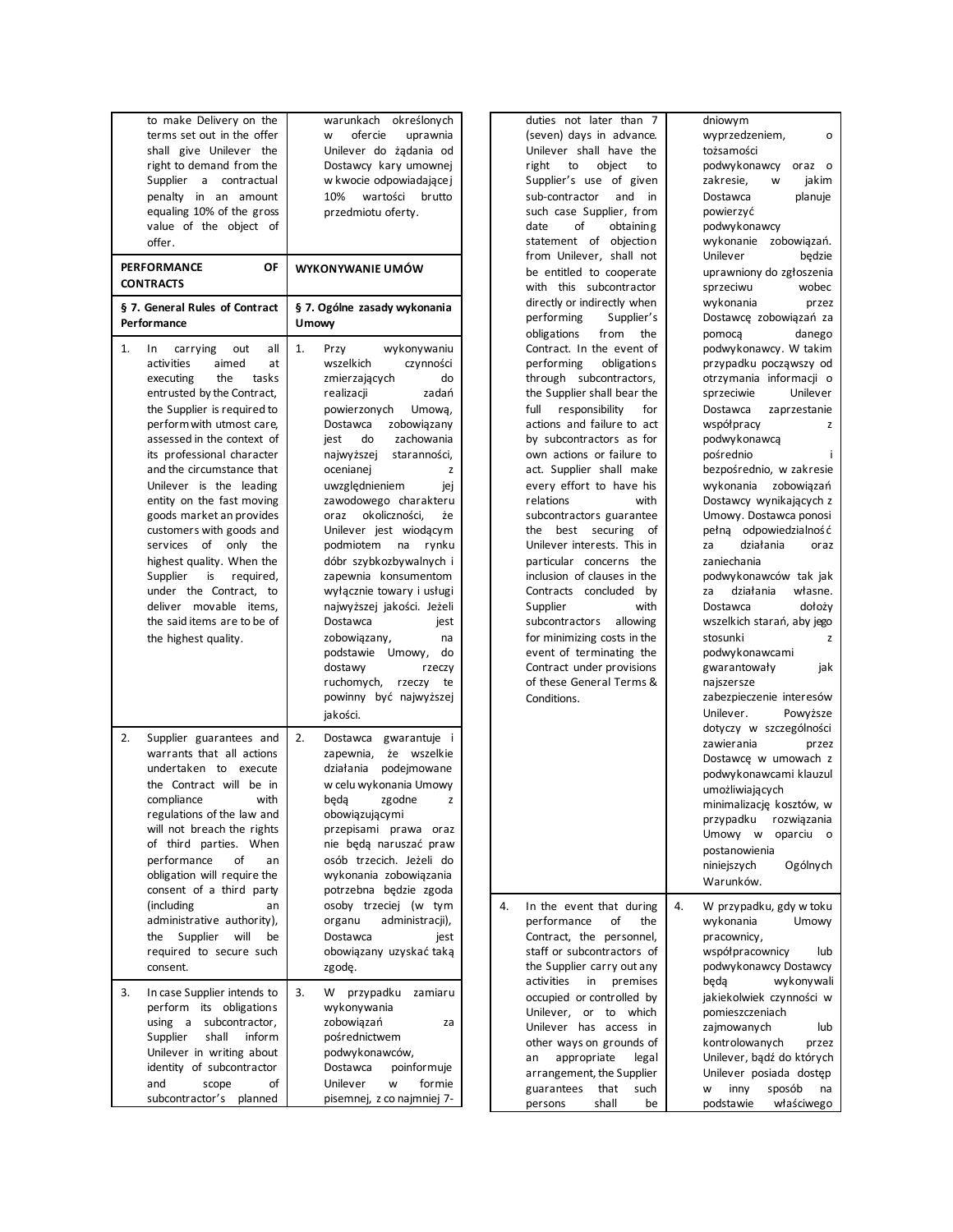|    | appropriately trained for    |    | stosunku<br>prawnego,           |    | movable items produced      |    | ruchomych                  |
|----|------------------------------|----|---------------------------------|----|-----------------------------|----|----------------------------|
|    |                              |    | zobowiązuje                     |    |                             |    | wyprodukowanych            |
|    | the activities which they    |    | Dostawca                        |    | or procured for purposes    |    | lub                        |
|    | are to perform and also      |    | się, że osoby takie będą        |    | of executing the Contract,  |    | zakupionych na potrzeby    |
|    | that at all times they will  |    | należycie przeszkolone w        |    | with<br>contents            |    | Umowy,<br>zawierających    |
|    | consistently<br>with<br>act  |    | zakresie czynności, które       |    | representing or relating to |    | treści stanowiące<br>lub   |
|    | requirements of the law      |    | powinny wykonywać jak           |    | trade marks, industrial     |    | odnoszące się do znaków    |
|    | and with the procedures      |    | również, że w każdym            |    | objects<br>designs<br>or    |    | towarowych,<br>wzorów      |
|    | applicable in the said       |    | beda<br>działać<br>czasie       |    | copyrighted to Unilever or  |    | przemysłowych<br>lub       |
|    |                              |    |                                 |    |                             |    |                            |
|    | premises,<br>particularly    |    | zgodnie<br>z wymogami           |    | another entity directly or  |    | przedmiotu<br>praw         |
|    | health<br>concerning<br>&    |    | prawa oraz procedurami          |    | indirectly subordinated to  |    | autorskich,                |
|    | safety,<br>and<br>data       |    | obowiązującymi<br>we            |    | Unilever<br>N.V.<br>of      |    | przysługujących Unilever   |
|    | protection, as well as with  |    | wskazanych<br>wyżej             |    | Rotterdam or Unilever Plc   |    | lub innemu podmiotowi      |
|    | instructions of authorized   |    | pomieszczeniach,<br>W           |    | of London, the Supplier     |    | bezpośrednio<br>lub        |
|    | Unilever                     |    |                                 |    | destroy                     |    | pośrednio zależnemu od     |
|    | personnel.                   |    | szczególności związanymi        |    | undertakes to               |    |                            |
|    | Unilever may make the        |    | bezpieczeństwem<br>z            |    | such materials at own       |    | Unilever N.V. z siedziba w |
|    | possibility of carrying out  |    | higiena oraz<br>ochrona         |    | expense. The<br>planned     |    | Rotterdamie lub Unilever   |
|    | the tasks contingent on      |    | danych,<br>jak<br>również       |    | date<br>and<br>place<br>of  |    | Plc z siedzibą w Londynie, |
|    | having the said person       |    | instrukcjami                    |    | destruction<br>will<br>be   |    | Dostawca<br>zobowiązuje    |
|    | sign a written statement     |    | upoważnionego                   |    | by<br>communicated<br>the   |    | się do zniszczenia takich  |
|    |                              |    |                                 |    |                             |    |                            |
|    | accepting such rules.        |    | personelu<br>Unilever.          |    | Supplier to Unilever at     |    | materiałów<br>na<br>swój   |
|    |                              |    | Unilever może uzależnić         |    | least 3 days in advance,    |    | koszt.<br>O<br>własny      |
|    |                              |    | możliwość wykonywania           |    | and Unilever will<br>be     |    | planowanej<br>dacie<br>÷   |
|    |                              |    | czynności od podpisania         |    | allowed to supervise the    |    | miejscu<br>zniszczenia     |
|    |                              |    | przez<br>dana<br>osoba          |    | destruction process. After  |    | Dostawca<br>poinformuje    |
|    |                              |    |                                 |    |                             |    | Unilever, z co najmniej 3- |
|    |                              |    | pisemnego oświadczenia          |    | destruction, the Supplier   |    |                            |
|    |                              |    | w powyższym zakresie.           |    | will provide Unilever with  |    | dniowym wyprzedzeniem      |
|    |                              |    |                                 |    | written<br>statement<br>a   |    | umożliwi<br>Unilever       |
| 5. | Transfer by Unilever (or     | 5. | Przekazanie<br>przez            |    | describing the process of   |    | nadzorowanie<br>procesu    |
|    | an entity acting on its      |    | (lub<br>Unilever<br>podmiot     |    | destruction and the date    |    | zniszczenia.<br>Po         |
|    | behalf) to the Supplier or   |    | działający<br>na<br>jego        |    | when<br>such<br>was         |    | dokonaniu<br>zniszczenia   |
|    | his subcontractor of any     |    | zlecenie) Dostawcy lub          |    |                             |    |                            |
|    | movable<br>items,<br>in      |    | podwykonawcy<br>jego            |    | performed. Supplier may     |    | Dostawca<br>przekaże       |
|    |                              |    |                                 |    | propose that Unilever       |    | Unilever<br>podpisane      |
|    | Unilever<br>particular       |    | jakichkolwiek<br>rzeczy         |    | purchase the materials,     |    | oświadczenie, w którym     |
|    | products,<br>product         |    | ruchomych,<br>w                 |    | after earlier<br>agreeing   |    | będzie opisany proces      |
|    | samples or promotional       |    | szczególności<br>towarów        |    | additional compensation     |    | zniszczenia oraz data jego |
|    | shall<br>materials<br>not    |    | Unilever,<br>próbek             |    |                             |    |                            |
|    | constitute<br>grounds<br>for |    | towarów lub materiałów          |    | to the Supplier.            |    | wykonania.<br>Dostawca     |
|    | having the Supplier or his   |    | promocyjnych<br>nie             |    |                             |    | może<br>zaproponować       |
|    |                              |    |                                 |    |                             |    | Unilever<br>odkupienie     |
|    | subcontractor<br>obtain      |    | stanowi<br>podstawy             |    |                             |    | materiałów,<br>po          |
|    | ownership title to the said  |    | nabycia przez Dostawcę          |    |                             |    | uprzednim<br>ustaleniu     |
|    | goods.<br>Supplier<br>will   |    | ani jego podwykonawcę           |    |                             |    | dodatkowego                |
|    | ensure the usage of the      |    | ich<br>własności.<br>prawa      |    |                             |    | dla                        |
|    | above movable items only     |    | Dostawca<br>zapewni             |    |                             |    | wynagrodzenia              |
|    | consistently with Contract   |    | wykorzystanie                   |    |                             |    | Dostawcy.                  |
|    |                              |    |                                 |    |                             |    |                            |
|    | Unilever<br>terms<br>and     |    | powyższych<br>rzeczy            | 7. | shall<br>Supplier<br>hold   | 7. | Dostawca zwolni Unilever   |
|    | instructions and account     |    | ruchomych<br>wyłącznie          |    | Unilever harmless of any    |    | wszelkich<br>roszczeń<br>z |
|    | for the use of the items or  |    | zgodnie z Umową<br>$\mathbf{i}$ |    | claims by any entities      |    | jakichkolwiek podmiotów    |
|    | return them to Unilever at   |    | instrukcjami<br>Unilever        |    | arising in connection with  |    | powstałych w związku z     |
|    | own expense to the site      |    | rozliczy<br>oraz                |    | performance, failure to     |    | wykonaniem,                |
|    |                              |    | wykorzystanie tych rzeczy       |    |                             |    |                            |
|    | indicated by Unilever -      |    |                                 |    | perform or improper         |    | niewykonaniem<br>lub       |
|    | after performance of the     |    | lub dokona ich zwrotu           |    | performance of Supplier's   |    | nienależytym               |
|    | Service - within 7 days of   |    | Unilever na własny koszt        |    | obligations<br>under<br>the |    | wykonaniem zobowiązań      |
|    | Unilever demand.             |    | do miejsca wskazanego           |    | Contract.<br>These<br>rules |    | Dostawcy wynikających z    |
|    |                              |    | przez Unilever – po             |    | apply also to the widest    |    | Umowy. Powyższe zasady     |
|    |                              |    | wykonaniu Usługi lub w          |    | extent permitted by law in  |    | stosują się również w      |
|    |                              |    | 7 dni                           |    |                             |    |                            |
|    |                              |    | terminie<br>od                  |    | event<br>the<br>οf          |    | najszerszym<br>prawnie     |
|    |                              |    | wezwania Unilever.              |    | administrative or criminal  |    | dopuszczalnym zakresie     |
|    |                              |    |                                 |    | procedures<br>institute d   |    | przypadku<br>W             |
| 6. | In the event that after      | 6. | W przypadku, gdyby po           |    | against Unilever, its staff |    | prowadzenia w stosunku     |
|    | execution, termination or    |    | wykonaniu, rozwiązaniu          |    | or personnel.               |    | do Unilever lub jego       |
|    | expiration of the Contract   |    | lub wygaśnięciu Umowy z         |    |                             |    | pracowników<br>bądź        |
|    | for other reasons the        |    | innej przyczyny Dostawca        |    |                             |    |                            |
|    | Supplier<br>his<br>or        |    | lub jego podwykonawca           |    |                             |    | współpracowników           |
|    |                              |    |                                 |    |                             |    | postępowania               |
|    | subcontractor<br>was<br>in   |    | znalazł się w posiadaniu        |    |                             |    | administracyjnego<br>lub   |
|    |                              |    |                                 |    |                             |    |                            |
|    | of<br>possession<br>any      |    | jakichkolwiek                   |    |                             |    | karnego.                   |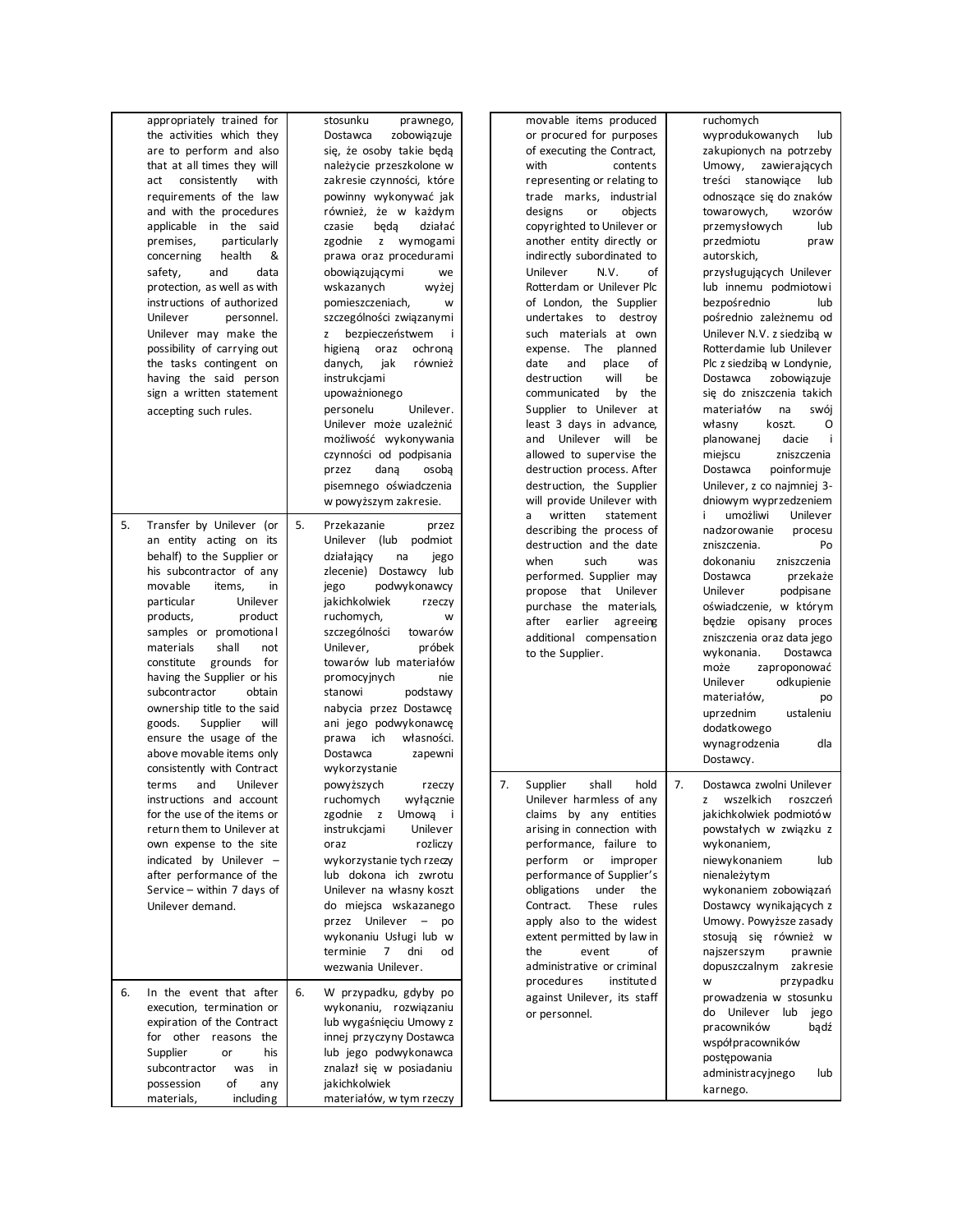| 8.  | Unless the Parties decide<br>differently, with regard to<br>Delivery of marketing,<br>advertising<br>and<br>promotional<br>Services,<br>during the term of the<br>Services<br>Delivery<br>Contract,<br>the<br>Supplier<br>shall not render services<br>of the same character for<br>entities competing<br>with<br>Unilever in the product<br>categories,<br>which<br>the<br>given Contract relates to.                                                  | 8.  | ile<br>O<br>Strony<br>nie<br>postanowią<br>inaczej,<br>w<br>zakresie Dostawy Usług<br>marketingowych,<br>reklamowych<br>i<br>promocyjnych Dostawca,<br>w trakcie obowiązywania<br>Umowy Dostawy w ww.<br>zakresie, Dostawa<br>nie<br>będzie świadczył usług o<br>takim samym charakterze<br>dla<br>podmiotó w<br>konkurencyjnych wobec<br>Unilever w kategoriach<br>produktów,<br>których<br>dotyczy dana Umowa.                                                                                                                  |
|-----|---------------------------------------------------------------------------------------------------------------------------------------------------------------------------------------------------------------------------------------------------------------------------------------------------------------------------------------------------------------------------------------------------------------------------------------------------------|-----|-----------------------------------------------------------------------------------------------------------------------------------------------------------------------------------------------------------------------------------------------------------------------------------------------------------------------------------------------------------------------------------------------------------------------------------------------------------------------------------------------------------------------------------|
| 9.  | Supplier is required to<br>provide on time and in the<br>form specified by Unilever<br>information about<br>the<br>performance status of the<br>obligations covered by the<br>Contract.                                                                                                                                                                                                                                                                 | 9.  | obowiązany<br>Dostawca<br>udzielania<br>jest<br>do<br>W<br>terminie<br>oraz<br>formie<br>wskazanej przez Unilever<br>informacji<br>o<br>stanie<br>wykonywania<br>zobowiązań<br>objętych<br>Umową.                                                                                                                                                                                                                                                                                                                                 |
| 10. | Supplier is required to<br>delay<br>without<br>inform<br>Unilever in writing about<br>any circumstances which<br>may result in failure to<br>the<br>Contract<br>meet<br>deadlines by the Supplier.                                                                                                                                                                                                                                                      | 10. | Dostawca<br>jest<br>zobowiązany<br>do<br>niezwłocznego<br>informowania<br>Unilever<br>na piśmie lub poprzez e-<br>wszelkich<br>mail<br>o<br>okolicznościach<br>mogących mieć wpływ na<br>niedotrzymanie<br>przez<br>Dostawce<br>terminu<br>wykonania Umowy.                                                                                                                                                                                                                                                                       |
| 11. | The issuing by Supplier of<br>proper VAT invoice,<br>a<br>which means in particular<br>an invoice in accordance<br>with provisions of law,<br>specifying<br>the<br>Order<br>number, an amount due<br>calculated in accordance<br>with an Order, shall<br>constitute an element of<br>Supplier's obligation. Only<br>receipt by Unilever of a<br>proper invoice shall lead<br>creation<br>to<br>of<br>an<br>obligation of payment on<br>Unilever's side. | 11. | Wystawienie<br>prawidłowej faktury VAT<br>szczególności<br>ti.<br><b>W</b><br>zgodnej z<br>przepisami<br>zawierającej<br>prawa,<br>Numer Zamówienia oraz<br>prawidłową,<br>należną<br>wynagrodzenia<br>kwote<br>obliczona zgodnie z<br>Zamówieniem<br>stanowi<br>element świadczenia do<br>wykonania,<br>którego<br>zobowiązuje<br>się<br>Dostawca.<br>Wyłącznie<br>otrzymanie<br>prawidłowej<br><b>VAT</b><br>faktury<br>przez<br>Unilever,<br>prowadzi<br>do<br>powstania<br>stronie<br>po<br>Unilever<br>obowiązku<br>zapłaty. |
| 12. | obliged<br>Supplier<br>is<br>to<br>review<br>Unilever's<br>Responsible<br>Sourcing<br>Policy ("RSP") accessible<br>under<br>the<br>address<br>http://www.unilever.pl/o<br>-nas/dladostawcow/<br>and<br>conduct all of its activities                                                                                                                                                                                                                    | 12. | Dostawca<br>zobowiązuje<br>się do zapoznania się z<br>treścia<br>Polityki<br>Pozyskiwania Zasobów z<br>Odpowiedzialnego Źródła<br>("Polityka")<br>Unilever<br>dostepnej pod adresem<br>http://www.unilever.pl/o                                                                                                                                                                                                                                                                                                                   |

in accordance with the RSP. The Supplier represents that it has its own codes of conduct and associated policies that are consistent with the RSP. The Supplier shall ensure that all of its activities and its employees, contractors and other 3rd parties it deals with comply with the Supplier's codes of conduct and associated policies. Where the Supplier does not have in place such codes of conduct and associated policies, the Supplier shall comply with the Mandatory Requirements set out in the RSP. Unilever may amend the RSP from time to time and shall inform the Supplier of such amendments within a reasonable period of time. Where reasonably required by Unilever, Supplier shall (at the Supplier's own cost) register with Unilever's Supplier Qualification System ("USQS") or other equivalent system and complete any steps required to achieve compliance. Unilever may from time to time carry out an audit or other checks on RSP compliance either performed by itself or any third party and Supplier shall respond promptly to requests from Unilever for information relating to compliance with the RSP by it. In the case of violation of the RSP Unilever shall be entitled to terminate the agreement with the Supplier. 13. In case the Contract covers administration by

Supplier or any other

[-nas/dladostawcow/](http://www.unilever.pl/o-nas/dladostawcow/) i do prowadzenia swojej działalności zgodnie z postanowieniami Polityki. Dostawca oświadcza, że posiada własne zasady postępowania i polityki, które są zgodne z Polityką. Dostawca zapewnia, że wszystkie działania jego, jego pracowników, współpracowników, kontrahentów oraz osób trzecich pozostających w relacjach biznesowych z Dostawcą pozostają w zgodzie z zasadami postępowania politykami Dostawcy. Jeśli Dostawca nie posiada własnych zasad postępowania i polityk, o których mowa powyżej, Dostawca powinien spełniać Wymagania Obligatoryjne określone w Polityce. Unilever może w każdym czasie zmienić treść Polityki, o czym jest poinformuje Dostawcę w stosownym terminie. O ile będzie to zasadnie wymagane przez Unilever, Dostawca, na własny koszt, zarejestruje się w Systemie<br>Kwalifikacji Dostawcy Kwalifikacji Unilever lub innym odpowiadającym mu systemie i wykona wszelkie czynności konieczne do uzyskania zgodności z Polityką. Unilever będzie uprawniony do prowadzenia, również za pośrednictwem osób trzecich, audytu lub innej formy weryfikacji zgodności działalności Dostawcy z Polityką. Dostawca zobowiązuje się do niezwłocznego udzielania Unilever odpowiedzi na pytania zadawane przez Unilever w powyższym zakresie. W przypadku naruszenia norm Polityki Unilever może rozwiązać umowę z Dostawcą. 13. W razie, gdy Umowa dotyczy zarządzania lub

jakichkolwiek innych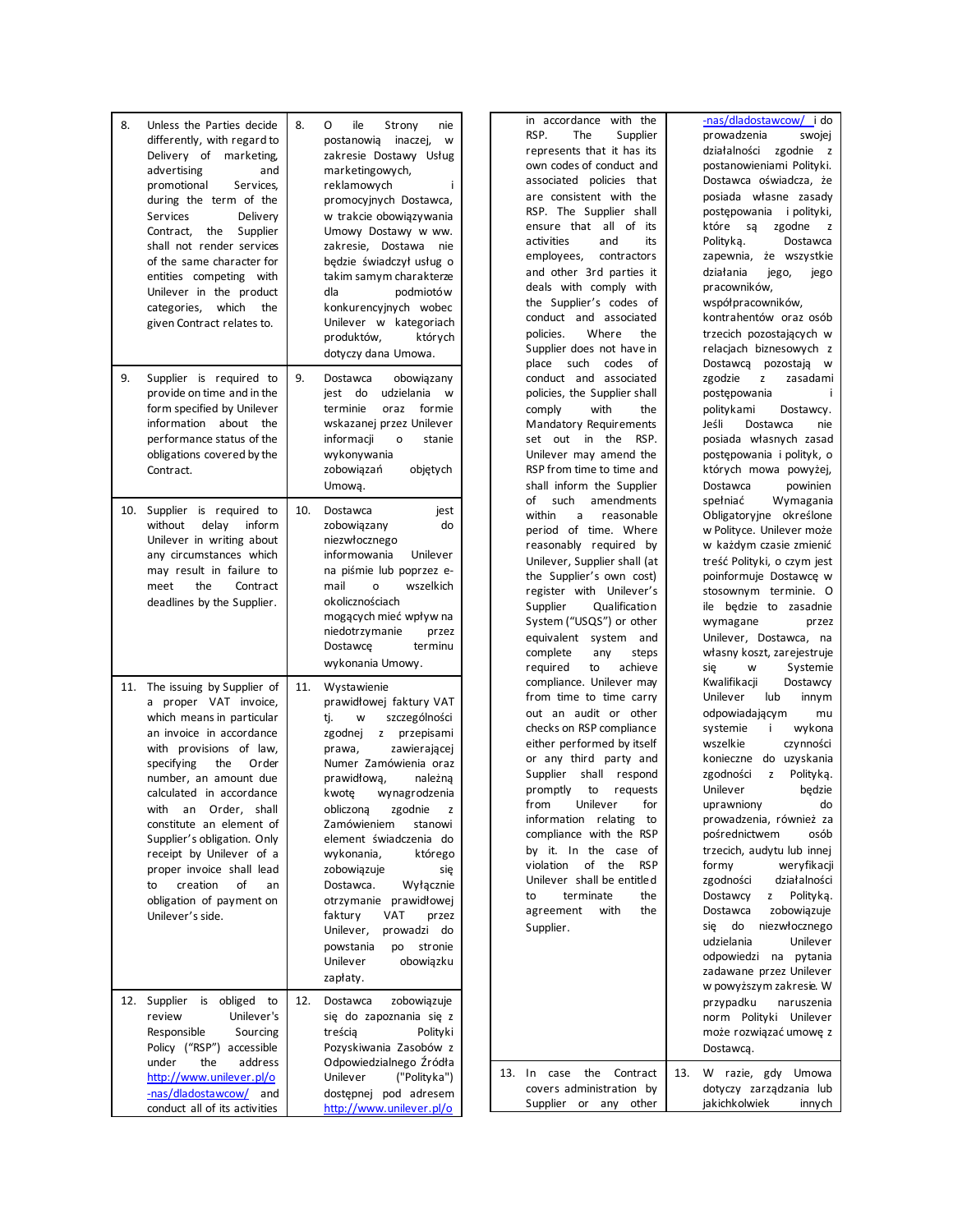| actions<br>by<br>relating to any materials<br>or content in electronic<br>form<br>(i.e.<br>creation,<br>hosting<br>administration), Supplier<br>shall fully comply with all                                                                                                                                                                                                                                                           | Supplier<br>website<br>or                                             | czynności<br>Dostawcy<br>odnoszących<br>się<br>do<br>treści w<br>jakichkolwiek<br>formie elektronicznej (w<br>szczególności tworzenie,<br>hosting,<br>administracja<br>internetowa),<br>strona                                                                                                                                                                                                                                                                                                                                                                                                                                   |     |                                                                                                                                                                                                                                                                                                                                                                                                                                                                                                                                                                                                                                                                                                                       |     | opłatami<br>poza<br>administracyjnymi<br>pobieranymi<br>przez<br>podmioty<br>uprawnione<br>zarządzające<br>adresami/domenami<br>internetowymi.                                                                                                                                                                                                                                                                                                                                                                                                                                                                                                               |
|---------------------------------------------------------------------------------------------------------------------------------------------------------------------------------------------------------------------------------------------------------------------------------------------------------------------------------------------------------------------------------------------------------------------------------------|-----------------------------------------------------------------------|----------------------------------------------------------------------------------------------------------------------------------------------------------------------------------------------------------------------------------------------------------------------------------------------------------------------------------------------------------------------------------------------------------------------------------------------------------------------------------------------------------------------------------------------------------------------------------------------------------------------------------|-----|-----------------------------------------------------------------------------------------------------------------------------------------------------------------------------------------------------------------------------------------------------------------------------------------------------------------------------------------------------------------------------------------------------------------------------------------------------------------------------------------------------------------------------------------------------------------------------------------------------------------------------------------------------------------------------------------------------------------------|-----|--------------------------------------------------------------------------------------------------------------------------------------------------------------------------------------------------------------------------------------------------------------------------------------------------------------------------------------------------------------------------------------------------------------------------------------------------------------------------------------------------------------------------------------------------------------------------------------------------------------------------------------------------------------|
| Unilever's<br>and policies relating do<br>processing<br>data<br>security. Supplier shall<br>ensure that Supplier and<br>any of its subcontractors<br>shall promptly make their<br>available<br>systems<br>Unilever<br>provider<br>service<br>purpose of conducting<br>data<br>security<br>Supplier<br>immediately implement<br>any instructions set out by<br>Unilever or Unilever's<br>service provider as a<br>result of the audit. | instruction s<br>and<br>to<br>or Unilever's<br>for<br>audit.<br>shall | Dostawca<br>będzie<br>stosował się w pełni do<br>wszelkich<br>instrukcji<br>-i<br>polityk<br>Unilever<br>odnoszących<br>się<br>do<br>przetwarzania<br>Ť<br>bezpieczeństwa danych.<br>Dostawca zapewni, że<br>Dostawca<br>oraz<br>jego<br>podwykonawcy<br>niezwłocznie udostępnią<br>Unilever lub wskazanemu<br>Unilever<br>przez<br>usługodawcy,<br>swoje<br>systemy informatyczne w<br>celu<br>prowadzenia<br>audytów bezpieczeństwa<br>danych.<br>Dostawca<br>niezwłoczną<br>zapewni<br>implementację wszelkich<br>Unilever<br>poleceń<br>lub<br>Unilever<br>usługodawcy<br>będących<br>efektem<br>przeprowadzonego<br>audytu. | 15. | Unilever promotes the<br>principle of zero tolerance<br>for bribery and all forms<br>of corruption.<br>Ιf<br>an<br>offence is determined by<br>a judgment issued by a<br>common court of law<br>under Art. 296a of the<br>Polish Penal Code or if any<br>other<br>bribery<br>or<br>corruption related crime<br>is ascertained to have<br>committed<br>been<br>by<br>officers in the Supplier's<br>organization<br>units,<br>Unilever shall be entitled<br>terminate<br>the<br>to<br>the<br>agreement<br>with<br>Supplier with immediate<br>effect.<br>The<br>above<br>provision<br>applies<br>if<br>criminal proceedings are<br>instituted in the instances<br>referred to above and in<br>cases where the offence is | 15. | Unilever działa zgodnie z<br>zasadą zero tolerancji dla<br>łapownictwa i wszelkich<br>form<br>korupcji.<br>W<br>przypadku stwierdzenia<br>wyrokiem<br>sądu<br>popełnienia przestępstwa<br>określonego w art.296a<br>Kodeksu<br>Polskiego<br>Karnego<br>lub<br>innego<br>przestępstwa związanego<br>łapownictwem<br>z<br>lub<br>korupcja<br>przez osoby<br>kierownicze<br>pełniące<br>funkcje w jednostkach<br>organizacyjnych<br>Dostawcy, Unilever ma<br>prawo rozwiązać umowę<br>z Dostawcą w trybie<br>natychmiastowym.<br>Postanowienie powyższe<br>stosuje się w przypadkach<br>wszczęcia postępowania<br>karnego w sprawach, o<br>których mowa powyżej |
| 14. In case the<br>covers the obtaining of<br>existing or creation of<br>internet<br>address                                                                                                                                                                                                                                                                                                                                          | Contract<br>14.<br>or                                                 | W razie, gdy Umowa<br>obejmuje tworzenie lub<br>uzyskanie<br>istniejącego<br>adresu<br>internetowego                                                                                                                                                                                                                                                                                                                                                                                                                                                                                                                             |     | obvious.                                                                                                                                                                                                                                                                                                                                                                                                                                                                                                                                                                                                                                                                                                              |     | oraz w przypadkach, gdy<br>popełnienie<br>przestępstwa<br>jest<br>oczywiste.                                                                                                                                                                                                                                                                                                                                                                                                                                                                                                                                                                                 |
| registration of domain,<br>any such<br>shall<br>domain<br>property of Unilever and<br>Supplier shall ensure that<br>any such address or<br>domain is registered or<br>assigned to Unilever's<br>name or name of Unilever<br>group company specified<br>by Unilever. In case such<br>domain or address is<br>registered or owned by<br>Supplier or its affiliated                                                                      | address<br>or<br>be<br>a                                              | albo rejestrację domeny<br>internetowej, taki adres<br>lub domena w każdym<br>czasie będzie stanowiła<br>własność<br>Unilever.<br>Dostawca<br>zapewni, że<br>wszelkie<br>władztwo<br>faktyczne oraz prawa do<br>takiego<br>adresu<br>lub<br>domeny<br>(w<br>tym<br>rejestracja<br>domeny)<br>zostaną przeniesione na<br>Unilever lub na spółkę z<br>kapitałowej<br>grupy                                                                                                                                                                                                                                                         |     | 16. The Supplier shall become<br>familiar with the "Anti-<br>bribery and corruption<br>guidelines for suppliers,<br>customers<br>and<br>third<br>party" and with other<br>materials on that subject<br>posted by Unilever on<br>http://www.unilever.pl/o<br>-nas/dladostawcow/                                                                                                                                                                                                                                                                                                                                                                                                                                        | 16. | zobowiązuje<br>Dostawca<br>się do zapoznania się z<br>"Regułami<br>przeciwko<br>łapownictwu i wszelkim<br>formom<br>korupcji<br>dla<br>dostawców, klientów i<br>stron trzecich" i innymi<br>materiałami<br>zamieszczonymi przez<br>Unilever w tym zakresie<br>adresem<br>pod<br>http://www.unilever.pl/o<br>-nas/dladostawcow/.                                                                                                                                                                                                                                                                                                                              |
| Supplier<br>entity,<br>ensure transfer of address<br>or domain to Unilever or<br>Unilever<br>such<br>company as specified by<br>Unilever at no additional<br>cost<br>apart<br>administrative<br>charged by authorized<br>domain/address<br>registration<br>providers.                                                                                                                                                                 | shall<br>group<br>from<br>fees<br>serviœ                              | Unilever wskazaną przez<br>Unilever. W razie, gdy taki<br>lub<br>adres<br>domena<br>przysługują Dostawcy lub<br>podmiotowi<br>powiązanemu<br>z<br>Dostawcą,<br>Dostawca<br>zapewni<br>przeniesienie<br>takiego<br>adresu<br>lub<br>domeny na Unilever lub<br>wskazanego<br>przez<br>Unilever<br>podmiotu<br>z<br>kapitałowej<br>grupy<br>Unilever<br>bez<br>dodatkowych<br>kosztów,                                                                                                                                                                                                                                              |     | 17. The<br>Supplier<br>shall<br>cooperate with Unilever<br>in its actions against<br>bribery and all forms of<br>corruption<br>and<br>in<br>particular<br>through<br>informing Unilever about<br>all instances of bribery<br>all<br>forms<br>and<br>of<br>if<br>corruption<br>and,<br>necessary, through taking<br>or procuring the taking of<br>any necessary actions<br>aimed at counteracting                                                                                                                                                                                                                                                                                                                      | 17. | Dostawca<br>zobowiązuje<br>współdziałać<br>się<br>z<br>Unilever w działaniach<br>przeciwko łapownictwu i<br>wszelkim<br>formom<br>korupcji, w szczególności<br>poprzez poinformowanie<br>Unilever<br>wszelkich<br>$\mathsf{o}$<br>przypadkach<br>łapownictwa i wszelkich<br>form korupcji oraz o ile to<br>będzie<br>konieczne<br>przeprowadzenie<br>lub<br>umożliwienie<br>przeprowadzenia                                                                                                                                                                                                                                                                  |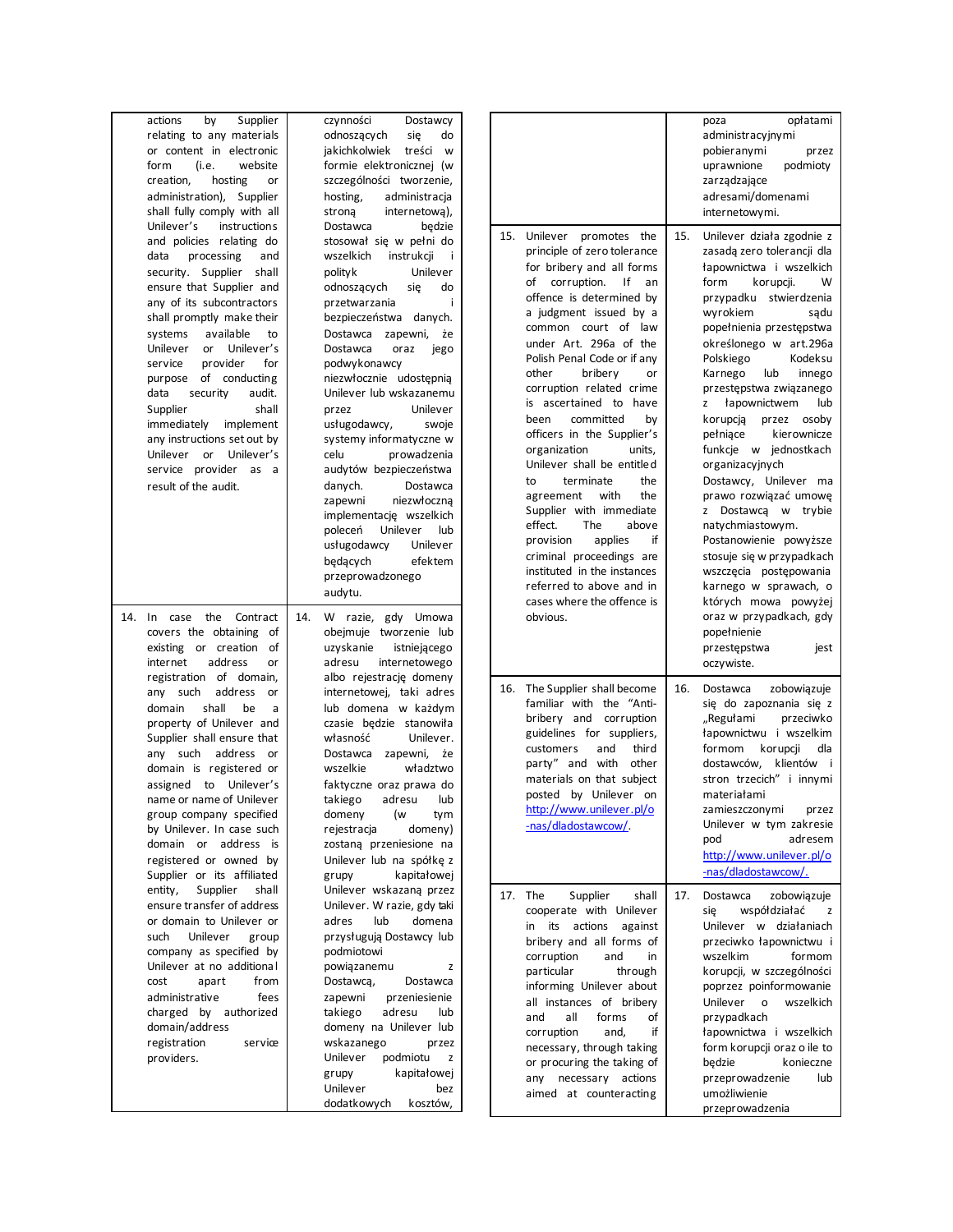| bribery and all forms of<br>corruption.                                                                                                                                                                                                                                                                                                                                                                                                                                                                                                                                                                                                                                                                   | koniecznych działań w<br>celu<br>przeciwdziałania<br>łapownictwu i wszelkim<br>formom korupcji.                                                                                                                                                                                                                                                                                                                                                                                                                                                                                                                                                                                                                                                                           | (particularly in trading<br>with<br>consumers).<br>On<br>request of Unilever, the<br>Supplier shall<br>provide                                                                                                                                                                                                                                                                                                                                                                                                                                                                                                                                                                                                                                                                     | zgodnie<br>ich<br>z<br>przeznaczeniem (w tym w<br>szczególności w obrocie z<br>udziałem konsumentów).                                                                                                                                                                                                                                                                                                                                                                                                                                                                                                                                                                                                                                                                   |
|-----------------------------------------------------------------------------------------------------------------------------------------------------------------------------------------------------------------------------------------------------------------------------------------------------------------------------------------------------------------------------------------------------------------------------------------------------------------------------------------------------------------------------------------------------------------------------------------------------------------------------------------------------------------------------------------------------------|---------------------------------------------------------------------------------------------------------------------------------------------------------------------------------------------------------------------------------------------------------------------------------------------------------------------------------------------------------------------------------------------------------------------------------------------------------------------------------------------------------------------------------------------------------------------------------------------------------------------------------------------------------------------------------------------------------------------------------------------------------------------------|------------------------------------------------------------------------------------------------------------------------------------------------------------------------------------------------------------------------------------------------------------------------------------------------------------------------------------------------------------------------------------------------------------------------------------------------------------------------------------------------------------------------------------------------------------------------------------------------------------------------------------------------------------------------------------------------------------------------------------------------------------------------------------|-------------------------------------------------------------------------------------------------------------------------------------------------------------------------------------------------------------------------------------------------------------------------------------------------------------------------------------------------------------------------------------------------------------------------------------------------------------------------------------------------------------------------------------------------------------------------------------------------------------------------------------------------------------------------------------------------------------------------------------------------------------------------|
| Upon Unilever's request,<br>18.<br>the<br>Supplier<br>participate<br>in<br>suppliers'<br>assessment<br>which<br>programme<br>aimed at verifying the<br>Supplier in terms of the<br>Supplier's meeting<br>requirements provided in<br>Unilever's<br>internal<br>policies and standards,<br>which must be met by<br>entities cooperating with<br>Unilever. The suppliers'<br>assessment programme<br>may be operated by third<br>parties. In such a case,<br>upon Unilever's request,<br>the<br>Supplier<br>cooperate with a third<br>designated<br>party<br>Unilever<br>which<br>operating the suppliers'<br>assessment programme<br>for Unilever, and it shall<br>pay all the necessary<br>related costs. | 18.<br>Na<br>żądanie<br>Unilever,<br>shall<br>Dostawca weźmie udział<br>the<br>programie<br>oceny<br>W<br>dostawców, który ma na<br>celu<br>weryfikację<br>is<br>pod<br>katem<br>Dostawcy<br>wymagań określonych w<br>wewnętrznych politykach<br>the<br>Unilever,<br>dotyczących<br>standardów jakie muszą<br>spełniać<br>podmioty<br>współpracujące<br>z<br>Unilever. Program oceny<br>dostawców, może być<br>przeprowadzany<br>przez<br>podmioty<br>trzecie.<br>W<br>takim<br>wypadku,<br>na<br>Unilever<br>żadanie<br>shall<br>Dostawca<br>podejmie<br>współprace z podmiotem<br>wskazanym<br>trzecim,<br>by<br>is<br>Unilever,<br>przez<br>przeprowadzającym dla<br>Unilever program oceny<br>dostawców i poniesie<br>wszelkie<br>niezbędne<br>koszty z tym związane. | Unilever within 3 business<br>days<br>the<br>required<br>certificates,<br>consents,<br>other<br>permits<br>or<br>documents certifying the<br>appropriate execution of<br>the above obligations, in<br>originals or copy certified<br>the<br>Supplier<br>by<br>as<br>identical with the original.<br>The above obligation of<br>the Supplier with respect<br>to each Delivery shall<br>continue in force for a<br>period of 5 (five) years<br>the<br>date<br>from<br>of<br>delivering the first lot of<br>movable items within a<br>given Delivery. Supplier at<br>own expense will keep the<br>necessary documentation<br>for such a length of time in<br>order to secure<br>the<br>possibility of having the<br>Supplier<br>meet<br>the<br>obligations<br>under<br>this<br>point. | żądanie<br>Unilever<br>Na<br>Dostawca<br>przekaże<br>Unilever w terminie 3 dni<br>roboczych<br>wymagane<br>atesty, zgody, zezwolenia<br>lub<br>inne<br>dokumenty<br>potwierdzające należyte<br>wykonanie powyższych<br>zobowiązań, w oryginale<br>lub kopii potwierdzonej<br>przez<br>Dostawce<br>za<br>zgodność z oryginałem.<br>Powyższy<br>obowiązek<br>Dostawcy w odniesieniu<br>do każdej Dostawy będzie<br>trwał przez okres 5<br>lat<br>od<br>(pieciu)<br>daty<br>dostarczenia<br>pierwszej<br>partii rzeczy ruchomych<br>w ramach danej Dostawy.<br>Dostawca na własny koszt<br>archiwizował<br>będzie<br>niezbędną dokumentację<br>przez powyższy okres<br>celem<br>zapewnienia<br>wywiązania<br>możliwości<br>się przez Dostawcę z<br>zobowiązań wynikających |
| 8 Detailed<br><b>Rules</b><br>§.                                                                                                                                                                                                                                                                                                                                                                                                                                                                                                                                                                                                                                                                          | § 8 Szczegółowe<br>оf<br>zasady                                                                                                                                                                                                                                                                                                                                                                                                                                                                                                                                                                                                                                                                                                                                           |                                                                                                                                                                                                                                                                                                                                                                                                                                                                                                                                                                                                                                                                                                                                                                                    | z niniejszego punktu.                                                                                                                                                                                                                                                                                                                                                                                                                                                                                                                                                                                                                                                                                                                                                   |
| Cooperation in Delivery of<br><b>Non-Fixed Items</b>                                                                                                                                                                                                                                                                                                                                                                                                                                                                                                                                                                                                                                                      | zakresie<br>współpracy<br>w<br>Dostawy rzeczy ruchomych                                                                                                                                                                                                                                                                                                                                                                                                                                                                                                                                                                                                                                                                                                                   | 3.<br>Along with the supplied<br>movable<br>items,<br>the                                                                                                                                                                                                                                                                                                                                                                                                                                                                                                                                                                                                                                                                                                                          | 3.<br>Dostawca<br>doręczy<br>Unilever<br>wraz<br>z                                                                                                                                                                                                                                                                                                                                                                                                                                                                                                                                                                                                                                                                                                                      |
| In the event of Delivery of<br>1.<br>movable items, unless the<br>DO or Contract specify<br>differently, the Supplier<br>will be required to deliver,<br>issue and transfer to<br>Unilever the ownership<br>rights to new, unused<br>movable<br>items<br>quantities and on dates<br>specified in the Contract.<br>When the Contract does<br>not stipulate Delivery in<br>lots, the Supplier will be<br>required to make the<br>Delivery all at one time.                                                                                                                                                                                                                                                  | przypadku Dostawy<br>1.<br>W.<br>rzeczy ruchomych, o ile z<br>lub<br>DO<br>Umowy<br>nie<br>wynika<br>nic<br>innego,<br>Dostawca<br>będzie<br>do<br>zobowiązany<br>dostarczenia,<br>wydania<br>oraz przeniesienia<br>na<br>Unilever prawa własności<br>in<br>nowych nieużywanych<br>rzeczy ruchomych w ilości<br>i terminie określonych w<br>Umowie. O ile Umowa nie<br>przewiduje<br>Dostawy<br>partiami,<br>Dostawca<br>będzie zobowiązany do<br>realizacji<br>Dostawy<br>jednorazowo.                                                                                                                                                                                                                                                                                   | Supplier<br>shall<br>provide<br>Unilever with instructions<br>in the Polish language,<br>useful,<br>necessary<br>or<br>required for the use,<br>maintenance and storage<br>of the items consistently<br>with<br>their<br>intende d<br>The<br>above<br>purpose.<br>obligation applies also to<br>providing the documents<br>of warranty provided for<br>the movable items, with<br>the warranty documents<br>stamped by the Supplier,<br>or delivered unstamped<br>when<br>Unilever<br>will<br>demand an unstamped                                                                                                                                                                                                                                                                  | dostarczanymi rzeczami<br>ruchomymi instrukcje w<br>języku polskim użyteczne,<br>niezbędne lub wymagane<br>dla<br>korzystania,<br>konserwacji<br>przechowania<br>z<br>tych<br>rzeczy zgodnie z ich<br>przeznaczeniem.<br>Powyższy<br>obowiązek<br>również<br>dotyczy<br>przekazania dokumentów<br>gwarancji udzielanej na<br>rzeczy ruchome, przy<br>dokumenty<br>czym<br>gwarancji powinny być<br>stemplem<br>opatrzone<br>Dostawcy<br>lub<br>niepodstemplowane,                                                                                                                                                                                                                                                                                                       |
| Supplier warrants that all<br>2.<br>movable items covered by<br>Delivery were executed<br>consistently with binding                                                                                                                                                                                                                                                                                                                                                                                                                                                                                                                                                                                       | 2.<br>Dostawca zapewnia, iż<br>wszystkie rzeczy ruchome<br>objęte Dostawą zostały<br>wykonane zgodnie<br>z                                                                                                                                                                                                                                                                                                                                                                                                                                                                                                                                                                                                                                                                | warranty document.                                                                                                                                                                                                                                                                                                                                                                                                                                                                                                                                                                                                                                                                                                                                                                 | jeżeli Unilever zażąda<br>dokumentu<br>gwarancji<br>niepodstemplowanego.                                                                                                                                                                                                                                                                                                                                                                                                                                                                                                                                                                                                                                                                                                |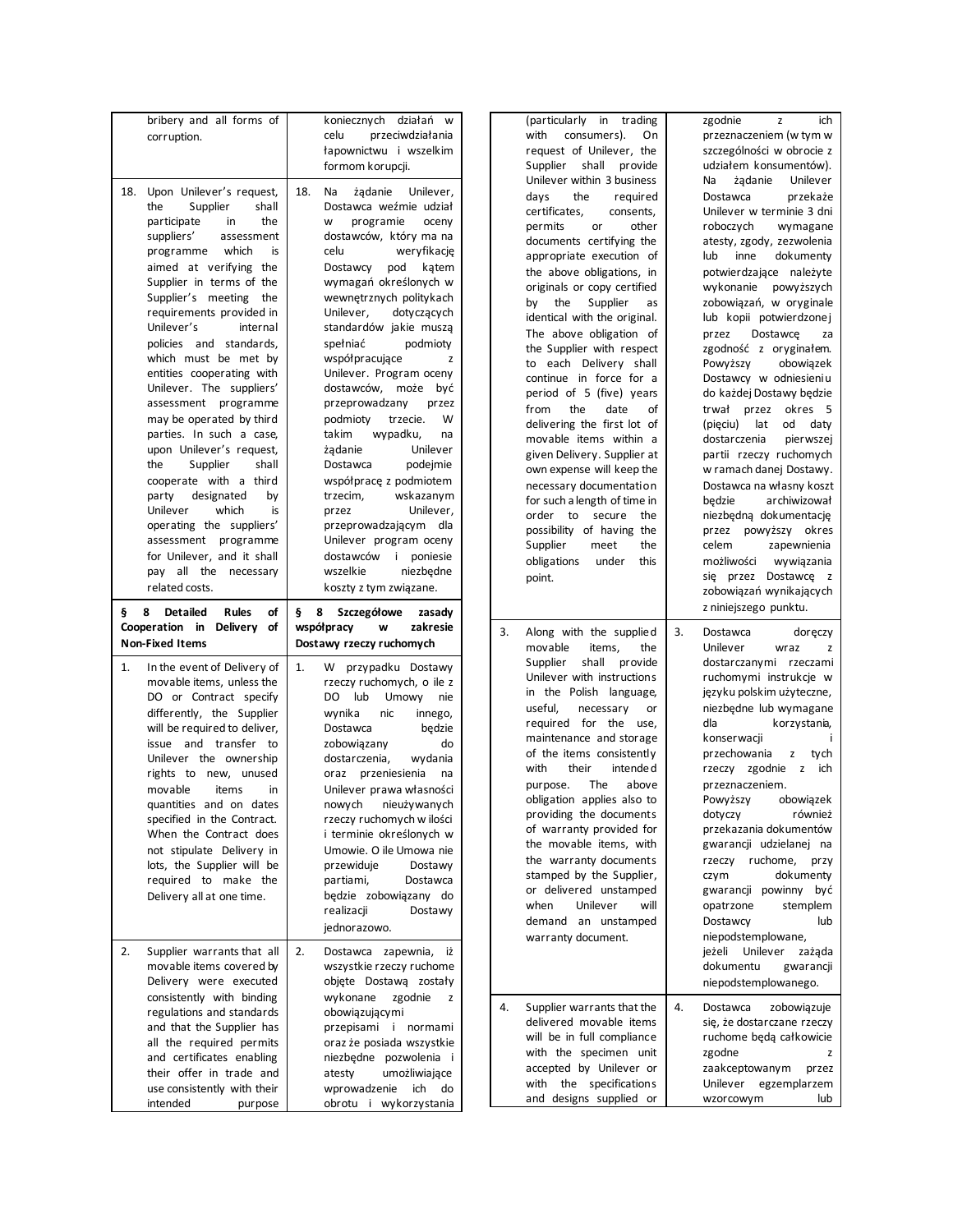|    | accepted by Unilever, and<br>as regards movable items<br>ordered by Unilever from<br>the Supplier's catalogue -<br>with the properties and<br>descriptions of movable<br>items provided in the<br>recently<br>accepted<br>by<br>catalogue<br>Unilever<br>or<br>catalogue item of the<br>Supplier.                                                                                                         | specyfikacjami<br>÷<br>projektami<br>dostarczonymi<br>lub<br>zatwierdzonymi<br>przez<br>Unilever, a w przypadku<br>ruchomych<br>rzeczy<br>zamawianych<br>przez<br>Unilever<br>z<br>katalogu<br>Dostawcy<br>$\qquad \qquad -$<br>z<br>właściwościami i opisem<br>ruchomych<br>rzeczy<br>wynikającymi z ostatnio<br>zaakceptowanego przez<br>Unilever katalogu<br>lub<br>katalogowej<br>pozycji<br>Dostawcy. |    | http://www.unilever.pl/o<br>-nas/dladostawcow/,<br>on<br>pain of refusal by Unilever<br>to accept delivery of all<br>the supplied movable<br>items and claiming lack of<br>Delivery execution for<br>reasons attributable to<br>the Supplier or returning<br>the VAT invoice without<br>booking it.                                                                                                                                                                              |     | dostaw dostępnymi pod<br>adresem<br>http://www.unilever.pl/o<br>-nas/dladostawcow/, pod<br>rygorem odmowy przez<br>Unilever odbioru całości<br>dostarczanych<br>rzeczy<br>ruchomych i uznania<br>braku realizacji Dostawy z<br>Dostawcy<br>winy<br>możliwości<br>odstąpienia<br>od<br>Umowy<br>z winy<br>lub<br>Dostawcy<br>zwrotu<br>przesłanej faktury VAT<br>bez księgowania.                                                                        |
|----|-----------------------------------------------------------------------------------------------------------------------------------------------------------------------------------------------------------------------------------------------------------------------------------------------------------------------------------------------------------------------------------------------------------|------------------------------------------------------------------------------------------------------------------------------------------------------------------------------------------------------------------------------------------------------------------------------------------------------------------------------------------------------------------------------------------------------------|----|----------------------------------------------------------------------------------------------------------------------------------------------------------------------------------------------------------------------------------------------------------------------------------------------------------------------------------------------------------------------------------------------------------------------------------------------------------------------------------|-----|---------------------------------------------------------------------------------------------------------------------------------------------------------------------------------------------------------------------------------------------------------------------------------------------------------------------------------------------------------------------------------------------------------------------------------------------------------|
| 5. | In the event of warranted<br>doubts as to compliance<br>of the movable items with<br>of<br>regulations<br>law,<br>Contract or declarations<br>and guarantees of the<br>Supplier, in particular as<br>regards their<br>safety,<br>Unilever will be entitled to<br>conduct tests of the<br>movable items at the<br>Supplier's expense by an<br>independent expert.                                          | 5.<br>W razie uzasadnionych<br>wątpliwości,<br>do<br>co<br>zgodności<br>rzeczy<br>ruchomych z przepisami<br>Umową<br>lub<br>prawa.<br>oświadczeniami<br>i<br>gwarancjami Dostawcy, w<br>szczególności w zakresie<br>bezpieczeństwa,<br>jego<br>Unilever<br>bedzie<br>uprawniony<br>do<br>przeprowadzenia badania<br>rzeczy ruchomych<br>na<br>koszt Dostawcy przez<br>niezależnego eksperta.               | 7. | Supplier undertakes to<br>notify the date of making<br>Delivery at least 1 (one)<br>week in advance of the<br>planned Delivery date and<br>again reconfirm Delivery 1<br>(one) day before the<br>actual term of Contract<br>execution.<br>Unless<br>otherwise agreed in the<br>Contract,<br>such<br>notification shall be by e-<br>mail<br>to<br>the<br>e-mail<br>address:<br>Poland.ip-<br>sm@unilever.com<br>or<br>directly<br>to<br>an<br>e-mail<br>address<br>of<br>Unilever | 7.  | Dostawca<br>zobowiązuje<br>się zawiadamiać o dniu<br>dokonania<br>Dostawy<br>przynajmniej na 1 (jeden)<br>tydzień<br>przed<br>planowanym terminem<br>Dostawy, oraz ponownie<br>potwierdzić Dostawe na 1<br>(ieden)<br>dzień<br>przed<br>faktycznym<br>terminem<br>wykonania Umowy. O ile<br>Umowa<br>stanowi<br>nie<br>inaczej,<br>zawiadomienie<br>będzie dokonywane za<br>pośrednictwem<br>poczty<br>elektronicznej - adres e-<br>mail:<br>poland.jp- |
| 6. | If DO so indicates or in any<br>case where a Unilever<br>warehouse shall be a<br>point of delivery of<br>movable items specified                                                                                                                                                                                                                                                                          | 6.<br>Jeżeli DO tak stanowi albo<br>każdym w przypadku, gdy<br>wskazanym<br>W<br>DO<br>miejscem<br>realizacji<br>Dostawy<br>rzeczy                                                                                                                                                                                                                                                                         |    | supplier<br>manager<br>specified in DO.                                                                                                                                                                                                                                                                                                                                                                                                                                          |     | sm@unilever.com<br>lub<br>bezpośrednio na adres<br>mailowy<br>supply<br>managera wskazany w<br>Zamówieniu.                                                                                                                                                                                                                                                                                                                                              |
|    | in DO, such movable items<br>shall be delivered by the<br>Supplier on EURO pallets<br>of quality consistent with<br>standard PN-M/M-78216.<br>In the event of non-<br>compliance with that rule,<br>the Supplier undertakes                                                                                                                                                                               | ruchomych jest magazyn<br>Unilever,<br>takie<br>rzeczy<br>ruchome<br>beda<br>dostarczane na paletach<br>EURO o jakości zgodnej z<br>norma PN-M/M-78216.<br>W przypadku odstąpienia<br>od tej reguły, Dostawca                                                                                                                                                                                              | 8. | The risk of loss, damage or<br>of<br>destruction<br>the<br>movable items up to the<br>moment of acceptance of<br>such items by Unilever is<br>borne by the Supplier.                                                                                                                                                                                                                                                                                                             | 8.  | Niebezpieczeństwo<br>utraty, uszkodzenia lub<br>zniszczenia<br>rzeczy<br>ruchomych do momentu<br>odbioru<br>rzeczy<br>przez<br>Unilever<br>ponosi<br>Dostawca.                                                                                                                                                                                                                                                                                          |
|    | cover all costs<br>with<br>connected<br>unloading,<br>repackaging<br>palletizing<br>and<br>the<br>movable items in the<br>Unilever warehouse. All<br>operations<br>connecte d<br>with Delivery of movable<br>items, manner of its<br>documentation,<br>pallet<br>handling<br>other<br>and<br>operations not covered by<br>the Contract, should be<br>carried out consistently<br>with requirements of the | zobowiązuje się pokryć<br>wszelkie koszty związane<br>rozładowaniem,<br>z<br>przepakowaniem<br>÷<br>paletyzacją<br>rzeczy<br>ruchomych w magazynie<br>Unilever.<br>Wszelkie<br>czynności<br>związane z<br>Dostawa<br>rzeczy<br>ruchomych, sposób jej<br>dokumentacji,<br>obrotu<br>paletowego oraz inne<br>czynności, w zakresie<br>nieuregulowanym<br>Umową, powinny być                                  | 9. | Supplier guarantees that<br>the delivered movable<br>items and their purchase<br>and use consistent with<br>their intended purpose,<br>and also sale or free-of-<br>charge transfer to third<br>parties<br>shall<br>not<br>constitute a breach of<br>rights of any third parties,<br>including<br>of personal<br>assets and of intellectual<br>property rights.                                                                                                                  | 9.  | Dostawca gwarantuje, że<br>dostarczane<br>rzeczy<br>ruchome oraz ich zakup i<br>wykorzystanie zgodnie z<br>przeznaczeniem,<br>jak<br>również sprzedaż bądź<br>nieodpłatne przekazanie<br>osobom<br>trzecim,<br>nie<br>będzie<br>stanowiło<br>naruszenia jakichkolwiek<br>praw osób trzecich, w<br>tym dóbr osobistych ani<br>praw<br>własności<br>intelektualnej.                                                                                       |
|    | warehouse<br>given<br>or<br>another site specified in<br>the Contract and delivery<br>rules accessible under the<br>address                                                                                                                                                                                                                                                                               | dokonywane zgodnie z<br>wymogami<br>danego<br>magazynu lub innego<br>miejsca wskazanego w<br>Umowie<br>$\mathbf{i}$<br>zasadami                                                                                                                                                                                                                                                                            |    | 10. The price of delivered<br>movable items specified<br>in the Contract will cover<br>the costs of delivering the<br>goods to the site specified                                                                                                                                                                                                                                                                                                                                | 10. | Cena<br>dostarczanych<br>ruchomych<br>rzeczy<br>określona w Umowie<br>będzie zawierała koszt<br>dostawy<br>towaru<br>do                                                                                                                                                                                                                                                                                                                                 |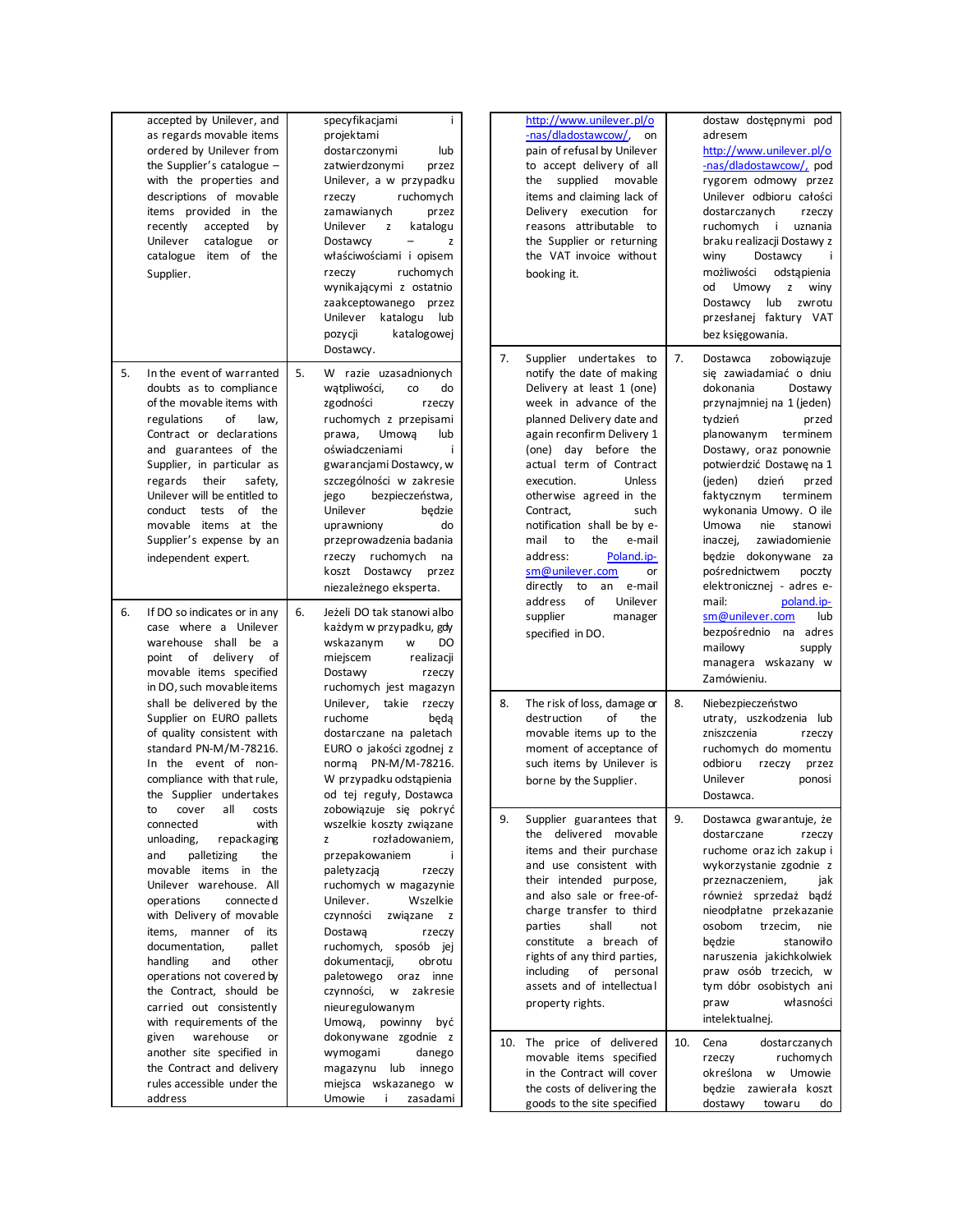| the<br>DO.<br>Unless<br>in<br>otherwise agreed in the<br>DO, the Delivery will be<br>under<br><b>DDP</b><br>effected<br>loco<br>clause<br>Unilever<br>warehouse or another site<br>specified<br>by<br>Unilever<br>consistently<br>with<br>INCOTERMS 2000. The<br>Delivery shall<br>be at                                                                                                                                                                                                                                                                                                                                                                                                                                                                            | miejsca wskazanego w<br>DO. O ile DO nie stanowi<br>inaczej dostawa zostanie<br>zrealizowana na zasadzie<br>klauzuli<br><b>DDP</b><br>loco<br>magazyn Unilever lub<br>inne miejsce wskazane<br>przez Unilever zgodnie z<br><b>INCOTERMS</b><br>2000.<br>Dostawa odbywa się na                                                                                                                                                                                                                                                                                                                                                                                                                         | regards possible damage<br>wyłącznie w zakresie ew.<br>of selected bulk packages.<br>uszkodzeń<br>wybranych<br>Ascertained shortfalls in<br>zbiorczych.<br>opakowań<br>this respect will be noted<br>Braki<br>stwierdzone<br>W<br>on the way-bill or another<br>powyższym<br>zakresie<br>zostaną odnotowane w<br>delivery document.<br>liście przewozowym lub<br>dokumencie<br>innym<br>dostawy.                                                                                                                                                                                                                                                                                                                                                                                                                                                                                                                                                                                                                                                                                                                                                                                                                                                                                                        |
|---------------------------------------------------------------------------------------------------------------------------------------------------------------------------------------------------------------------------------------------------------------------------------------------------------------------------------------------------------------------------------------------------------------------------------------------------------------------------------------------------------------------------------------------------------------------------------------------------------------------------------------------------------------------------------------------------------------------------------------------------------------------|-------------------------------------------------------------------------------------------------------------------------------------------------------------------------------------------------------------------------------------------------------------------------------------------------------------------------------------------------------------------------------------------------------------------------------------------------------------------------------------------------------------------------------------------------------------------------------------------------------------------------------------------------------------------------------------------------------|---------------------------------------------------------------------------------------------------------------------------------------------------------------------------------------------------------------------------------------------------------------------------------------------------------------------------------------------------------------------------------------------------------------------------------------------------------------------------------------------------------------------------------------------------------------------------------------------------------------------------------------------------------------------------------------------------------------------------------------------------------------------------------------------------------------------------------------------------------------------------------------------------------------------------------------------------------------------------------------------------------------------------------------------------------------------------------------------------------------------------------------------------------------------------------------------------------------------------------------------------------------------------------------------------------|
| Supplier's cost and risk.<br>The list of<br>Unilever<br>warehouses is available<br>under<br>the<br>address<br>http://www.unilever.pl/o<br>-nas/dladostawcow/                                                                                                                                                                                                                                                                                                                                                                                                                                                                                                                                                                                                        | koszt i ryzyko Dostawcy.<br>Lista<br>magazynów<br>Unilever jest dostępna<br>pod<br>adresem<br>http://www.unilever.pl/o<br>-nas/dladostawcow/.                                                                                                                                                                                                                                                                                                                                                                                                                                                                                                                                                         | Supplier will be required<br>2.<br>2.<br>Dostawca ma obowiązek<br>to take<br>odebrać<br>Unilever<br>away from<br>od<br>Unilever the faulty or<br>rzeczy ruchome wadliwe<br>lub uszkodzone w trakcie<br>damaged in transport<br>movable items at own<br>transportu na własny<br>expense. The faulty items<br>koszt. Rzeczy wadliwe,<br>które<br>not taken away by the<br>nie<br>zostana                                                                                                                                                                                                                                                                                                                                                                                                                                                                                                                                                                                                                                                                                                                                                                                                                                                                                                                  |
| 11. When the DO stipulates<br>both Delivery of movable<br>items and the Supplier's<br>obligation<br>to<br>grant<br>Unilever a license for<br>using the Compositions,<br>copies of which are the<br>movable items covered by                                                                                                                                                                                                                                                                                                                                                                                                                                                                                                                                         | 11.<br>O ile DO przewiduje<br>zarówno Dostawę rzeczy<br>ruchomych<br>jak<br>Ť<br>obowiązek<br>Dostawcy<br>udzielenia<br>Unilever<br>licencji na korzystanie z<br>Utworów,<br>których<br>egzemplarze<br>stanowia                                                                                                                                                                                                                                                                                                                                                                                                                                                                                       | Supplier within the time<br>odebrane przez Dostawcę<br>specified by Unilever will<br>w terminie wskazanym<br>przez Unilever, Unilever<br>be destroyed by Unilever<br>on its own but at the<br>zniszczy samodzielnie na<br>Supplier's expense,<br>Dostawcy<br>koszt<br>lub<br>or<br>sent by Unilever to the<br>odeśle do Dostawcy na<br>Supplier at the Supplier's<br>jego koszt.<br>expense.                                                                                                                                                                                                                                                                                                                                                                                                                                                                                                                                                                                                                                                                                                                                                                                                                                                                                                            |
| the Contract, or when the<br>DO provides for the<br>Supplier's obligation to<br>transfer to Unilever the<br>material copyrights to the<br>said Compositions, with<br>the moment of delivering<br>the<br>movable<br>items<br>constituting<br>Compositions,<br>the<br>Supplier grants Unilever a<br>license<br>to<br>use<br>the<br>with<br>Compositions<br>corresponding application<br>of all the rules set out in §<br>12 of these General Terms<br>& Conditions or transfers<br>to Unilever the material<br>copyrights<br>with<br>corresponding application<br>of all the rules set out in §<br>11 of these General Terms<br>& Conditions. Provisions<br>of § 13 of these General<br>Terms & Conditions apply<br>accordingly.<br><b>VERIFICATION</b><br><b>AND</b> | rzeczy ruchome objęte<br>Dostawa lub jeżeli DO<br>obowiązek<br>przewiduje<br>Dostawcy przeniesienia<br>na Unilever autorskich<br>praw majątkowych do<br>tych Utworów, z chwilą<br>dostarczenia<br>rzeczy<br>ruchomych stanowiących<br>Utwory,<br>Dostawca<br>udziela Unilever licencji<br>na korzystanie z Utworów<br>odpowiednim<br>z<br>zastosowaniem<br>wszystkich<br>zasad<br>określonych w §<br>12<br>Ogólnych<br>niniejszych<br>Warunków lub przenosi<br>na Unilever<br>autorskie<br>prawa<br>majątkowe<br>z<br>zastosowaniem<br>wszystkich postanowień §<br>11. Ogólnych Warunków.<br>Postanowienia<br>ş<br>13<br>Ogólnych<br>Warunków<br>stosuje się odpowiednio.<br>WERYFIKACJA I AKCEPTACJA | 3.<br>3.<br>Unilever will be entitled to<br>Unilever<br>bedzie<br>faults of<br>notify<br>the<br>uprawniony do zgłaszania<br>delivered movable items<br>wad<br>dostarczonych<br>within the scope not<br>rzeczy ruchomych<br>w<br>covered by provisions of<br>zakresie<br>nieobjętym<br>the above section 1, in<br>postanowieniami ust. 1<br>quantity<br>powyżej, w szczególności<br>particular<br>braków ilościowych w<br>shortfalls<br>in<br>bulk<br>packages, physical faults<br>opakowaniach<br>of unit packaging and<br>zbiorczych,<br>wad<br>physical faults of the<br>fizycznych<br>opakowań<br>contents of unit packaging<br>jednostkowych oraz wad<br>individual movable<br>fizycznych<br>zawartości<br>or<br>items within 12 months<br>opakowań<br>from the date of Delivery.<br>jednostkowych<br>badź<br>The above shall not apply<br>poszczególnych<br>rzeczy<br>non-visible<br>faults,<br>ruchomych w terminie 12<br>to<br>which may be notified at<br>miesięcy<br>od<br>daty<br>any time, also following<br>Dostawy. Powyższe nie<br>elapse of the above term,<br>dotyczy wad ukrytych,<br>within 21 days of<br>które mogą być zgłaszane<br>każdym czasie<br>detecting such a fault.<br>W<br>również<br>upływie<br>po<br>powyższego okresu - w<br>terminie 21 dni od daty<br>wykrycia wady. |
| <b>ACCEPTANCE OF DELIVERIES</b>                                                                                                                                                                                                                                                                                                                                                                                                                                                                                                                                                                                                                                                                                                                                     | <b>DOSTAW</b>                                                                                                                                                                                                                                                                                                                                                                                                                                                                                                                                                                                                                                                                                         | 4.<br>Niezależnie<br>4.<br>Irrespective of the above<br>od<br>when<br>provisions,<br>the<br>powyższych                                                                                                                                                                                                                                                                                                                                                                                                                                                                                                                                                                                                                                                                                                                                                                                                                                                                                                                                                                                                                                                                                                                                                                                                  |
| 9.<br><b>Verification</b><br>and<br>ş<br>Acceptance of Deliveries of<br>movable items                                                                                                                                                                                                                                                                                                                                                                                                                                                                                                                                                                                                                                                                               | § 9. Weryfikacja i Akceptacja<br>Dostaw rzeczy ruchomych                                                                                                                                                                                                                                                                                                                                                                                                                                                                                                                                                                                                                                              | movable items delivered<br>postanowień,<br>jeżeli<br>by the Supplier will be<br>dostarczone<br>przez<br>provided against payment<br>Dostawce<br>rzeczy<br>or free of charge to<br>ruchome<br>zostaną                                                                                                                                                                                                                                                                                                                                                                                                                                                                                                                                                                                                                                                                                                                                                                                                                                                                                                                                                                                                                                                                                                    |
| 1.<br>At the moment of Delivery<br>of<br>movable<br>items,<br>Unilever shall conduct<br>quantitative acceptance<br>of goods by counting the<br>number of bulk packages,<br>and<br>qualitative<br>acceptance, but only as                                                                                                                                                                                                                                                                                                                                                                                                                                                                                                                                            | W momencie Dostawy<br>1.<br>ruchomych<br>rzeczy<br>Unilever dokona odbioru<br>ilościowego<br>towaru<br>przeliczenie<br>poprzez<br>zbiorczych<br>opakowań<br>odbioru<br>oraz<br>jakościowego,<br>jednak                                                                                                                                                                                                                                                                                                                                                                                                                                                                                                | other<br>odpłatnie<br>consumers<br>or<br>lub<br>persons, the Supply shall<br>nieodpłatnie przekazane<br>also be responsible for the<br>konsumentom lub innym<br>faults of movable items<br>osobom,<br>Dostawca<br>ascertained also after the<br>odpowiada również za<br>wady rzeczy ruchomych<br>said<br>are<br>issued<br>to<br>other<br>stwierdzone również po<br>consumers<br>or<br>unless<br>such<br>wydaniu<br>persons,<br>ich                                                                                                                                                                                                                                                                                                                                                                                                                                                                                                                                                                                                                                                                                                                                                                                                                                                                      |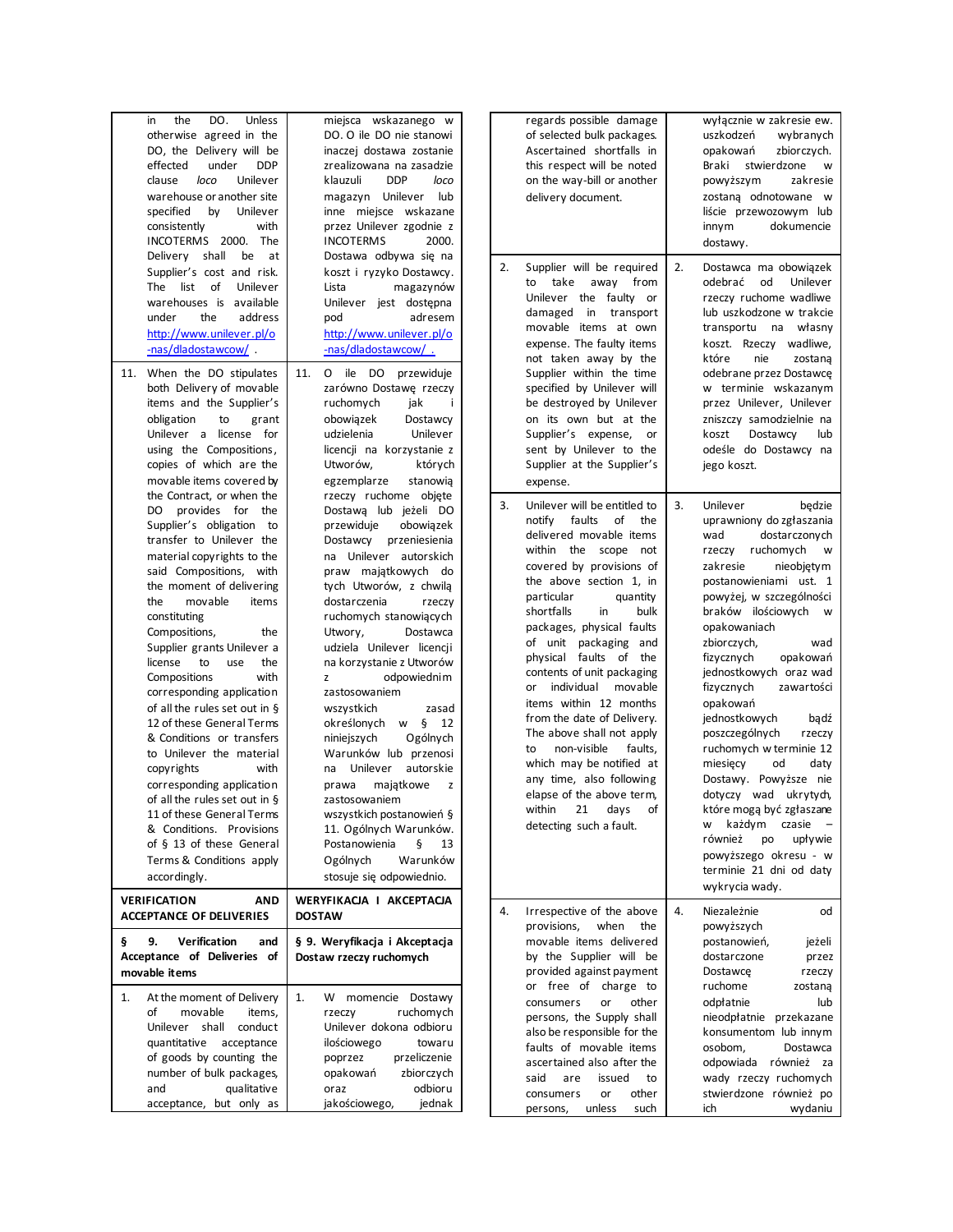| faults<br>would<br>be<br>attributable to Unilever.<br>shall<br>Supplier<br>work<br>together with Unilever in<br>order<br>to<br>clarify<br>all<br>of<br>complaints<br>third<br>parties.<br>Provisional<br>of<br>acceptance<br>the<br>movable<br>by<br>items<br>Unilever to the extent set<br>out in section 1 cannot<br>preclude such claims. In<br>the event that following a<br>customer's<br>complaint<br>replaces<br>Unilever<br>the<br>movable item with one<br>free of faults, the Supplier<br>shall be required to<br>reimburse<br>the<br>costs<br>incurred by Unilever in<br>such replacement. | konsumentom lub innym<br>osobom,<br>chyba<br>żе<br>powstały one z winy<br>Unilever.<br>Dostawca<br>będzie współpracował z<br>Unilever<br>celem<br>wyjaśnienia<br>wszelkich<br>reklamacji osób trzecich.<br>Przeprowadzenie<br>przez<br>Unilever<br>wstępnego<br>odbioru<br>rzeczy<br>ruchomych w zakresie<br>określonym w ust. 1. nie<br>wyklucza<br>powyższych<br>roszczeń. W przypadku,<br>gdy wskutek reklamacji<br>konsumenta<br>Unilever<br>dokona wymiany rzeczy<br>ruchomej na rzecz wolną<br>wad,<br>od<br>Dostawca<br>zobowiązany<br>jest<br>do<br>zwrotu<br>poniesionych<br>przez Unilever kosztów z<br>tym związanych. | of Unilever to resign from<br>the Contract on terms set<br>out in the Contract or<br>provisions of law.<br>7.<br>of<br>other<br>Irrespective<br>provisions accepted by<br>the Parties, the Supplier<br>shall remedy the damage<br>caused to Unilever, its<br>staff, officers or trade<br>partners, in connection<br>the<br>faults<br>with<br>of<br>delivered movable items<br>or false declarations or<br>warranties.<br>Indemnification<br>shall<br>cover in particular all the<br>costs incurred by Unilever<br>of conducting laboratory<br>tests of the movable<br>items, their rendering or<br>call-in from the market. At<br>time<br>the<br>same<br>the | ani nie ogranicza prawa<br>Unilever do odstapienia<br>od Umowy na zasadach<br>określonych w Umowie<br>lub przepisach prawa.<br>7.<br>Niezależnie od<br>innych<br>postanowień<br>Stron,<br>Dostawca naprawi szkodę<br>wyrządzoną Unilever, jej<br>pracownikom, członkom<br>władz lub kontrahentom,<br>powstałą w związku z<br>dostarczanych<br>wadami<br>rzeczy ruchomych<br>lub<br>nieprawdziwymi<br>oświadczeniami<br>lub<br>gwarancjami.<br>Odszkodowanie<br>bedzie<br>obejmowało<br>W<br>szczególności<br>wszelkie<br>poniesione przez Unilever<br>koszty<br>badań<br>laboratoryjnych<br>rzeczy<br>ruchomych, ich utylizacji |
|-------------------------------------------------------------------------------------------------------------------------------------------------------------------------------------------------------------------------------------------------------------------------------------------------------------------------------------------------------------------------------------------------------------------------------------------------------------------------------------------------------------------------------------------------------------------------------------------------------|-----------------------------------------------------------------------------------------------------------------------------------------------------------------------------------------------------------------------------------------------------------------------------------------------------------------------------------------------------------------------------------------------------------------------------------------------------------------------------------------------------------------------------------------------------------------------------------------------------------------------------------|--------------------------------------------------------------------------------------------------------------------------------------------------------------------------------------------------------------------------------------------------------------------------------------------------------------------------------------------------------------------------------------------------------------------------------------------------------------------------------------------------------------------------------------------------------------------------------------------------------------------------------------------------------------|---------------------------------------------------------------------------------------------------------------------------------------------------------------------------------------------------------------------------------------------------------------------------------------------------------------------------------------------------------------------------------------------------------------------------------------------------------------------------------------------------------------------------------------------------------------------------------------------------------------------------------|
| 5.<br>In connection with the<br>Supplier's<br>pledge<br>to<br>deliver goods of the<br>highest quality,<br>it<br>is<br>accepted that the term<br>"fault" will in particular<br>cover all qualitative or<br>quantitative deviations of<br>the movable items from<br>of<br>requirements<br>law,<br>binding standards, any<br>provisions<br>or<br>requirements set out in<br>the Contract, accepted<br>specimen<br>copies,<br>catalogues, specifications,<br>designs and Supplier's<br>declarations<br>and<br>warranties.                                                                                 | 5.<br>W<br>związku<br>z<br>zobowiązaniem<br>Dostawcy do dostawy<br>rzeczy najwyższej jakości,<br>przyjmuje się, że termin<br>"wada"<br>bedzie<br>W<br>szczególności<br>uwzględniał<br>wszelkie<br>niezgodności jakościowe<br>ilościowe<br>lub<br>rzeczy<br>ruchomych z przepisami<br>prawa, obowiązującymi<br>normami, jakimikolwiek<br>postanowieniami<br>lub<br>wymaganiami<br>określonymi w Umowie,<br>zatwierdzonymi<br>egzemplarzami<br>wzorcowymi, katalogami,<br>specyfikacjami,<br>projektami<br>oraz<br>oświadczeniami<br>i<br>gwarancjami Dostawcy.                                                                     | shall<br>Supplier<br>render<br>Unilever, its customers,<br>staff,<br>personnel<br>and<br>subcontractors harmless<br>of liability connected with<br>faults of the movable<br>assets delivered by the<br>Supplier, in particular by<br>refunding or paying fines,<br>damages and the costs<br>incurred, including costs<br>of<br>court<br>litigations.<br>Unilever shall notify the<br>Supplier without delay<br>about circumstances of<br>which Unilever is aware<br>which could give rise to<br>above described<br>the<br>liability of the Supplier.                                                                                                         | lub wycofania z rynku.<br>Jednocześnie<br>Dostawca<br>zwolni<br>Unilever,<br>jego<br>odbiorców,<br>pracowników,<br>współpracowników<br>÷<br>podwykonawców<br>z<br>odpowiedzialności<br>związanej<br>wadami<br>z<br>dostarczonych<br>przez<br>Dostawce<br>rzeczy<br>ruchomych,<br>W<br>szczególności przez zwrot<br>lub<br>zapłatę<br>kar,<br>odszkodowań<br>oraz<br>poniesionych kosztów, w<br>tym kosztów toczących<br>się postępowań. Unilever<br>powiadomi<br>Dostawce<br>niezwłocznie o znanych<br>Unilever okolicznościach<br>mogacych<br>rodzić<br>odpowiedzialność                                                       |
| of<br>6.<br>$\ln$<br>the<br>event<br>ascertaining faults of the<br>delivered movable items,<br>Unilever may demand the<br>repair of the movable                                                                                                                                                                                                                                                                                                                                                                                                                                                       | 6.<br>W<br>przypadku<br>stwierdzenia<br>wad<br>dostarczonych<br>rzeczy<br>ruchomych,<br>Unilever<br>może żądać naprawy tych                                                                                                                                                                                                                                                                                                                                                                                                                                                                                                       | Verification<br>Ş.<br>10.<br>and<br>Acceptance<br>of<br><b>Service</b><br><b>Deliveries</b>                                                                                                                                                                                                                                                                                                                                                                                                                                                                                                                                                                  | określoną<br>Dostawcy<br>powyżej.<br>§ 10. Weryfikacja i Akceptacja<br>Dostaw Usług                                                                                                                                                                                                                                                                                                                                                                                                                                                                                                                                             |
| items<br>their<br>or<br>replacement with<br>new<br>ones,<br>at<br>Unilever's<br>discretion,<br>within<br>14<br>(fourteen) days counting<br>from the date of receipt<br>by the Supplier of the<br>written notification from<br>Unilever on the subject.<br>Exercise of these rights by<br>Unilever<br>does<br>not<br>preclude or limit the right                                                                                                                                                                                                                                                       | rzeczy ruchomych lub ich<br>wymiany na nowe, wedle<br>wyboru Unilever - w<br>terminie 14 (czternastu)<br>liczac<br>od<br>daty<br>dni<br>otrzymania<br>przez<br>Dostawce<br>pisemnego<br>zawiadomienia Unilever<br>przedmiocie.<br>W<br>tym<br>Skorzystanie<br>przez<br>Unilever z powyższych<br>uprawnień nie wyklucza                                                                                                                                                                                                                                                                                                            | Supplier is required to<br>1.<br>each time present for<br>Unilever acceptance the<br>οf<br>individual<br>phases<br>the services<br>executing<br>performed (including the<br>final phase).<br>Supplier is required to<br>2.<br>each time inform Unilever                                                                                                                                                                                                                                                                                                                                                                                                      | Dostawca<br>1.<br>jest<br>zobowiązany<br>do<br>każdorazowego<br>przedstawiania<br>do<br>akceptacji<br>Unilever<br>poszczególnych<br>etapów<br>realizacji wykonywanych<br>usług (w tym etapu<br>końcowego).<br>2.<br>Dostawca<br>jest<br>zobowiązany<br>do                                                                                                                                                                                                                                                                                                                                                                       |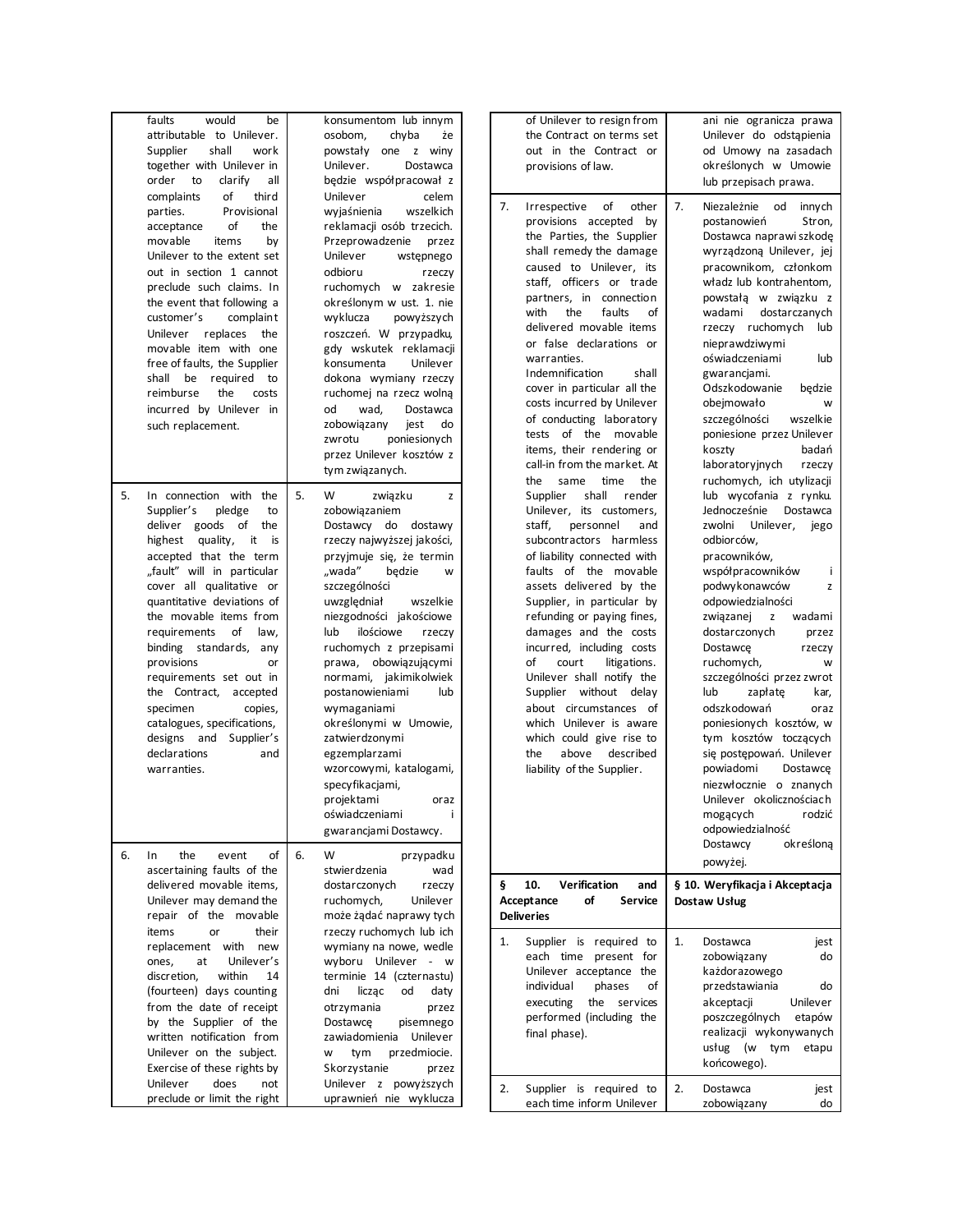|                  | about readiness to hand-<br>over a given phase of<br>performance of services<br>within the deadline and in<br>the manner set out in the<br>Contract, and should the<br>Contract not specify such<br>a deadline, with sufficient<br>advance notice.                                                                                                                                                                                                                                                                                                                                                  |    | każdorazowego<br>informowania Unilever o<br>gotowości przekazania<br>danego etapu realizacji<br>usług w terminie oraz w<br>sposób wskazany<br>W<br>Umowie, a jeśli Umowa<br>określa<br>nie<br>takiego<br>terminu, z odpowiednim<br>wyprzedzeniem.                                                                                                                                                                                                                                                                                                                                                                                |
|------------------|-----------------------------------------------------------------------------------------------------------------------------------------------------------------------------------------------------------------------------------------------------------------------------------------------------------------------------------------------------------------------------------------------------------------------------------------------------------------------------------------------------------------------------------------------------------------------------------------------------|----|----------------------------------------------------------------------------------------------------------------------------------------------------------------------------------------------------------------------------------------------------------------------------------------------------------------------------------------------------------------------------------------------------------------------------------------------------------------------------------------------------------------------------------------------------------------------------------------------------------------------------------|
| 3.               | shall<br>Unilever<br>accept<br>given phase of execution<br>of works connected with<br>services within 3 business<br>days of the hand-over<br>date agreed by the Parties<br>or within<br>$\mathbf{3}$<br>days<br>of<br>notification<br>receiving<br>from the Supplier about<br>readiness for hand-over<br>of works, unless there<br>should be significant<br>obstacles to this                                                                                                                                                                                                                       | 3. | Unilever<br>dokona<br>akceptacji<br>danego<br>realizacji usług prac w<br>terminie 3 dni roboczych<br>od<br>ustalonego przez<br>Strony terminu na<br>ich<br>przekazanie<br>lub<br>w<br>terminie 3 dni roboczych<br>od<br>otrzymania<br>od<br>Dostawcy zawiadomienia<br>o gotowości przekazania<br>prac, ile nie będzie ku<br>temu<br>istotnych<br>przeszkód.                                                                                                                                                                                                                                                                      |
| 4.<br>after      | Acceptance of a given<br>phase<br>of<br>services<br>will<br>performance<br>be<br>confirmed by the Parties<br>in written or another form<br>specified in the Contract<br>("Acceptance Protocol").<br>Unilever shall not refuse<br>signing the Acceptance<br>Protocol without justified<br>reason. In the event of<br>lack of response from<br>Unilever, within 3 days of<br>receipt of the Acceptance<br>Protocol,<br>the<br>Supplier<br>undertakes to<br>inform<br>Unilever and define an<br>additional 3 day term<br>which<br>the<br>Acceptance Protocol shall<br>be deemed signed by<br>Unilever. | 4. | Akceptacja danego etapu<br>realizacji usług zostanie<br>potwierdzona<br>przez<br>Strony w formie pisemnej<br>lub innej ustalonej<br><b>W</b><br>Umowie<br>("Protokół<br>Odbioru"). Unilever nie<br>odmówi<br>podpisania<br>Protokołu Odbioru<br>bez<br>uzasadnionych przyczyn.<br>W<br>przypadku braku<br>reakcji ze strony Unilever,<br>w terminie 3 dni od dnia<br>Protokołu<br>otrzymania<br>Odbioru,<br>Dostawca<br>zobowiązuje<br>do<br>się<br>poinformowania Unilever<br>wskazania<br>oraz<br>dodatkowego<br>3<br>dniowego terminu,<br>z<br>upływem którego uznaje<br>się Protokół Odbioru za<br>podpisany przez Unilever. |
| 5.<br>In<br>note | the<br>event of<br>any<br>observations<br>regarding<br>execution of a given phase<br>of works, Unilever shall<br>them<br>the<br>in<br>Acceptance Protocol, and<br>the Supplier shall make<br>the appropriate changes<br>within 3 business days<br>counting from the date of<br>entering the reservations,<br>unless this should not be<br>possible due to objective<br>reasons, and the Parties<br>set another term.                                                                                                                                                                                | 5. | W<br>przypadku<br>jakichkolwiek uwag<br>do<br>realizacji danego etapu<br>prac, Unilever odnotuje je<br>w Protokole Odbioru, a<br>Dostawca<br>dokonana<br>stosownych<br>zmian<br>w<br>terminie 3 dni roboczych<br>licząc od daty wpisania<br>zastrzeżeń, chyba że nie<br>będzie<br>możliwe<br>to<br>Z<br>przyczyn obiektywnych a<br>określą<br>Strony<br>inny<br>termin.                                                                                                                                                                                                                                                          |

| 6. | After making the changes,<br>the<br>Parties<br>shall<br>again<br>proceed with the above<br>described<br>acceptance<br>procedure.                                                                                                                                                                                                                      | 6. | dokonaniu<br>Po<br>zmian,<br>strony<br>ponownie<br>przystąpią do procedury<br>odbioru<br>opisanej<br>powyżej.                                                                                                                                                                                                 |
|----|-------------------------------------------------------------------------------------------------------------------------------------------------------------------------------------------------------------------------------------------------------------------------------------------------------------------------------------------------------|----|---------------------------------------------------------------------------------------------------------------------------------------------------------------------------------------------------------------------------------------------------------------------------------------------------------------|
| 7. | In the event of providing<br>Services of IT character,<br>consisting<br>of<br>entering<br>data<br>in<br>the<br>Unilever<br>it<br>shall<br>be<br>server.<br>accepted that the Supplier<br>as met the deadline for<br>completion of the given<br>phase of works connected<br>entering data<br>into<br>the<br>server, in the event of:                   | 7. | W przypadku świadczenia<br>Usług<br>charakterze<br>o<br>informatycznym,<br>polegających<br>na<br>zamieszczeniu danych na<br>serwerze Unilever, uznaje<br>się, iż Dostawca zachował<br>termin realizacji danego<br>etapu prac związanego z<br>zamieszczeniem<br>danych<br>na serwerze, w wypadku:              |
|    | entering the data, in<br>a.<br>version<br>the<br>accepted<br>by<br>Unilever,<br>into<br>the<br>server (meting<br>the<br>relevant<br>technica l<br>requirements)<br>selected<br>by<br>Unilever: and                                                                                                                                                    |    | zamieszczenia<br>tych<br>a.<br>danych,<br>W<br>wersji<br>zaakceptowanej<br>przez Unilever,<br>na<br>serwerze<br>(spełniającym<br>odpowiednie<br>wymagania<br>techniczne)<br>wybranym<br>przez<br>Unilever; oraz                                                                                               |
|    | b.<br>providing<br>Unilever<br>with<br>open<br>source<br>files<br>CD-ROM,<br>on<br>DVD<br>or<br>another<br>device specified by<br>the Parties, with all<br>passwords<br>and<br>access<br>codes<br>enabling Unilever to<br>use or make changes<br>in these data.                                                                                       |    | b.<br>dostarczenia<br>Unilever otwartych<br>plików źródłowych<br>nośniku<br>CD-<br>na<br>ROM,<br><b>DVD</b><br>lub<br>ustalonym<br>innym<br>przez Strony, wraz z<br>wszystkimi hasłami i<br>kodami<br>dostępu<br>umożliwiającymi<br>Unilever<br>wykorzystanie<br>lub<br>dokonanie<br>zmiany<br>w tych danych. |
| 8. | Each transfer of the data<br>referred to in section 7.b.<br>shall<br>take<br>place<br>in<br>offices<br>Unilever<br>or<br>another place specified by<br>Parties. The Parties<br>the<br>shall sig a data transfer<br>protocol.<br><b>The</b><br>cost<br>οf<br>delivering<br>the<br>data<br>to<br>Unilever offices is to<br>be<br>borne by the Supplier. | 8. | Każdorazowe przekazanie<br>danych, o którym mowa<br>w ust. 7 lit. b nastąpi w<br>siedzibie Unilever lub w<br>innym miejscu ustalonym<br>Strony;<br>przez<br>Strony<br>podpiszą<br>protokół<br>przekazania<br>danych.<br>dostarczenia<br>Koszty<br>danych<br>siedziby<br>do<br>Unilever<br>ponosi<br>Dostawca. |
| 9. | Unless otherwise agreed<br>the<br>Parties,<br>by<br>the<br>Acceptance<br>Protocol<br>or<br>data<br>transfer<br>protocol<br>referred<br>to<br>above<br>in<br>section 8 signed by both<br>Parties<br>without<br>reservations<br>marks<br>completion of given phase                                                                                      | 9. | ile<br>0<br>Strony<br>nie<br>postanowią<br>inaczej,<br>wyłącznie<br>Protokół<br>Odbioru<br>lub<br>protokół<br>danych,<br>przekazania<br>o<br>którym mowa w ust. 8<br>powyżej podpisany przez<br>obie<br>Strony<br>bez<br>zastrzeżeń<br>stanowi                                                                |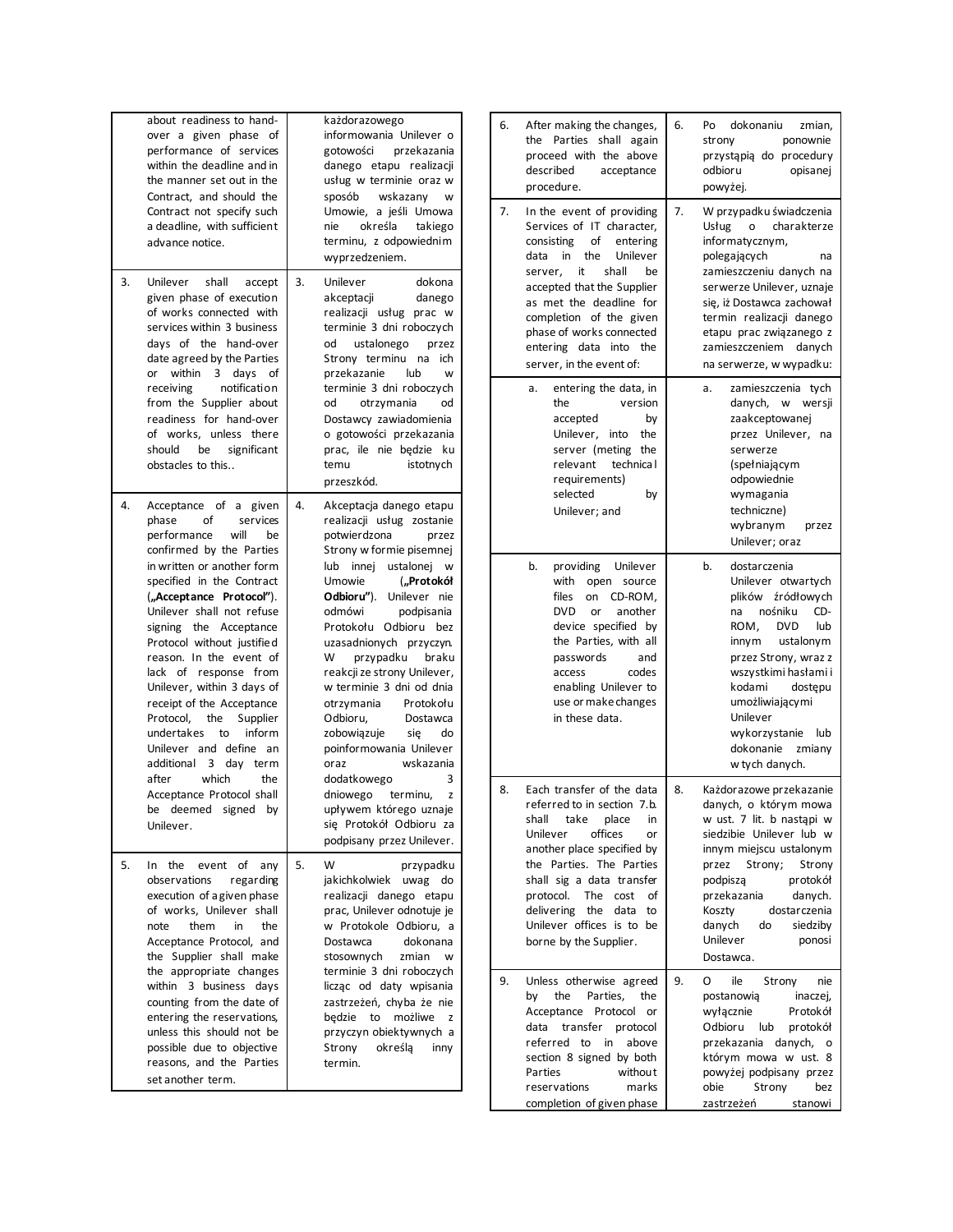| of Services execution and<br>entitles the Supplier to<br>issue a VAT invoice<br>covering<br>remuneration<br>for given phase of works.<br><b>COPYRIGHTS AND INDUSTRIAL</b>                                                                                                                                                                                                                                                                                                                       | zakończenie wykonania<br>danego etapu realizacji<br>j.<br>Usług<br>uprawnia<br>Dostawcę do wystawienia<br>faktury VAT, obejmującej<br>wynagrodzenie za dany<br>etap prac.<br>PRAWA AUTORSKIE I PRAWA                                                                                                                                                                                                                                                                                                                 | Compositions, on terms<br>defined in this paragraph.<br>Within<br>5<br>of<br>vears<br>transferring<br>the<br>Compositions,<br>Unilever<br>has the right of demanding<br>of<br>conclusion<br>an<br>transferring<br>agreement<br>material copyrights to all                                                                                                                                                                                                                                                                                                                                                                       | Utworów, na warunkach<br>określonych w niniejszym<br>paragrafie. Unilever w<br>terminie 5 lat od dnia<br>przekazania Utworów ma<br>prawo żądać zawarcia<br>umowy<br>przenoszącej<br>autorskie<br>prawa<br>majątkowe na wszelkich                                                                                                                                                                                                                                                                                                                                           |
|-------------------------------------------------------------------------------------------------------------------------------------------------------------------------------------------------------------------------------------------------------------------------------------------------------------------------------------------------------------------------------------------------------------------------------------------------------------------------------------------------|----------------------------------------------------------------------------------------------------------------------------------------------------------------------------------------------------------------------------------------------------------------------------------------------------------------------------------------------------------------------------------------------------------------------------------------------------------------------------------------------------------------------|---------------------------------------------------------------------------------------------------------------------------------------------------------------------------------------------------------------------------------------------------------------------------------------------------------------------------------------------------------------------------------------------------------------------------------------------------------------------------------------------------------------------------------------------------------------------------------------------------------------------------------|----------------------------------------------------------------------------------------------------------------------------------------------------------------------------------------------------------------------------------------------------------------------------------------------------------------------------------------------------------------------------------------------------------------------------------------------------------------------------------------------------------------------------------------------------------------------------|
| <b>PROPERTY RIGHTS</b><br>§ 11. Transfer of Material                                                                                                                                                                                                                                                                                                                                                                                                                                            | WŁASNOŚCI PRZEMYSŁOWEJ<br>Ş.<br>11.<br>Przeniesienie<br>praw                                                                                                                                                                                                                                                                                                                                                                                                                                                         | modes of rendition known<br>the date of<br>its<br>on                                                                                                                                                                                                                                                                                                                                                                                                                                                                                                                                                                            | polach<br>eksploatacji<br>znanych w dacie<br>iej                                                                                                                                                                                                                                                                                                                                                                                                                                                                                                                           |
| Copyrights                                                                                                                                                                                                                                                                                                                                                                                                                                                                                      | autorskich majątkowych                                                                                                                                                                                                                                                                                                                                                                                                                                                                                               | conclusion,<br>and<br>the<br>Supplier<br>pledges<br>to                                                                                                                                                                                                                                                                                                                                                                                                                                                                                                                                                                          | zawarcia, a<br>Dostawca<br>zobowiązuje się zawrzeć                                                                                                                                                                                                                                                                                                                                                                                                                                                                                                                         |
| 1.<br>All rights (including, in<br>particular, copyrights and<br>industrial property rights)<br>all the<br>materials<br>to<br>provided to the Supplier by<br>Unilever, in particular the<br>right to a Brief, Project<br>assumptions,<br>source<br>materials particularly in<br>the form of trademarks,<br>photos, graphic designs, as<br>well as know-how rights to<br>possible<br>creative<br>contribution of Unilever                                                                        | 1.<br>Wszelkie prawa (w tym w<br>szczególności<br>prawa<br>autorskie<br>j.<br>prawa<br>własności przemysłowej)<br>do wszelkich materiałów<br>przekazanych Dostawcy<br>przez<br>Unilever,<br>W<br>szczególności prawa do<br>Briefu, założeń Projektu,<br>materiałów źródłowych w<br>szczególności w postaci<br>znaków<br>towarowych,<br>zdjęć, grafik, jak również<br>know-how oraz prawa do                                                                                                                          | conclude<br>such<br>an<br>Agreement without delay,<br>at latest 7 days after<br>receipt of such a demand<br>from Unilever. Conclusion<br>of<br>an<br>agreement<br>transferring<br>material<br>copyrights<br>to<br>the<br>will<br>Composition<br>not<br>involve the necessity of<br>Universal making<br>any<br>additional payment due to<br>this.                                                                                                                                                                                                                                                                                | taką Umowę niezwłocznie,<br>nie później niż w terminie 7<br>dni od dnia otrzymania<br>żądania Unilever. Zawarcie<br>przenoszącej<br>umowy<br>majątkowe<br>prawa<br>autorskie do Utworów nie<br>będzie wiązało się z<br>koniecznością dokonania<br>przez Unilever dodatkowej<br>zapłaty z tego tytułu.                                                                                                                                                                                                                                                                      |
| employees to the works<br>commissioned<br>to<br>the<br>Supplier shall<br>accrue<br>exclusively to Unilever and<br>will be used by the Supplier<br>only for proper execution<br>of the Contract.                                                                                                                                                                                                                                                                                                 | ewentualnego<br>wkładu<br>twórczego pracowników<br>Unilever w prace zlecone<br>Dostawcy, przysługiwać<br>będą wyłącznie Unilever<br>lub innemu podmiotowi<br>powiązanemu kapitałowo<br>z Unilever i zostaną<br>wykorzystane<br>przez<br>Dostawcę wyłącznie w<br>należytego<br>celu<br>wykonania Umowy.                                                                                                                                                                                                               | 4.<br>the<br>In<br>event<br>that<br>conclusion<br>of<br>an<br>agreement referred to in<br>section 3 above would not<br>be possible due to the<br>rights accruing to third<br>parties, the Supplier shall<br>grant Unilever, on its first<br>demand,<br>an exclusive<br>license of the widest<br>possible scope on the<br>terms set out in section 3,<br>second and third sentence,                                                                                                                                                                                                                                              | 4.<br>W<br>przypadku,<br>gdy<br>zawarcie umowy, o której<br>mowa w ust. 3 powyżej,<br>nie będzie możliwe z uwagi<br>na prawa przysługujące<br>osobom<br>trzecim,<br>Dostawca udzieli Unilever<br>na jego pierwsze żądanie<br>licencii<br>wyłącznej<br>W<br>najszerszym<br>możliwym<br>zakresie na warunkach<br>wskazanych w ust 3 zdanie<br>drugie i trzecie oraz                                                                                                                                                                                                          |
| 2.<br>Unless otherwise agreed<br>the<br>Parties,<br>all<br>by<br>Compositions and copies<br>of Compositions executed<br>the<br>Supplier<br>by<br>in<br>οf<br>performance<br>the<br>Contract shall be provided<br>to Unilever by the Supplier<br>both in electronic format<br>editable<br>files in<br>(as<br>programs of Microsoft<br>Office 2013 and Adobe<br>packets or in another,<br>specified by<br>Unilever,<br>customarily<br>accepted<br>format) and as hard copy<br>of the Composition. | 2.<br>ile<br>0<br>Strony<br>nie<br>postanowią<br>inaczej,<br>wszelkie<br>Utwory<br>Utworów<br>egzemplarze<br>stworzone<br>przez<br>Dostawcę w wykonaniu<br>Umowy<br>zostaną<br>Unilever<br>przekazane<br>przez Dostawcę zarówno<br>w formie elektronicznej<br>formie<br>plików<br>(w<br>możliwych do edycji w<br>programach z pakietów<br>Microsoft Office 2013 i<br>Adobe,<br>badź<br>innej<br>wskazanej przez Unilever<br>zwyczajowo<br>przyjętej<br>formie) jak i w formie<br>egzemplarza<br>materialnego Utworu. | and accordingly in section<br>below.<br>6<br>Supplier<br>conducting<br>Negotiations<br>with Unilever or taking<br><b>Bidding</b><br>part<br>in<br>a<br>Procedure, before sending<br>a DO by Unilever, shall be<br>required to notify Unilever<br>about lack of possibility to<br>transfer<br>material<br>copyrights and to clearly<br>define the scope of a<br>license which may be<br>granted. In failing to notify<br>Unilever about lack of<br>possibilities to transfer<br>material copyrights in the<br>first letter of the Supplier<br>as part of Negotiations or<br>Bidding Procedure, the<br>Supplier agrees to pay the | odpowiednio w ust. 6<br>poniżej.<br>Dostawca<br>Unilever<br>prowadząc z<br>Negocjacje<br>lub<br>biorac<br>udział w Postępowaniu<br>Ofertowym,<br>przed<br>wysłaniem<br>DO<br>pr zez<br>Unilever, zobowiązany jest<br>poinformowania<br>do<br>Unilever<br>braku<br>o<br>możliwości<br>przeniesienia<br>autorskich<br>praw<br>majątkowych<br>i.<br>do<br>wskazania<br>wyraźnego<br>zakresu możliwej<br>do<br>udzielenia<br>licencji.<br>W<br>przypadku<br>nie<br>poinformowania Unilever<br>braku<br>możliwości<br>o<br>autorskich<br>przeniesienia<br>majątkowych w<br>praw |
| On request from Unilever,<br>3.<br>the Supplier will conclude<br>agreement with<br>and<br>Unilever on transfer of<br>material copyrights to the                                                                                                                                                                                                                                                                                                                                                 | 3.<br>Na<br>Unilever<br>żądanie<br>Dostawca<br>zawrze<br>z<br>Unilever<br>umowę<br>o<br>przeniesienie autorskich<br>praw majątkowych do                                                                                                                                                                                                                                                                                                                                                                              | which<br>costs<br>Unilever<br>would have to incur in<br>order to purchase the said<br>rights from the third                                                                                                                                                                                                                                                                                                                                                                                                                                                                                                                     | pierwszym<br>piśmie<br>Dostawcy<br>ramach<br>W<br>Negocjacji<br>albo<br>Postępowania<br>Ofertowego,<br>Dostawca                                                                                                                                                                                                                                                                                                                                                                                                                                                            |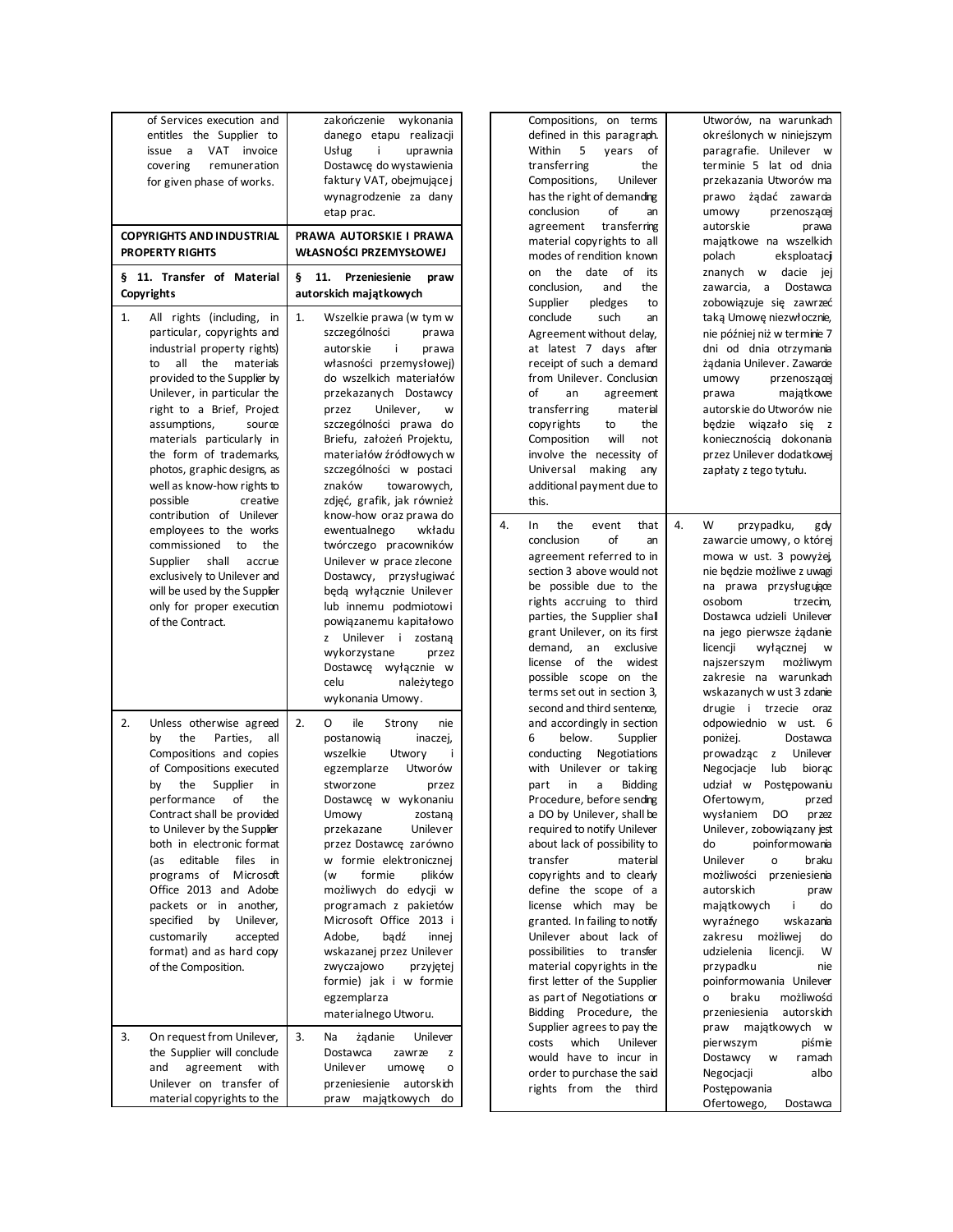|    | parties to whom the said<br>rights accrue.                                                                                                                                                                                                                                                                                                                                                                                      | zobowiązuje się do zapłaty<br>kosztów, jakie musiałby<br>ponieść Unilever w celu<br>nabycia tych praw od<br>uprawnionych<br>osób<br>trzecich, którym prawa te<br>przysługują.                                                                                                                                                                           | (subordinate right). In the<br>event of granting the<br>license referred to in § 11<br>section 4 above, the said<br>license will cover at least<br>the territory of Poland,<br>Lithuania, Latvia, Estonia,<br>Czech Republic, Slovakia,                                                                                                                                                                                                                                                                         | W<br>(prawo<br>zależne).<br>przypadku<br>udzielenia<br>licencji, o której mowa w<br>§ 11 ust 4 powyżej licencja<br>będzie obejmować<br>$\rm{co}$<br>najmniej obszar Polski,<br>Litwy,<br>Łotwy,<br>Estonii,<br>Czech, Słowacji, Węgier,                                                                                                                                                                                                                  |
|----|---------------------------------------------------------------------------------------------------------------------------------------------------------------------------------------------------------------------------------------------------------------------------------------------------------------------------------------------------------------------------------------------------------------------------------|---------------------------------------------------------------------------------------------------------------------------------------------------------------------------------------------------------------------------------------------------------------------------------------------------------------------------------------------------------|-----------------------------------------------------------------------------------------------------------------------------------------------------------------------------------------------------------------------------------------------------------------------------------------------------------------------------------------------------------------------------------------------------------------------------------------------------------------------------------------------------------------|----------------------------------------------------------------------------------------------------------------------------------------------------------------------------------------------------------------------------------------------------------------------------------------------------------------------------------------------------------------------------------------------------------------------------------------------------------|
| 5. | Supplier declares that:<br>on the date of<br>transferring<br>the<br>Composition he will<br>have<br>absolutely<br>unlimited material<br>copyrights to the<br>Compositions<br>and<br>ownership title to<br>οf<br>the<br>copies<br>Compositions,<br>and<br>all<br>the<br>payable<br>of<br>third<br>claims<br>parties<br>in<br>connection<br>with<br>performance of the<br>Composition will be<br>fully met;<br>Compositions<br>the | 5.<br>Dostawca oświadcza, że:<br>w dacie przekazania<br>Utworów Unilever,<br>beda<br>mu<br>przysługiwać<br>niczym<br>nieograniczone<br>majątkowe<br>prawa<br>autorskie<br>do<br>Utworów<br>oraz<br>własności<br>prawo<br>egzemplarzy<br>Utworów,<br>a<br>wszelkie<br>wymagalne<br>roszczenia<br>pieniężne<br>osób<br>trzecich w związku z<br>wykonaniem | Hungary, Romania and<br>Bulgaria and will<br>be<br>granted for a period of at<br>least 5 years. With the<br>moment of concluding<br>the agreement referred<br>to in § 11 sections 3 or 4<br>of the General Terms &<br>Conditions, Unilever shall<br>acquire the exclusive<br>right to dispose and use<br>the Compositions to the<br>full extent and in any<br>manner in every field of<br>application known at the<br>time of concluding the<br>Contract. In particular,<br>Unilever will have the<br>right to: | Rumunii i Bułgarii oraz<br>udzielona<br>będzie<br>co<br>najmniej na okres 5 lat. Z<br>chwilą zawarcia umowy, o<br>której mowa w § 11 ust. 3<br>lub<br>4<br>Ogólnych<br>Warunków,<br>Unilever<br>nabywa wyłączne prawo<br>rozporządzania<br>do<br>÷<br>korzystania z Utworów w<br>pełnym zakresie i w<br>jakikolwiek sposób<br>na<br>wszystkich<br>polach<br>eksploatacji znanych w<br>chwili zawarcia Umowy.<br>W szczególności Unilever<br>ma prawo do: |
|    | will not be, without<br>prior approval of<br>Unilever,<br>made<br>publically accessible<br>or in any other way<br>disseminated<br>before the transfer<br>of<br>date<br>the<br>Compositions<br>to<br>Unilever.                                                                                                                                                                                                                   | Utworów beda w<br>całości<br>zaspokojone;<br>Utwory nie będą,<br>bez<br>uprzedniej<br>Unilever,<br>zgody<br>udostępniane<br>publicznie<br>ani w<br>sposób<br>inny<br>rozpowszechniane<br>przed<br>data<br>przekazania<br>Utworów Unilever.                                                                                                              | 1)<br>as regards recording<br>and duplicating the<br>Composition<br>producing<br>by<br>technique<br>defined<br>copies<br>of<br>the<br>Composition,<br>including<br>by<br>printing,<br>reprographic,<br>magnetic recording<br>and<br>digital<br>which<br>techniques,                                                                                                                                                                                                                                             | 1)<br>zakresie<br>W<br>utrwalania<br>zwielokrotniania<br>Utworu<br>wytwarzanie<br>określoną techniką<br>egzemplarzy<br>Utworu,<br>W<br>tym<br>technika drukarska,<br>reprograficzną,<br>zapisu<br>magnetycznego<br>technika<br>oraz                                                                                                                                                                                                                      |
| 6. | of<br>the<br>$\ln$<br>event<br>transferring to Unilever<br>the material copyrights to<br>the Compositions,<br>the<br>Supplier declares that<br>with the moment of<br>Unilever acceptance of<br>the<br>Compositions,<br>Unilever will be entitled<br>to the benefits due under<br>material<br>copyrights<br>without<br>limitations<br>on<br>territory and volume of                                                              | 6.<br>W<br>przypadku<br>przeniesienia<br>autorskich<br>praw majątkowych do<br>Utworów<br>na Unilever<br>Dostawca oświadcza, że z<br>chwilą przyjęcia przez<br>Unilever<br>Utworów,<br>Unilever<br>będzie<br>uprawniony<br>do<br>korzystania z autorskich<br>praw majątkowych bez<br>ograniczenia terytorium i                                           | includes placing in<br>computer memory;<br>2)<br>as regards trading<br>the original or the<br>copies on which the<br>Composition<br>has<br>been recorded -<br>putting up for trade,<br>lending or leasing<br>the<br>original<br>or<br>copies;                                                                                                                                                                                                                                                                   | cyfrowa<br>W<br>tym<br>wprowadzenie<br>do<br>pamięci komputera;<br>2)<br>w zakresie obrotu<br>oryginałem<br>albo<br>egzemplarzami, na<br>których<br>Utwór<br>utrwalono<br>wprowadzanie<br>do<br>obrotu,<br>użyczenie<br>lub najem oryginału<br>albo egzemplarzy;                                                                                                                                                                                         |
|    | and<br>Unilever<br>usage,<br>acquires the ownership<br>title to copies of the<br>Composition and entirety<br>of the material copyrights<br>the<br>Compositions.<br>to<br>Supplier<br>states<br>additionally that Unilever<br>will have the right to<br>express consent to the<br>use and disposition of<br>Composition elaborations                                                                                             | ilości wykorzystania, a<br>Unilever nabywa prawo<br>własności<br>egzemplarzy<br>Utworów<br>oraz<br>całość<br>autorskich<br>praw<br>majątkowych<br>do<br>Utworów.<br>Ponadto<br>Dostawca oświadcza, iż<br>Unilever<br>uprawniony<br>będzie<br>wyrażanie<br>na<br>zgody na korzystanie i<br>rozporządzanie<br>opracowaniami Utworów                       | 3)<br>as<br>regards<br>disseminating<br>the<br>Composition in a<br>manner other than<br>specified<br>in sub-<br>point $2$ ) – public<br>rendition,<br>exhibition,<br>screening,<br>playing<br>well<br>as<br>as<br>broadcasting<br>and<br>re-broadcasting<br>as                                                                                                                                                                                                                                                  | 3)<br>zakresie<br>w<br>rozpowszechniania<br>Utworu w sposób<br>inny niż określony w<br>ppkt 2) - publiczne<br>wykonanie,<br>wystawienie,<br>wyświetlenie,<br>odtworzenie<br>oraz<br>nadawanie<br>reemitowanie,<br>a<br>także<br>publiczne                                                                                                                                                                                                                |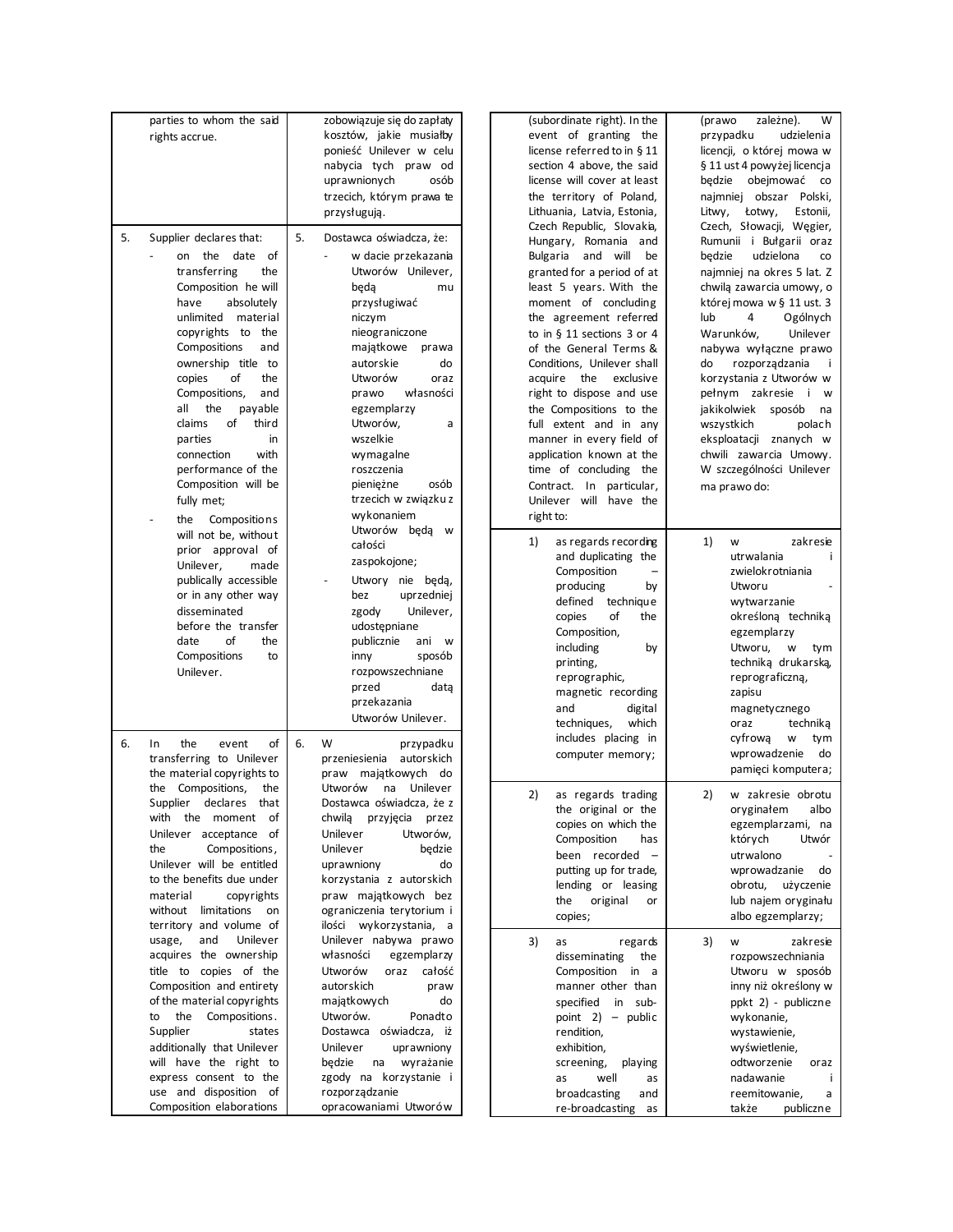| well as making the<br>Composition<br>available<br>the<br>to<br>public in such a way<br>that everyone can<br>have access to it in a<br>place and time of<br>choosing,<br>own<br>including<br>the<br>on<br>Internet;                                                 | udostępnianie<br>Utworu<br>taki<br>w<br>sposób, aby każdy<br>mógł mieć do niego<br>dostęp w miejscu i<br>w czasie przez siebie<br>wybranym, w tym w<br>Internecie;                                                                                                           |
|--------------------------------------------------------------------------------------------------------------------------------------------------------------------------------------------------------------------------------------------------------------------|------------------------------------------------------------------------------------------------------------------------------------------------------------------------------------------------------------------------------------------------------------------------------|
| and<br>regards<br>computer<br>as<br>software                                                                                                                                                                                                                       | odniesieniu<br>zaś<br>do<br>W<br>programów komputerowych                                                                                                                                                                                                                     |
| 4)<br>permanent<br>temporary<br>duplication<br>οf<br>computer program,<br>in its entirety or in<br>part, by any means<br>and in any form;                                                                                                                          | 4)<br>trwałego<br>lub<br>or<br>czasowego<br>zwielokrotnienia<br>a<br>programu<br>komputerowego w<br>całości lub w części<br>jakimikolwiek<br>środkami<br>÷<br>w<br>jakiejkolwiek<br>formie;                                                                                  |
| 5)<br>translating,<br>adapting, changing<br>arrangement<br>making any<br>other<br>the<br>changes<br>to<br>computer program,<br>retaining the rights<br>of<br>the<br>person<br>making<br>the<br>changes;                                                            | 5)<br>tłumaczenia,<br>przystosowywania,<br>zmiany układu lub<br>or<br>jakichkolwiek<br>innych<br>zmian<br>w<br>programie<br>komputerowym,<br>z<br>zachowaniem praw<br>osoby, która tych<br>zmian dokonała;                                                                   |
| 6)<br>disseminating,<br>including lending or<br>leasing,<br>the<br>computer program<br>or its copy.                                                                                                                                                                | 6)<br>rozpowszechniania,<br>w tym użyczenia lub<br>najmu,<br>programu<br>komputerowego<br>lub jego kopii.                                                                                                                                                                    |
| The use of Compositions to the<br>above extent is possible<br>particular for the purpose of<br>selling<br>goods (marking the<br>packaging) of Unilever and for<br>the purpose of conducting<br>Unilever<br>marketing,<br>advertizing and promotion in<br>any form. | Wykorzystywanie Utworów w<br>ww.<br>zakresie<br>może<br>in<br>być<br>dokonywane w szczególności<br>potrzeby<br>sprzedaży<br>na<br>(oznaczenie<br>towarów<br>opakowań) Unilever oraz w<br>celach prowadzenia wszelkich<br>form marketingu,<br>reklamy i<br>promocji Unilever. |
| 7.<br>In<br>concluding<br>agreement referred to in<br>§ 11 sections 3 or 4 of the<br>General<br>Terms<br>Conditions, provisions of<br>this paragraph will<br>incorporated<br>in<br>concluded agreement.                                                            | the<br>Przy zawieraniu umowy, o<br>7.<br>której mowa w § 11 ust 3<br>lub<br>ust.<br>4<br>Ogólnych<br>&<br>Warunków,<br>postanowienia<br>niniejszego<br>be<br>paragrafu<br>zostaną<br>właczone<br>do<br>the<br>zawieranej umowy.                                              |
| 8.<br>Provisions defined in § 11<br>constitute<br>pre-<br>a<br>preliminary<br>agreement<br>carrying the obligation to<br>conclude<br>an<br>agreement<br>transferring<br>copyrights<br>to                                                                           | Postanowienia<br>8.<br>określone<br>w § 11 stanowią umowę<br>przedwstępną<br>zobowiązującą<br>do<br>zawarcia<br>umowy<br>the<br>przenoszącej<br>prawa<br>autorskie do<br>Utworów,<br>the                                                                                     |

| Compositions<br>or<br>exclusive<br>bestowing<br>an<br>license<br>Unilever<br>on<br>demand.                                                                                                                                                                                                                                                                                                                                                                                                                                                                                                                                                                                                                                        | względnie<br>do<br>zawarcia<br>licencji<br>wyłącznej<br>na<br>żądanie Unilever.                                                                                                                                                                                                                                                                                                                                                                                                                                                                                                                                                                                                |
|-----------------------------------------------------------------------------------------------------------------------------------------------------------------------------------------------------------------------------------------------------------------------------------------------------------------------------------------------------------------------------------------------------------------------------------------------------------------------------------------------------------------------------------------------------------------------------------------------------------------------------------------------------------------------------------------------------------------------------------|--------------------------------------------------------------------------------------------------------------------------------------------------------------------------------------------------------------------------------------------------------------------------------------------------------------------------------------------------------------------------------------------------------------------------------------------------------------------------------------------------------------------------------------------------------------------------------------------------------------------------------------------------------------------------------|
| 9.<br>In so far as in executing<br>the Contract, the Supplier<br>generates a database not<br>meeting the criteria of a<br>Composition,<br>Unilever<br>shall be deemed as the<br>author of such a database<br>and all the rights to the<br>database will accrue to<br>Unilever.                                                                                                                                                                                                                                                                                                                                                                                                                                                    | 9.<br>ile<br>O<br>ramach<br>w<br>wykonania<br>Umowy<br>Dostawca<br>stworzy bazę<br>danych<br>spełniającą<br>nie<br>kryteriów<br>Utworu,<br>poczytuje się, że twórcą<br>takiej bazy danych jest<br>Unilever i wszelkie prawa<br>do<br>bazy<br>beda<br>przysługiwać Unilever.                                                                                                                                                                                                                                                                                                                                                                                                    |
| 12.<br>for<br>Use<br>οf<br>ş<br>License<br><b>Compositions</b>                                                                                                                                                                                                                                                                                                                                                                                                                                                                                                                                                                                                                                                                    | § 12. Licencja na korzystanie z<br>Utworów                                                                                                                                                                                                                                                                                                                                                                                                                                                                                                                                                                                                                                     |
| From the moment of issue<br>1.<br>of<br>the<br>Unilever<br>Compositions,<br>the<br>Supplier<br>automatically<br>grants Unilever<br>non-<br>a<br>for<br>exclusive<br>license<br>a<br>period of 5 years to use<br>the Compositions in fields<br>of exploitation and in the<br>manner referred to in § 11<br>section 6 of the General<br>Terms & Conditions,<br>on<br>territory of all states of<br>Europe (including Russia).<br>Provisions of § 11 section 6<br>of the General Terms &<br>Conditions apply directly<br>or correspondingly to the<br>above<br>licensing<br>From<br>the<br>agreement.<br>moment of issue of the<br>Compositions,<br>Unilever<br>will also have the rights<br>referred to below in this<br>paragraph. | chwili<br>wydania<br>1.<br>Od<br>Utworów<br>Unilever,<br>Dostawca<br>udziela<br>Unilever<br>automatycznie<br>licencji niewyłącznej na<br>okres 5 lat na korzystanie<br>Utworów<br>polach<br>na<br>z<br>eksploatacji<br>oraz<br>W<br>sposób, o którym mowa<br>w § 11 ust. 6 Ogólnych<br>Warunków,<br>na<br>terytorium<br>wszystkich<br>państw Europy (w tym<br>Rosji).<br>Do<br>powyższej<br>umowy licencji<br>znajdują<br>zastosowanie wprost lub<br>odpowiednio<br>postanowienia § 11 ust. 6<br>Ogólnych Warunków. Od<br>chwili wydania Utworów<br>Unilever<br>przysługiwać<br>również<br>będą<br>o których<br>uprawnienia,<br>niniejszym<br>mowa<br>W<br>paragrafie poniżej. |
| From the moment of issue<br>2.<br>of the Compositions,<br>the<br>authorizes<br>Supplier<br>Unilever<br>and<br>expresses<br>consent to have Unilever<br>make elaborations of the<br>Compositions,<br>in<br>particular<br>recasts<br>and<br>adaptations. In the event<br>that<br>such<br>recasts<br>and<br>other elaborations of the<br>Compositions<br>will<br>constitute<br>an object<br>οf<br>subordinate copyrights in<br>the sense of Article 2 of<br>the Copyright and Related<br>Rights<br>Act<br>dated<br>4<br>February<br>1994,<br>the<br>Supplier hereby expresses<br>consent to disposing and<br>using such elaborations.                                                                                                | 2.<br>Od<br>chwili<br>wydania<br>Utworów<br>Dostawca<br>Unilever<br>upoważnia<br>Ť<br>wyraża<br>zgodę<br>na<br>dokonywanie<br>przez<br>Unilever<br>opracowań<br>Utworów, w szczególności<br>przeróbek i adaptacji. W<br>razie, gdy takie przeróbki i<br>opracowania<br>inne<br>Utworów, stanowić będą<br>przedmiot zależnych praw<br>autorskich w rozumieniu<br>art. 2 ustawy z dnia 4<br>lutego 1994 r. o prawie<br>autorskim<br>i<br>prawach<br>pokrewnych<br>Dostawca<br>niniejszym wyraża zgodę<br>rozporządzanie<br>na<br>Ť<br>korzystanie<br>tych<br>z<br>opracowań                                                                                                      |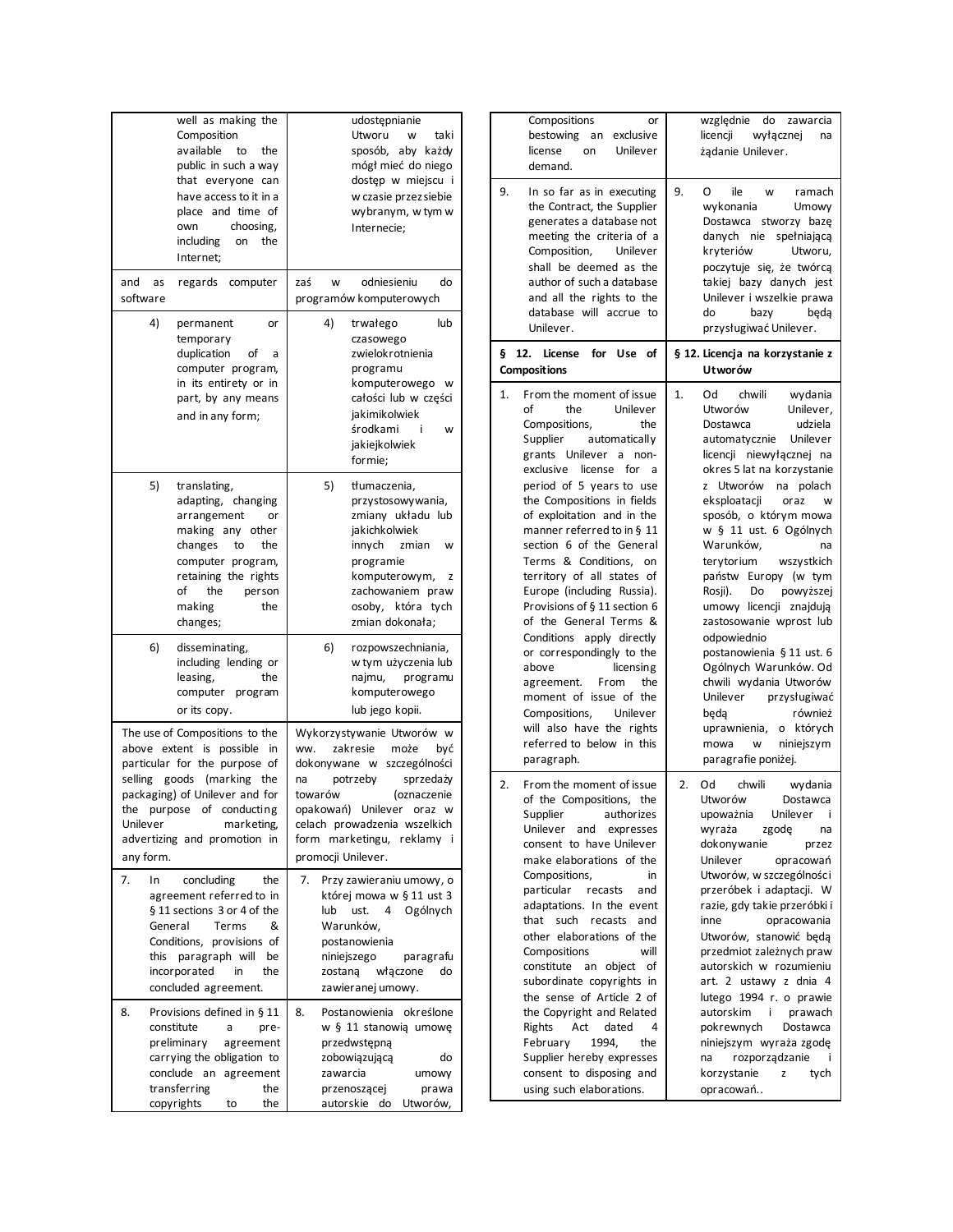| 3.<br>Unilever has the right to<br>free use and benefit of<br>the Compositions or their<br>for<br>elements<br>the<br>purposes of promotion,<br>advertising<br>and<br>marketing as well as<br>designating all goods and<br>services selected at will<br>by Unilever. Unilever<br>rights cover adding the<br>Compositions,<br>their<br>copies<br>elements,<br>or<br>elaborations to goods<br>and services for sale or<br>without<br>issue                                                                                                                                                       | 3.<br>Unilever ma prawo do<br>swobodnego używania i<br>korzystania z Utworów<br>lub ich elementów dla<br>celów promocji, reklamy i<br>marketingu<br>oraz<br>wszelkich<br>oznaczania<br>i.<br>towarów<br>usług,<br>dowolnie<br>wybranych<br>Unilever.<br>przez<br>Unilever<br>Uprawnienie<br>dodawanie<br>obejmuje<br>Utworów,<br>ich<br>elementów, egzemplarzy<br>lub ich opracowań do<br>towarów i usług w celu                                                                                                                                                           | consistently with § 11 or<br>12, Unilever acquires the<br>right of registering or<br>seeking protection<br>in<br>other ways of the entirety<br>portion<br>of<br>the<br>or<br>the<br>Compositions<br>on<br>basis<br>of<br>binding<br>regulations concerning<br>industrial property, and in<br>particular regulations of<br>the Industrial Property<br>Law Act dated 30 June<br>2000 (consolidated text in<br>Journal of Laws of 2003,<br>Nº 119 item 1117) and                                                                                                                                  | lub 12, Unilever nabywa,<br>prawo zgłoszenia<br>lub<br>poszukiwania ochrony w<br>inny sposób w zakresie<br>całości<br>lub<br>części<br>Utworów w oparciu o<br>obowiązujące<br>przepisy<br>dotyczące<br>własności<br>przemysłowej,<br>w<br>szczególności<br>przepisy<br>ustawy z dnia 30 czerwca<br>2000 roku - Prawo<br>własności przemysłowej<br>(tekst jednolity Dz.U. z<br>2003 r., nr 119, poz. 1117)<br>Rozporządzenia<br>oraz                                                                                                        |
|-----------------------------------------------------------------------------------------------------------------------------------------------------------------------------------------------------------------------------------------------------------------------------------------------------------------------------------------------------------------------------------------------------------------------------------------------------------------------------------------------------------------------------------------------------------------------------------------------|----------------------------------------------------------------------------------------------------------------------------------------------------------------------------------------------------------------------------------------------------------------------------------------------------------------------------------------------------------------------------------------------------------------------------------------------------------------------------------------------------------------------------------------------------------------------------|------------------------------------------------------------------------------------------------------------------------------------------------------------------------------------------------------------------------------------------------------------------------------------------------------------------------------------------------------------------------------------------------------------------------------------------------------------------------------------------------------------------------------------------------------------------------------------------------|--------------------------------------------------------------------------------------------------------------------------------------------------------------------------------------------------------------------------------------------------------------------------------------------------------------------------------------------------------------------------------------------------------------------------------------------------------------------------------------------------------------------------------------------|
| remuneration.                                                                                                                                                                                                                                                                                                                                                                                                                                                                                                                                                                                 | sprzedaży lub wydania<br>bez wynagrodzenia.                                                                                                                                                                                                                                                                                                                                                                                                                                                                                                                                | Council Regulation (EC)<br>Nº 2007/2009 dated 26<br>February<br>2009<br>on                                                                                                                                                                                                                                                                                                                                                                                                                                                                                                                     | Rady (WE) nr 207/2009 z<br>dnia 26 lutego 2009 r. w<br>sprawie wspólnotowego                                                                                                                                                                                                                                                                                                                                                                                                                                                               |
| In the event that a<br>4.<br>Composition<br>would<br>contain any likeness in<br>the sense of Article 81<br>section of the Copyright<br>and Related Rights Act,<br>the Supplier declares<br>having the right<br>to<br>authorize Unilever<br>to<br>make use of that likeness<br>and authorizes Unilever<br>to use it in the scope<br>defined in $§$ 11 and 12 of<br>the General Terms &<br>Conditions. In the event<br>of any claims addressed<br>to Unilever in connection<br>with use of the likeness,<br>the Supplier shall be<br>required to hold Unilever<br>harmless of liability in this | 4.<br>W<br>przypadku, gdyby<br>Utwór<br>zawierał<br>jakikolwiek wizerunek w<br>rozumieniu art. 81 ust. 1<br>prawie<br>ustawy<br>o<br>autorskim<br>i prawach<br>pokrewnych,<br>Dostawca<br>oświadcza,<br>że<br>jest<br>do<br>uprawniony<br>Unilever<br>upoważnienia<br>do wykorzystania tego<br>wizerunku i upoważnia<br>Unilever<br>do<br>wykorzystania<br>go<br>W<br>zakresie określonym w §<br>12<br>Ogólnych<br>11 i<br>Warunków. W przypadku<br>jakichkolwiek<br>roszczeń<br>skierowanych do Unilever<br>związku<br>W<br>z<br>wykorzystaniem<br>wizerunku,<br>Dostawca | community trademarks.<br>Unilever may, without a<br>separate consent of the<br>Supplier,<br>authorize<br>N.V.<br>Unilever<br>of<br>Rotterdam to register the<br>Compositions,<br>in<br>the<br>name of Unilever<br>NV,<br>consistently<br>with<br>provisions<br>of<br>this<br>paragraph. On demand of<br>Unilever, the Supplier will<br>make a declaration of will<br>for<br>allowing<br>full<br>the<br>of<br>protection<br>Compositions<br>on<br>the<br>basis of norms relating to<br>industrial property rights<br>to the benefit of Unilever<br>or Unilever NV.<br>In the event that a<br>2. | znaku<br>towarowego.<br>Unilever<br>może,<br>bez<br>odrębnej zgody Dostawcy<br>upoważnić Unilever N.V. z<br>siedziba w Rotterdamie,<br>do zgłoszenia Utworów,<br>w imieniu Unilever NV,<br>zgodnie<br>z<br>postanowieniami<br>niniejszego paragrafu. Na<br>Unilever<br>żądanie<br>Dostawca<br>złoży<br>oświadczenie<br>woli<br>umożliwiające<br>pełna<br>Utworów<br>ochrone<br>W<br>oparciu<br>$\mathsf{o}\xspace$<br>normy<br>dotyczące praw własności<br>przemysłowej na rzecz<br>Unilever lub Unilever NV.<br>W przypadku, gdy na<br>2. |
| respect                                                                                                                                                                                                                                                                                                                                                                                                                                                                                                                                                                                       | zobowiązany<br>jest<br>do<br>Unilever<br>zwolnienia<br>$\mathsf{z}$<br>odpowiedzialności w tym<br>zakresie.                                                                                                                                                                                                                                                                                                                                                                                                                                                                | Composition<br>has been<br>granted<br>industrial<br>property right in the sense<br>of the regulations referred<br>to in section 1 above to                                                                                                                                                                                                                                                                                                                                                                                                                                                     | Utwór udzielone zostało<br>prawo<br>własności<br>przemysłowej<br>w<br>rozumieniu<br>przepisów<br>wskazanych w ust. 1                                                                                                                                                                                                                                                                                                                                                                                                                       |
| 5.<br>Supplier guarantees to<br>Unilever that authors of<br>the Compositions will not<br>claim from Unilever the<br>rights defined in Article<br>16 point 2, Article 16<br>point 4, Article 16 point 5<br>and in Article 63 of the<br>Copyright and Related<br>Rights Act. In particular,<br>Unilever will be entitled                                                                                                                                                                                                                                                                        | 5.<br>gwarantuje<br>Dostawca<br>twórcy<br>Unilever,<br>że<br>Utworów<br>nie<br>beda<br>od Unilever<br>dochodzić<br>uprawnień określonych w<br>art. 16 pkt. 2, art. 16 pkt.<br>4, art. 16 pkt. 5 oraz art.<br>63 ustawy o prawie<br>autorskim i prawach<br>pokrewnych.<br>W<br>szczególności<br>Unilever                                                                                                                                                                                                                                                                    | the benefit of the Supplier<br>or third parties, and the<br>Parties do not make other<br>provisions in the Contract,<br>the Supplier shall grant to<br>Unilever a license to<br>benefit from industrial<br>property rights to the<br>Composition, on terms<br>defined in these General<br>Terms & Conditions.                                                                                                                                                                                                                                                                                  | powyżej,<br>na<br>rzecz<br>osób<br>Dostawcy<br>lub<br>trzecich, a Strony nie<br>postanowią w Umowie<br>inaczej, Dostawca udzieli<br>Unilever<br>licencji<br>na<br>korzystanie<br>z<br>praw<br>własności przemysłowej<br>do Utworu, na warunkach<br>określonych w niniejszych<br>Ogólnych Warunkach.                                                                                                                                                                                                                                        |
| designate<br>the<br>to<br>Compositions<br>in<br>a<br>manner of<br>its<br>own<br>choosing.                                                                                                                                                                                                                                                                                                                                                                                                                                                                                                     | będzie uprawniony do<br>oznaczenia Utworów w<br>wybrany przez siebie<br>sposób.                                                                                                                                                                                                                                                                                                                                                                                                                                                                                            | 3.<br>When acquiring or using<br>industrial property rights,<br>Unilever shall not be<br>obliged<br>pay<br>to<br>any                                                                                                                                                                                                                                                                                                                                                                                                                                                                           | 3.<br>Z tytułu nabycia<br>lub<br>korzystania<br>Z<br>praw<br>własności przemysłowej<br>Unilever<br>nie<br>będzie                                                                                                                                                                                                                                                                                                                                                                                                                           |
| § 13. Industrial Property Rights<br>1.<br>From the moment of<br>accepting<br><b>Compositions</b>                                                                                                                                                                                                                                                                                                                                                                                                                                                                                              | 13.<br>własności<br>ş<br>Prawa<br>przemysłowej<br>1.<br>Ζ<br>chwila<br>przyjęcia<br>Utworów zgodnie z § 11                                                                                                                                                                                                                                                                                                                                                                                                                                                                 | amounts to the Supplier<br>or his subcontractor, in<br>particular to persons who<br>created or co-created a                                                                                                                                                                                                                                                                                                                                                                                                                                                                                    | zobowiązany do zapłaty<br>jakichkolwiek kwot na<br>rzecz Dostawcy lub jego<br>podwykonawców,<br>w                                                                                                                                                                                                                                                                                                                                                                                                                                          |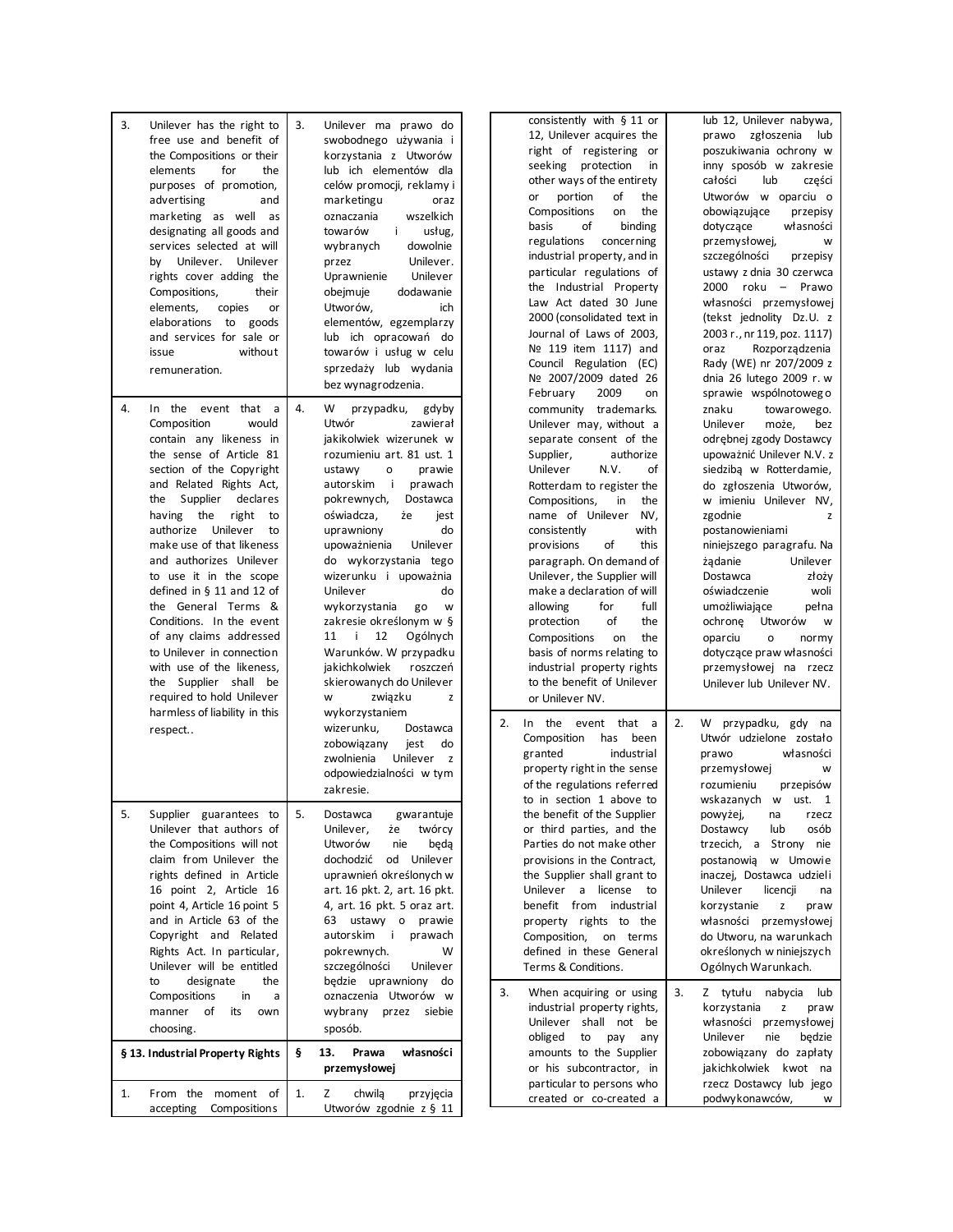| 1.<br>Supplier assures that the<br>1.<br>Dostawca<br>zapewnia,<br>że<br>use and disposition<br>korzystanie<br>by<br>oraz<br>Unilever of Compositions<br>rozporządzanie<br>przez<br>within bounds of the rights<br>Unilever Utworami,<br>W<br>awarded to Unilever<br>granicach<br>uprawnień<br>by<br>the<br>General<br>Terms<br>&<br>przyznanych<br>Unilever<br>Conditions<br>Ogólnymi Warunkami<br>or<br>the<br>-i<br>agreements referred to in<br>Umowa lub umowami, o<br>§ 11 sections 3 and 4 of the<br>których mowa w § 11 ust.<br>3 i 4 Ogólnych Warunków,<br>General<br>Terms<br>&<br>will<br>Conditions,<br>będzie<br>naruszało<br>not<br>nie<br>prejudice any rights<br>of<br>jakichkolwiek praw osób<br>third parties or rights of<br>trzecich<br>lub<br>praw<br>the Supplier, in particular<br>Dostawcy w szczególności<br>copyrights<br>praw autorskich lub praw<br>or industrial<br>property rights. In the<br>własności przemysłowej.<br>event that the Supplier's<br>w<br>przypadku,<br>gdyby<br>assurance presented<br>zapewnienie<br>Dostawcy<br>in<br>określone<br>w<br>zdaniu<br>the<br>preceding sentence<br>proved<br>poprzedzającym okazało<br>untrue,<br>the<br>Supplier<br>bears<br>full<br>nieprawdziwe,<br>się<br>responsibility for possible<br>Dostawca<br>ponosi<br>pełną<br>of<br>industrial<br>odpowiedzialność<br>breach<br>za<br>property rights copyrights,<br>ewentualne<br>naruszenia<br>własności<br>personal<br>assets<br>and<br>praw<br>declares that in the event<br>przemysłowej,<br>praw<br>of disputes and claims of<br>autorskich,<br>dóbr<br>third parties the Supplier<br>osobistych i oświadcza, że<br>will satisfy all valid claims<br>w przypadku sporów i<br>of such third parties and<br>roszczeń osób trzecich,<br>will reimburse Unilever for<br>wszelkie<br>zaspokoi<br>reasonable costs incurred<br>uzasadnione<br>roszczenia<br>takich osób trzecich oraz<br>in connection with third<br>claims.<br>zwróci<br>Unilever<br>party<br>in<br>particularly the costs of<br>racjonalne<br>koszty<br>Unilever<br>legal<br>counsel.<br>poniesione w związku z<br>Unilever<br>shall<br>promptly<br>roszczeniami<br>osób<br>notify the Supplier about<br>trzecich, w szczególności<br>claims<br>raised<br>against<br>zastępstwa<br>koszty<br>Unilever<br>and<br>will<br>procesowego<br>Unilever.<br>not<br>accept a claim<br>Unilever<br>poinformuje<br>withou t<br>prior written consent of<br>niezwłocznie Dostawce o<br>the Supplier. In the event<br>zgłoszonych<br>wobec<br>of breaching the Supplier's<br>Unilever<br>roszczeniach<br>-i<br>rights, Supplier agrees not<br>nie uzna roszczenia bez<br>to press any claims against<br>uprzedniej<br>pisemnej<br>Unilever in<br>connection<br>zgody<br>Dostawcy.<br>w<br>with<br>the<br>οf<br>przypadku<br>naruszenie<br>use |
|-------------------------------------------------------------------------------------------------------------------------------------------------------------------------------------------------------------------------------------------------------------------------------------------------------------------------------------------------------------------------------------------------------------------------------------------------------------------------------------------------------------------------------------------------------------------------------------------------------------------------------------------------------------------------------------------------------------------------------------------------------------------------------------------------------------------------------------------------------------------------------------------------------------------------------------------------------------------------------------------------------------------------------------------------------------------------------------------------------------------------------------------------------------------------------------------------------------------------------------------------------------------------------------------------------------------------------------------------------------------------------------------------------------------------------------------------------------------------------------------------------------------------------------------------------------------------------------------------------------------------------------------------------------------------------------------------------------------------------------------------------------------------------------------------------------------------------------------------------------------------------------------------------------------------------------------------------------------------------------------------------------------------------------------------------------------------------------------------------------------------------------------------------------------------------------------------------------------------------------------------------------------------------------------------------------------------------------------------------------------------------------------------------------------------------------------------------------------------------------------------------------------------------------------------------------------------------------------------------------------------------------------------------------------------------------------------------------------------------------------------------------------------------------------------------------------------------|
|                                                                                                                                                                                                                                                                                                                                                                                                                                                                                                                                                                                                                                                                                                                                                                                                                                                                                                                                                                                                                                                                                                                                                                                                                                                                                                                                                                                                                                                                                                                                                                                                                                                                                                                                                                                                                                                                                                                                                                                                                                                                                                                                                                                                                                                                                                                                                                                                                                                                                                                                                                                                                                                                                                                                                                                                                               |

| Compositions,<br>in<br>connection<br>with<br>prejudicing the<br>rights<br>about which Unilever was<br>not informed consistently<br>with<br>provisions of<br>the<br>General<br>Terms<br>&<br>Conditions.                                                                                                                                                                                                                                                                                                                                                                                                                                                                                                                                           | praw<br>Dostawcy,<br>Dostawca zobowiązuje się<br>nie dochodzić od Unilever<br>jakichkolwiek roszczeń w<br>związku z korzystaniem z<br>Utworów, w związku<br>z<br>naruszeniem<br>praw,<br>о<br>których nie poinformował<br>Unilever<br>zgodnie<br>z<br>postanowieniami<br>Ogólnych Warunków.                                                                                                                                                                                                                                                                                                                                                                                                                                         |
|---------------------------------------------------------------------------------------------------------------------------------------------------------------------------------------------------------------------------------------------------------------------------------------------------------------------------------------------------------------------------------------------------------------------------------------------------------------------------------------------------------------------------------------------------------------------------------------------------------------------------------------------------------------------------------------------------------------------------------------------------|-------------------------------------------------------------------------------------------------------------------------------------------------------------------------------------------------------------------------------------------------------------------------------------------------------------------------------------------------------------------------------------------------------------------------------------------------------------------------------------------------------------------------------------------------------------------------------------------------------------------------------------------------------------------------------------------------------------------------------------|
| 2.<br>Upon a justified demand<br>of Unilever, the Supplier<br>undertakes<br>to<br>immediately,<br>without<br>additional charges,<br>with<br>compensation<br>for<br>the<br>costs of drawing up the<br>document,<br>to<br>ensure<br>drawing up and providing<br>Unilever<br>with<br>all<br>information<br>and<br>declarations<br>of<br>intent<br>Unilever<br>allowing<br>the<br>appropriate defense of its<br>rights.                                                                                                                                                                                                                                                                                                                               | 2.<br>Na uzasadnione żądanie<br>Unilever,<br>Dostawca<br>zobowiązuje<br>się<br>niezwłocznie,<br>bez<br>dodatkowych<br>opłat,<br>za<br>zwrotem<br>kosztów<br>sporządzenia dokumentu,<br>zapewnienia<br>do<br>sporządzenia<br>przekazania<br>Unilever<br>wszelkich informacji oraz<br>oświadczeń<br>woli<br>umożliwiających Unilever<br>należyta ochronę<br>jego<br>praw.                                                                                                                                                                                                                                                                                                                                                             |
| <b>REMAINING</b><br><b>PROVISIONS</b><br><b>RELATING TO PERFORMANCE</b><br>OF THE CONTRACT                                                                                                                                                                                                                                                                                                                                                                                                                                                                                                                                                                                                                                                        | POZOSTAŁE POSTANOWIENIA<br>ZWIĄZANE<br>z<br>WYKONYWANIEM UMOWY                                                                                                                                                                                                                                                                                                                                                                                                                                                                                                                                                                                                                                                                      |
| § 15. Remuneration                                                                                                                                                                                                                                                                                                                                                                                                                                                                                                                                                                                                                                                                                                                                | § 15. Wynagrodzenie                                                                                                                                                                                                                                                                                                                                                                                                                                                                                                                                                                                                                                                                                                                 |
|                                                                                                                                                                                                                                                                                                                                                                                                                                                                                                                                                                                                                                                                                                                                                   |                                                                                                                                                                                                                                                                                                                                                                                                                                                                                                                                                                                                                                                                                                                                     |
| 1.<br>The agreed remuneration<br>specified in the Contract,<br>due to the Supplier for<br>proper performance of<br>the<br>Contract<br>shall<br>be<br>payable on the basis of<br>VAT invoices issued<br>by<br>the Supplier within time<br>consistent<br>with<br>limits<br>provisions of law, but not<br>earlier than on the day of<br>acceptance consistently<br>with these General Ferms<br>&<br>Conditions<br>of<br>performing a Service or<br>delivery of all movable<br>items or given lots of<br>these items (unless the<br>Contract clearly permits<br>issuance of invoices after<br>delivery<br>partial<br>of<br>movable items). All the<br>additional<br>costs,<br>expenses<br>fees<br>and<br>with<br>connected<br>performing<br>the<br>on | 1.<br>Uzgodnione<br>w Umowie<br>wynagrodzenie<br>należne<br>Dostawcy<br>tytułu<br>z<br>wykonania<br>należytego<br>Umowy będzie płatne w<br>oparciu o faktury VAT<br>wystawiane<br>przez<br>Dostawce<br>terminie<br><b>W</b><br>zgodnym<br>z przepisami<br>prawa, przy czym<br>nie<br>wcześniej<br>niż w dniu<br>zatwierdzenia zgodnie z<br>niniejszymi<br>Ogolnymi<br>Warunkami<br>wykonania<br>dostawy<br>Usługi<br>lub<br>całości rzeczy ruchomych<br>bądź ich partii (chyba, że<br>Umowa<br>wyraźnie<br>umożliwia<br>wystawienie<br>faktury<br>dostawie<br>po<br>części rzeczy ruchomych).<br>Wszelkie<br>dodatkowe<br>koszty,<br>wydatki<br>oraz<br>opłaty<br>związane<br>z<br>wykonaniem Umowy<br>W<br>zakresie Dostawy, a nie |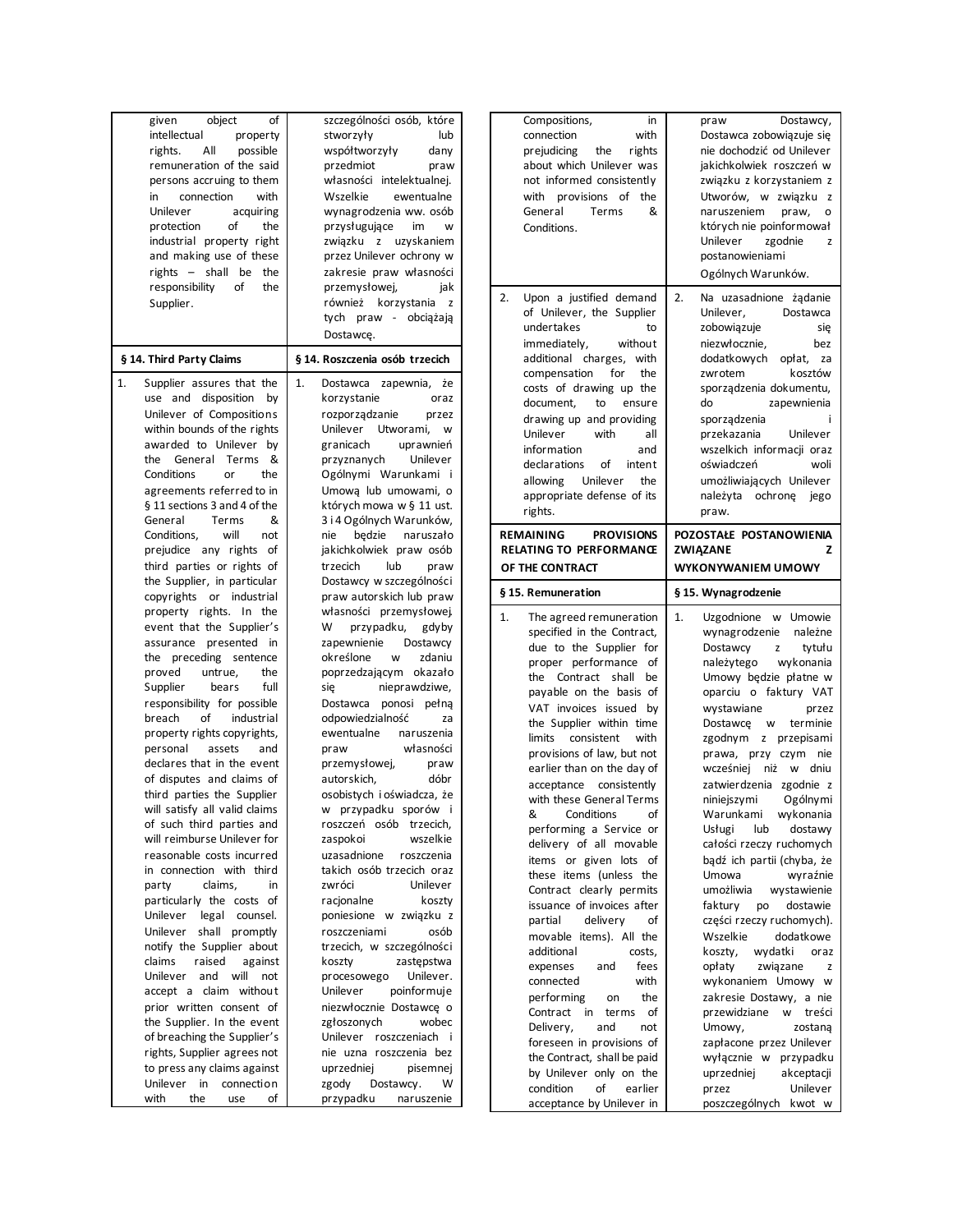|    | writing of the individual<br>amounts, under pain of<br>nullity.                                                                                                                                                                                                                                                                                                                                                                                                                                                                                                     | formie<br>pisemnej<br>pod<br>rygorem nieważności.                                                                                                                                                                                                                                                                                                                                                                                                                                                                             | and<br>clear<br>extensive<br>obliczoną<br>description of the object<br>of Delivery in line with the<br>Order. The Supplier shall                                                                                                                                                                                                                                                                                                                                                                             | zgodnie<br>z<br>Zamówieniem,<br>Faktura<br>powinna zawierać jasny i                                                                                                                                                                                                                                                                                                                                                                                                               |
|----|---------------------------------------------------------------------------------------------------------------------------------------------------------------------------------------------------------------------------------------------------------------------------------------------------------------------------------------------------------------------------------------------------------------------------------------------------------------------------------------------------------------------------------------------------------------------|-------------------------------------------------------------------------------------------------------------------------------------------------------------------------------------------------------------------------------------------------------------------------------------------------------------------------------------------------------------------------------------------------------------------------------------------------------------------------------------------------------------------------------|--------------------------------------------------------------------------------------------------------------------------------------------------------------------------------------------------------------------------------------------------------------------------------------------------------------------------------------------------------------------------------------------------------------------------------------------------------------------------------------------------------------|-----------------------------------------------------------------------------------------------------------------------------------------------------------------------------------------------------------------------------------------------------------------------------------------------------------------------------------------------------------------------------------------------------------------------------------------------------------------------------------|
| 2. | The agreed remuneration<br>specified in the Contract<br>shall exhaust all financial<br>claims of the Supplier and<br>personnel<br>his<br>and<br>subcontractors<br>for<br>performance<br>of<br>the<br>Contract and the use by<br>Unilever of the works<br>performed<br>items<br>or<br>delivered under its terms<br>and acquisition of rights.                                                                                                                                                                                                                        | 2.<br>Uzgodnione w Umowie<br>wynagrodzenie<br>bedzie<br>całość<br>wyczerpywało<br>finansowych<br>roszczeń<br>Dostawcy<br>oraz<br>jego<br>pracowników<br>j.<br>podwykonawców z tytułu<br>wykonania Umowy oraz z<br>tytułu zgodnego z Umową<br>wykorzystania<br>przez<br>Unilever<br>prac<br>wykonanych lub rzeczy<br>dostarczonych<br>W<br>jej<br>ramach<br>oraz<br>nabycia<br>praw.                                                                                                                                           | put on the invoice the<br>term of payment agreed<br>with<br>Unilever.<br>Upon<br>Unilever's request, the<br>Supplier shall provide<br>Unilever within 5 days<br>oryginale<br>with an original or a<br>certified true copy of the<br>Delivery note for movable<br>items or for Service<br>and<br>completion<br>in<br>particular<br>Service<br>a<br>Odbioru<br>Acceptance<br>Report<br>without reserve, else the<br>payment period shall be                                                                    | wyczerpujący<br>opis<br>przedmiotu<br>Dostawy<br>zgodny z Zamówieniem.<br>Na żądanie Unilever, w<br>terminie 5 dni Dostawca<br>przedstawi Unilever w<br>lub<br>kopii<br>poświadczonej<br>za<br>zgodność z oryginałem<br>dowód Dostawy rzeczy<br>ruchomych<br>lub<br>wykonania<br>Usługi,<br>W<br>szczególności<br>Protokół<br>Usługi<br>bez<br>zastrzeżeń, pod rygorem<br>wstrzymania<br>biegu                                                                                    |
| 3. | The agreed remuneration<br>specified in the Contract<br>will be quoted in net<br>amounts - excluding VAT,<br>but will cover all other<br><b>VAT</b><br>than<br>public<br>encumbrances connected<br>with Delivery, including in<br>particular duties or taxes,<br>including<br>possible<br>withholding taxes. Within<br>14 days of demand<br>addressed by Unilever,<br>the Supplier shall deliver<br>to Unilever the original<br>certificate of Supplier's<br>residence<br>for<br>tax<br>Αll<br>purposes.<br>consequences of failure<br>provide<br>the<br>said<br>to | 3.<br>Uzgodnione w Umowie<br>wynagrodzenie zostanie<br>wskazane w<br>kwotach<br>netto – bez podatku VAT,<br>ale będzie<br>zawierało<br>wszelkie inne niż VAT<br>należności<br>publicznoprawne<br>związane z Dostawą, w<br>tym w szczególności cła<br>lub podatki włączając w<br>to ew. tzw. podatki płatne<br>u źródła (withholding<br>tax). W terminie 14 dni od<br>zgłoszenia żądania przez<br>Unilever,<br>Dostawca<br>Unilever<br>doręczy<br>oryginalny<br>certyfikat<br>rezydencji Dostawcy dla<br>celów<br>podatkowych. | suspended. The Parties<br>may agree on a longer<br>payment deadline than<br>termin<br>the one specified<br>in<br>section 4 sentence<br>1,<br>provided that this term,<br>in relation to Suppliers<br>being a micro, small or<br>medium-sized enterprise<br>małym<br>in accordance with art. 4<br>lub<br>points 5 of the Act of<br>08.03.2013 on preventing<br>excessive<br>delays<br>in<br>commercial transactions<br>will not be longer than 60<br>days from the date of<br>delivery of the VAT<br>invoice. | terminu płatności. Strony<br>mogą uzgodnić dłuższy<br>płatności<br>niż<br>określony w ust 4 zd 1., z<br>tym zastrzeżeniem, że<br>termin ten, w stosunku<br>Dostawców<br>bedacych<br>mikroprzedsiębiorcą,<br>przedsiębiorcą<br>średnim<br>przedsiębiorca<br>W<br>rozumieniu art. 4 pkt. 5<br>Ustawy z dnia 08.03.2013<br>r. o przeciwdziałaniu<br>nadmiernym<br>opóźnieniom<br>W<br>transakcjach handlowych<br>nie będzie dłuższy niż 60<br>dni od daty doręczenia<br>faktury VAT. |
| 4. | certificate<br>by<br>the<br>Supplier, in particular the<br>lack of possibility to apply<br>the tax rate applicable<br>under<br>the<br>relevant<br>international agreement<br>are to the cost of the<br>Supplier.<br>The fee shall be paid by<br>means of a bank transfer,                                                                                                                                                                                                                                                                                           | Wszelkie<br>konsekwencje<br>braku dostarczenia przez<br>Dostawce<br>ww.<br>certyfikatu,<br>W<br>szczególności<br>brak<br>możliwości zastosowania<br>stawki podatku<br>wynikającej z właściwej<br>umowy<br>międzynarodowej<br>obciążają Dostawcę.<br>4.<br>Wynagrodzenie<br>będzie<br>płatne<br>formie<br>W                                                                                                                                                                                                                    | 5.<br>At the same time, Unilever<br>5.<br>accordance<br>informs in<br>with art. 4c of the Act of<br>08.03.2013 on preventing<br>r. o<br>excessive<br>delays<br>in<br>commercial transactions.<br>the<br>Supplier<br>and<br>acknowledges<br>that<br>Unilever has the status of<br>a big enterprise within the<br>meaning of Art. 4 points 6<br>of the above Act.                                                                                                                                              | Jednocześnie<br>Unilever<br>zgodnie z treścią art. 4c<br>Ustawy z dnia 08.03.2013<br>przeciwdziałaniu<br>nadmiernym<br>opóźnieniom<br>W<br>transakcjach handlowych<br>informuje, a Dostawca<br>przyjmuje<br>do<br>wiadomości, że Unilever<br>posiada status dużego<br>przedsiębiorcy<br>W<br>rozumieniu art. 4 pkt. 6                                                                                                                                                             |
|    | to the Supplier's bank<br>account, within at least<br>30 (thirty) days of serving<br>a duly issued VAT invoice<br>upon Unilever, i.e. an<br>that<br>invoice<br>is<br>in<br>particular compliant with<br>the law, contains the DO<br>Order Number and a<br>correct<br>payable<br>fee<br>amount duly computed in<br>line with the Order; The<br>invoice should contain a                                                                                                                                                                                              | przelewu, na rachunek<br>bankowy Dostawcy, w<br>terminie co najmniej 30<br>(trzydziestu) dni licząc od<br>daty doręczenia Unilever<br>prawidłowo wystawionej<br>faktury VAT,<br>tj.<br>W<br>szczególności zgodnej z<br>przepisami<br>prawa,<br>zawierającej<br>Numer<br>Zamówienia<br>DO oraz<br>prawidłową,<br>należną<br>kwotę<br>wynagrodzenia                                                                                                                                                                             | 6. If the last day of the<br>6.<br>payment period of a VAT<br>invoice falls on a Saturday<br>or a Sunday or on a<br>statutory holiday, the final<br>payment day of the VAT<br>invoice shall fall on the<br>following business day.<br>7.<br>7.<br>The Parties determine<br>that the remuneration                                                                                                                                                                                                             | w/w Ustawy.<br>Jeżeli ostatni dzień termin<br>płatności faktury VAT,<br>wypadnie w sobotę lub<br>niedzielę lub w dzień<br>ustawowo<br>wolny<br>od<br>pracy, wówczas termin<br>płatności faktury VAT<br>przypadać będzie na<br>następny dzień roboczy.<br>Strony ustalają, że kwota<br>wynagrodzenia, ustalona                                                                                                                                                                     |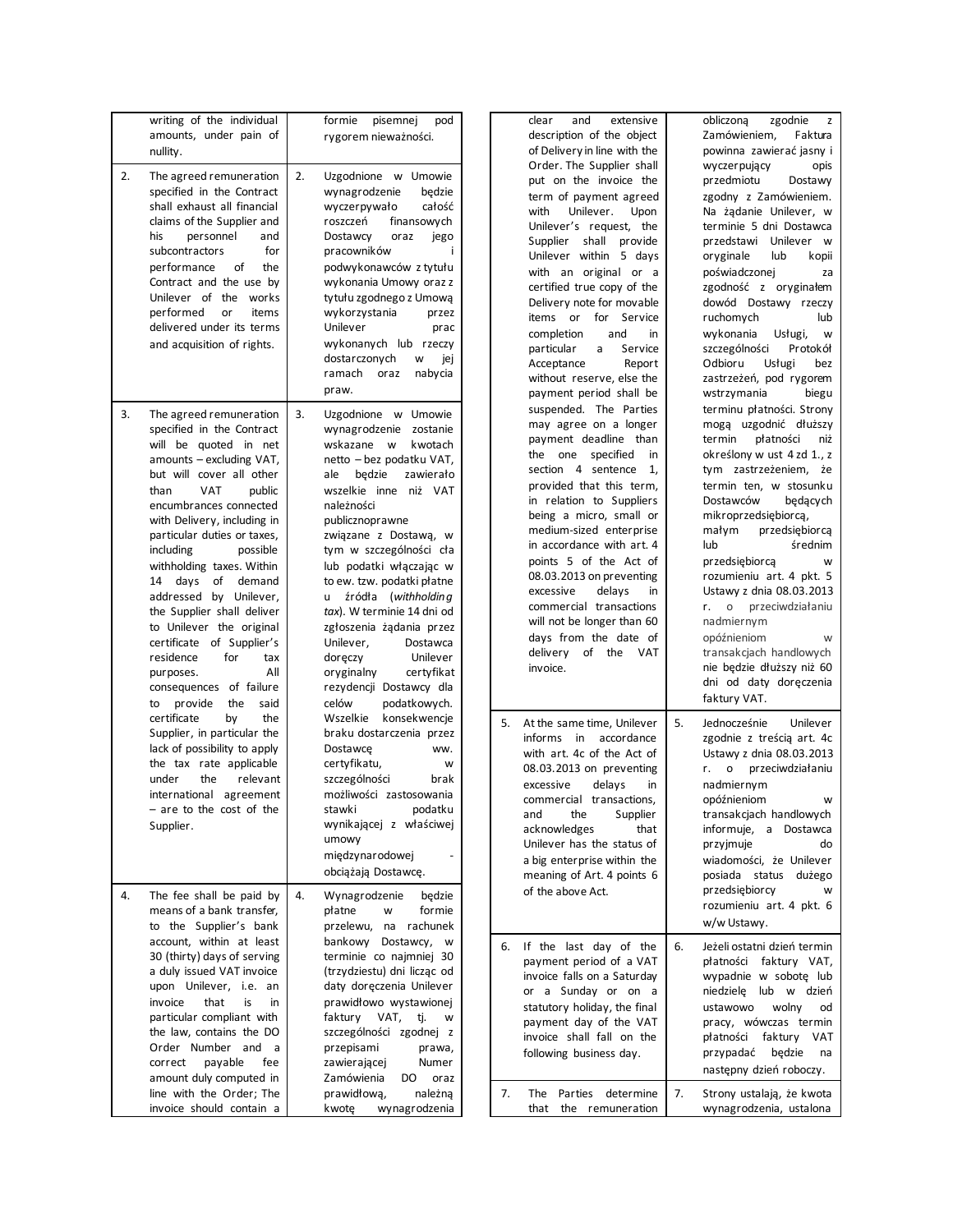|    | amount set consistently<br>with above section 1 |    | zgodnie z ust. 1 powyżej<br>również<br>obejmuje |     | For the avoidance of<br>doubt it is acknowledged      |     | potwierdza się, że brak<br>wskazania<br>treści<br>w |
|----|-------------------------------------------------|----|-------------------------------------------------|-----|-------------------------------------------------------|-----|-----------------------------------------------------|
|    | covers also remuneration                        |    | wynagrodzenie z tytułu                          |     | that a lack of the DO                                 |     | faktury nadanego przez                              |
|    | transfer<br>by<br>the<br>for                    |    | przeniesienia<br>przez                          |     | number, as allocated by                               |     | DO<br>Unilever<br>numeru                            |
|    | Supplier<br>of<br>material                      |    | autorskich<br>Dostawce                          |     | Unilever, on the invoice                              |     | będzie<br>oznaczał,<br>że                           |
|    | copyrights, granting<br>a                       |    | majątkowych,<br>praw                            |     | shall mean that the VAT                               |     | faktura<br>VAT<br>została                           |
|    | license,<br>consents<br>and                     |    | udzielenie licencji, zgód                       |     | invoice was not duly                                  |     | wystawiona                                          |
|    | authorizations. On the                          |    | upoważnień.<br>oraz                             |     | issued. The DO allocation                             |     | nieprawidłowo.<br>Data                              |
|    | issued VAT invoice, the                         |    | Dostawca wyodrębni w                            |     | date must be earlier than                             |     | nadania nr DO musi być                              |
|    | Supplier will separately                        |    | wystawionej fakturze VAT                        |     | the VAT invoice issue date                            |     | wcześniejsza niż data                               |
|    | specify the remuneration                        |    | wynagrodzenie, o którym                         |     |                                                       |     | wystawienia faktury VAT.                            |
|    | referred to<br>in<br>the                        |    | mowa<br>W<br>zdaniu                             |     |                                                       |     |                                                     |
|    | preceding sentence. The                         |    | poprzednim.<br>Strony                           | 10. | Upon Unilever's request,                              | 10. | Unilever<br>Na<br>żądanie                           |
|    | Parties determine, that in                      |    |                                                 |     | the Supplier shall issue                              |     | Dostawca<br>bedzie                                  |
|    |                                                 |    | ustalają, że w razie braku<br>ustaleń           |     | electronic VAT invoices to                            |     | Unilever<br>wystawiać                               |
|    | of<br>absence<br>specific                       |    | szczegółowych                                   |     | Unilever. This obligation                             |     | elektroniczne<br>faktury                            |
|    | agreement between the                           |    | Stron co do wysokości                           |     | of the Supplier may                                   |     | VAT. Wykonanie tego                                 |
|    | Parties as to the amount                        |    | wynagrodzenia,<br>tego                          |     | involve the necessity of a                            |     | obowiązku<br>przez                                  |
|    | of such remuneration,                           |    | wynagrodzenie<br>z                              |     | fee-related cooperation                               |     | Dostawcę, może wiązać                               |
|    | remuneration under this                         |    | powyższego tytułu będzie                        |     | with a third party that                               |     | koniecznością<br>się<br>z                           |
|    | heading will amount to                          |    | stanowiło<br>10%                                |     | operates the electronic                               |     | nawiązania<br>odpłatnej                             |
|    | 10% off the remuneration                        |    | wynagrodzenia z tytułu                          |     | invoicing<br>system<br>for                            |     | współpracy z podmiotem                              |
|    | for performance of a                            |    | wykonania danego etapu                          |     | Unilever. In such a case,                             |     | trzecim, zajmującym się                             |
|    | given phase of Service                          |    | realizacji<br>Usługi,<br>W                      |     | cooperation<br>with<br>the                            |     | obsługa<br>systemu                                  |
|    | execution under which                           |    | ramach którego dany                             |     | Unilever will be possible                             |     | elektronicznych faktur dla                          |
|    | the given Composition                           |    | Utwór powstał, chyba że                         |     | provided<br>that<br>the                               |     | takim<br>Unilever.<br>W                             |
|    | was created, unless the                         |    | Umowa<br>wyraźnie                               |     | the                                                   |     | koniecznym                                          |
|    | Contract<br>explicitly                          |    | wskazuje inna<br>kwotę                          |     | supplier<br>joins                                     |     | wypadku<br>warunkiem wykonywania                    |
|    | provides for a different                        |    | wynagrodzenia z tego                            |     | electronic<br>invoicing<br>system $-$ within the time |     |                                                     |
|    | amount of remuneration                          |    | tytułu.                                         |     |                                                       |     | współpracy z Unilever                               |
|    | under this heading.                             |    |                                                 |     | specified<br>frame<br>by                              |     | będzie przystąpienie do                             |
|    |                                                 |    |                                                 |     | Unilever - which<br>is                                |     | systemu elektronicznych                             |
| 8. | All deductions by the                           | 8. | Wszelkie<br>potrącenia                          |     | operated by a Unilever-                               |     | faktur - w terminie                                 |
|    | Supplier of amounts due                         |    | przez<br>Dostawce                               |     | designated third party.                               |     | wskazanym<br>przez                                  |
|    |                                                 |    |                                                 |     |                                                       |     |                                                     |
|    | Unilever<br>from<br>the                         |    | wierzytelności Dostawcy                         |     |                                                       |     | Unilever - obsługiwanego                            |
|    | Supplier<br>against                             |    | Unilever<br>wobec<br>ze                         |     |                                                       |     | przez podmiot<br>trzeci                             |
|    | reciprocal amounts due                          |    | wzajemnymi                                      |     |                                                       |     | wskazany przez Unilever,                            |
|    | to the Supplier<br>from                         |    | wierzytelnościami                               |     |                                                       |     |                                                     |
|    | Unilever<br>will<br>be                          |    | Unilever wobec Dostawcy                         |     | § 16. Confidential Information,                       |     | § 16. Informacje Poufne,                            |
|    | permitted only on receipt                       |    | dopuszczalne<br>beda                            |     | <b>Personal Data Protection</b>                       |     | Ochrona Danych Osobowych                            |
|    | by the Supplier of written                      |    | wyłącznie po uzyskaniu                          | 1.  | The term "Confidential                                | 1.  | Termin                                              |
|    | confirmation from the                           |    | przez<br>Dostawce                               |     | Information"<br>covers all                            |     | "Informacje<br>Poufne"<br>oznacza                   |
|    | Unilever<br>Bookkeeping                         |    | pisemnego                                       |     | information,<br>materials,                            |     |                                                     |
|    | of<br>Department<br>the                         |    | potwierdzenia przez Dział                       |     |                                                       |     | wszystkie<br>informacje,                            |
|    | possibility of such netting                     |    | Księgowości<br>Unilever                         |     | documents provided to                                 |     | materiały,<br>dokumenty<br>dostarczone              |
|    | the<br>balance<br>of<br>and                     |    | możliwości<br>dokonania                         |     | the Supplier by Unilever                              |     | Dostawcy                                            |
|    | after<br>accounts<br>such                       |    | danego potrącenia oraz                          |     | in writing, by e-mail,                                |     | przez Unilever na piśmie,                           |
|    | netting.                                        |    | stanu<br>rozliczeń<br>po                        |     | orally or in another form,                            |     | e-mailem, ustnie lub w                              |
|    |                                                 |    | dokonaniu potrącenia.                           |     | both before and after                                 |     | innej formie zarówno                                |
|    |                                                 |    |                                                 |     | entry into force of the                               |     | przed jak i po wejściu w                            |
| 9. | DO<br>A<br>number,<br>as                        | 9. | Numer DO nadany przez                           |     | Contract, irrespective of                             |     | życie Umowy, niezależnie                            |
|    | allocated<br>by Unilever,                       |    | Unilever<br>musi zostać                         |     | Unilever<br>whether                                   |     | od tego czy zostały                                 |
|    | must be included on the                         |    | umieszczony w fakturze                          |     | designated<br>them<br>as                              |     | oznaczone jako poufne                               |
|    | Supplier's invoice which                        |    | Dostawcy<br>dotyczącej                          |     | confidential or not.                                  |     | przez Unilever.                                     |
|    | states the Agreement's                          |    | wykonania Umowy. Brak                           |     |                                                       |     |                                                     |
|    | completion. A lack of the                       |    | numeru DO na fakturze.                          | 2.  | The Parties confirm that                              | 2.  | Strony potwierdzają, że                             |
|    | DO number<br>on the                             |    | uprawnia Unilever do                            |     | information which at the                              |     | Informacjami Poufnymi                               |
|    | shall<br>invoice<br>entitle                     |    | odmowy zapłaty do czasu                         |     | moment of disclosure to                               |     | nie będą takie informacje,                          |
|    | Unilever<br>refuse<br>to                        |    | otrzymania<br>faktury                           |     | the Supplier were in the                              |     | które<br>momencie<br>w                              |
|    | payment until an invoice                        |    | zawierającej prawidłowy                         |     | public domain or which                                |     | wejścia w ich posiadanie                            |
|    | is received with a correct                      |    | DO.<br>numer<br>Termin                          |     | were afterwards released                              |     | przez<br>Dostawce<br>były                           |
|    | DO number. The invoice                          |    | płatności faktury biegnie                       |     | to the public domain by                               |     | publicznie dostępne lub                             |
|    | payment deadline shall                          |    | od<br>dnia<br>nowo<br>na                        |     | Unilever or with Unilever                             |     | które następnie zostały                             |
|    | resume its course as of                         |    | otrzymania<br>faktury                           |     | acquiescence shall not                                |     | publicznie udostępnione                             |
|    |                                                 |    |                                                 |     | Confidential<br>constitute                            |     | przez Unilever lub za                               |
|    | the day of receiving the                        |    | właściwy<br>zawierającej<br>W<br>celu           |     | Information                                           |     | zgodą Unilever.                                     |
|    | invoice with the correct<br>DO number.          |    | numer DO<br>wątpliwości<br>uniknięcia           |     |                                                       |     |                                                     |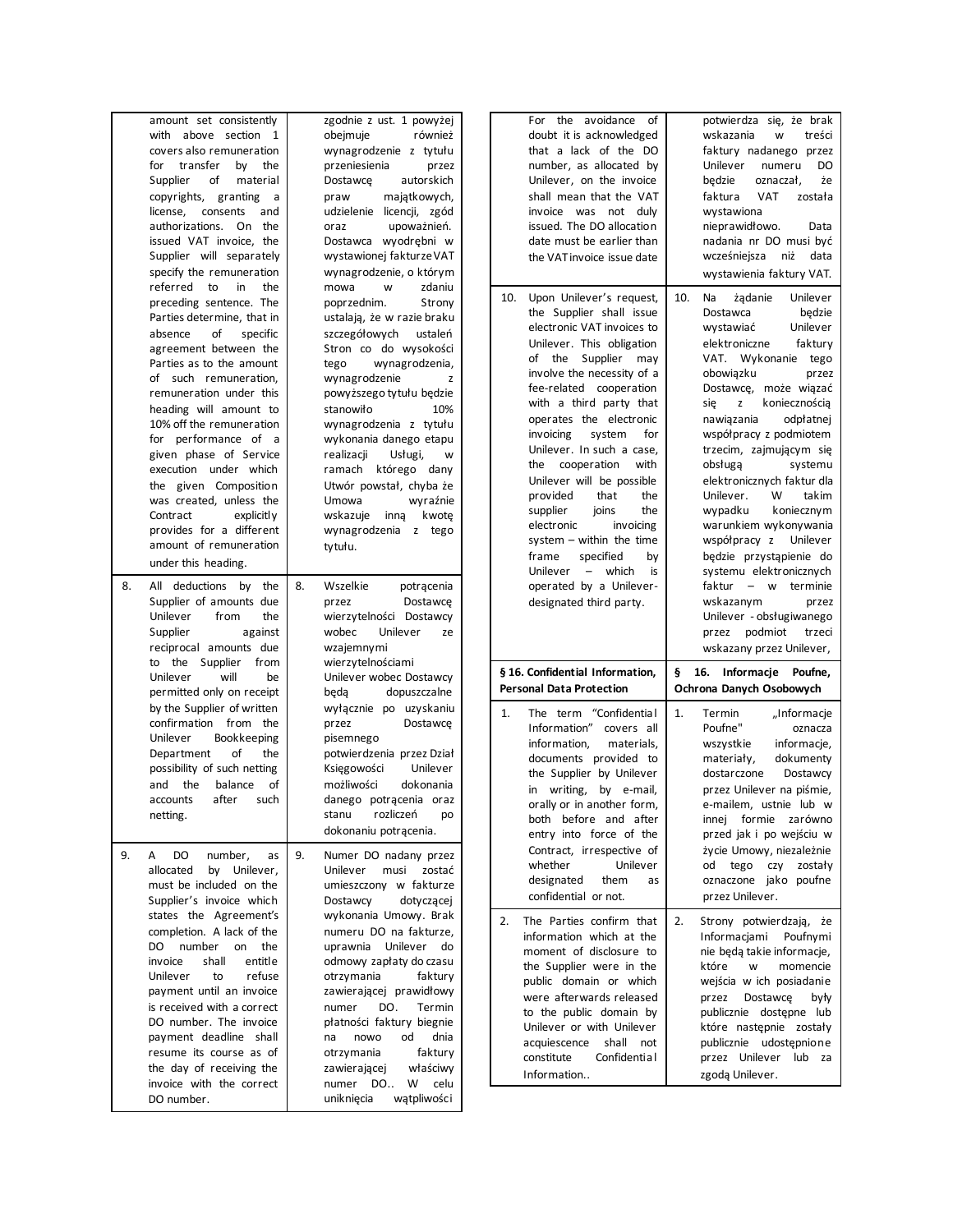| 3. | Supplier undertakes for<br>the term of the Contract<br>and without time limit<br>after its termination not<br>to divulge, disclose or use<br>Confidential Information<br>in relations with any third<br>party, unless Unilever<br>expresses consent to this<br>in writing, or this is<br>required by provisions of<br>binding law. Supplier will<br>also refrain from using<br>Confidential Information<br>for purposes connected<br>with own<br>enterprise,<br>other than performance<br>of the Contract.                                                                                                                                       | 3. | zobowiązuje<br>Dostawca<br>się, iż w czasie trwania<br>Umowy<br>oraz<br>bezterminowo<br>iej<br>po<br>rozwiązaniu, nie będzie<br>przekazywać,<br>ujawniać<br>wykorzystywać<br>ani<br>Informacji Poufnych w<br>stosunkach z jakąkolwiek<br>osoba trzecią chyba, że<br>Unilever wyrazi zgodę na<br>lub<br>piśmie<br>jest<br>to<br>wymagane na podstawie<br>obowiązującego<br>prawa.<br>Dostawca<br>nie<br>będzie<br>również<br>wykorzystywał<br>Informacji Poufnych<br><b>W</b><br>celach<br>związanych<br>z<br>własnym<br>przedsiębiorstwem,                                                               |  | agreement spelling out<br>the rights and obligations<br>of Parties in this respect.<br>6.<br>Supplier<br>pledges<br>to<br>process personal data in<br>accordance<br>with<br>applicable law, solely for<br>the purpose of proper<br>of<br>execution<br>his<br>obligations<br>under<br>the<br>and<br>Contract<br>solely<br>within the scope in which<br>proper execution of the<br>Contract by the Supplier<br>would not be possible<br>without<br>processing<br>personal data.                                                                                                       | 6. | odrębną<br>umowę<br>precyzującą<br>prawa<br>Ť<br>obowiązki Stron w tym<br>zakresie.<br>zobowiązuje<br>Dostawca<br>przetwarzać dane<br>się<br>osobowe<br>zgodnie<br>z<br>obowiązującymi<br>przepisami<br>prawa,<br>wyłącznie<br>W<br>celu<br>należytego<br>wykonania<br>zobowiązań<br>jego<br>przewidzianym<br>W<br>Umowie oraz wyłącznie w<br>zakresie, w jakim należyte<br>wykonanie Umowy przez<br>Dostawce<br>byłoby<br>niemożliwe<br>bez<br>przetwarzania<br>danych<br>osobowych.                                                                                                                                              |
|----|--------------------------------------------------------------------------------------------------------------------------------------------------------------------------------------------------------------------------------------------------------------------------------------------------------------------------------------------------------------------------------------------------------------------------------------------------------------------------------------------------------------------------------------------------------------------------------------------------------------------------------------------------|----|----------------------------------------------------------------------------------------------------------------------------------------------------------------------------------------------------------------------------------------------------------------------------------------------------------------------------------------------------------------------------------------------------------------------------------------------------------------------------------------------------------------------------------------------------------------------------------------------------------|--|-------------------------------------------------------------------------------------------------------------------------------------------------------------------------------------------------------------------------------------------------------------------------------------------------------------------------------------------------------------------------------------------------------------------------------------------------------------------------------------------------------------------------------------------------------------------------------------|----|------------------------------------------------------------------------------------------------------------------------------------------------------------------------------------------------------------------------------------------------------------------------------------------------------------------------------------------------------------------------------------------------------------------------------------------------------------------------------------------------------------------------------------------------------------------------------------------------------------------------------------|
| 4. | Supplier shall take all<br>necessary measures to<br>safeguard Confidential<br>Information. In particular,<br>the Supplier shall secure<br>Confidential Information<br>against<br>access<br>of<br>unauthorized<br>persons,<br>and<br>access<br>to<br>Confidential Information<br>will be given only to those<br>of Supplier's staff and<br>personnel,<br>to<br>whom<br>Confidential Information<br>is necessary in executing<br>the functions connected<br>with performance of the<br>Contract and only to the<br>to<br>which<br>extent,<br>execution<br>of<br>these<br>functions would not be<br>possible<br>without<br>Confidential Information | 4. | innych niż wykonanie<br>Umowy.<br>Dostawca<br>podejmie<br>wszelkie<br>niezbędne<br>działania w celu ochrony<br>Informacji Poufnych. W<br>szczególności Dostawca<br>zabezpieczy Informacje<br>Poufne przed dostępem<br>osób nieupoważnionych,<br>a dostęp do Informacji<br>Poufnych<br>beda<br>mieli<br>wyłącznie ci pracownicy i<br>współpracownicy<br>Dostawcy,<br>którym<br>Informacje Poufne są<br>niezbędne do realizacji<br>czynności<br>związanych<br>wykonaniem Umowy i<br>tylko w takim zakresie, w<br>jakim wykonanie tych<br>czynności<br>nie<br>byłoby<br>możliwe bez Informacji<br>Poufnych. |  | 7.<br>Unless otherwise agreed<br>by the Parties in writing,<br>with respect to personal<br>data acquired by the<br>Supplier on behalf of<br>Unilever, the Supplier<br>pledges to inform the<br>persons whom the data<br>concern in accordance<br>with art. 13 or 14 General<br>Regulation<br>the<br>on<br>Protection of Personal<br>Data (hereinafter: GDPR),<br>in particular about the<br>data controller's name,<br>address, the purpose of<br>data collection, the legal<br>basis for data processing<br>by the data controller and<br>rights<br>the<br>of<br>data<br>subjects. | 7. | 0<br>ile<br>Strony<br>nie<br>postanowią<br>inaczej<br>na<br>piśmie, w zakresie danych<br>osobowych<br>pozyskiwanych<br>przez<br>Dostawce<br>imieniu<br>W<br>Unilever,<br>Dostawca<br>zobowiązuje<br>się<br>do<br>osób,<br>poinformowania<br>których dane osobowe<br>dotyczą zgodnie z treścią<br>art. 13 lub 14 Ogólnego<br>Rozporządzenia<br>Danych<br>Ochronie<br>Osobowych<br>(dalej:<br>RODO), w szczególności o<br>firmie<br>administratora,<br>adresie,<br>jego<br>celu<br>zbierania<br>danych,<br>podstawie<br>prawnej<br>danych<br>przetwarzania<br>przez administratora oraz<br>prawach osób,<br>których<br>dane dotyczą. |
| 5. | In the event when, in<br>connection<br>with<br>performance<br>the<br>of<br>Contract, it is necessary<br>Supplier<br>for the<br>to<br>process<br>personal<br>administered by Unilever,<br>Contract<br>the<br>will<br>constitute an agreement<br>on commissioning<br>the<br>Supplier by Unilever for<br>processing the personal<br>data in question, to which<br>the provisions set out<br>below<br>shall<br>apply,<br>whereas on request of<br>Unilever, the Supplier<br>conclude<br>shall<br>with<br>Unilever<br>a<br>separate                                                                                                                   | 5. | W przypadku, gdy w<br>związku z wykonaniem<br>Umowy niezbędne jest<br>przetwarzanie<br>przez<br>Dostawce<br>danych<br>których<br>osobowych,<br>administratorem<br>jest<br>Unilever, Umowa będzie<br>stanowiła<br>umowę<br>$\mathsf{o}\,$<br>powierzeniu<br>Dostawcy<br>Unilever<br>przez<br>przetwarzania<br>przedmiotowych danych<br>osobowych, do której<br>zastosowanie<br>znajdą<br>poniższe postanowienia,<br>przy czym na żądanie<br>Unilever<br>Dostawca<br>Unilever<br>zawrze<br>z                                                                                                               |  | The Supplier may further<br>8.<br>entrust the processing of<br>Unilever personal data to<br>sub-processor,<br>another<br>provided that the prior<br>written<br>consent<br>of<br>has<br>Unilever<br>been<br>obtained and that entity<br>an equivalent<br>applies<br>level of protection of<br>Unilever personal data as<br>specified<br>in<br>this<br>paragraph. This right of<br>the Supplier does not<br>include the transfer of<br>Unilever personal data to<br>third<br>country<br>a<br>in<br>accordance with GDPR.                                                              | 8. | Dostawca może dokonać<br>dalszego<br>powierzenia<br>przetwarzania<br>danych<br>osobowych Unilever do<br>innego<br>podmiotu<br>przetwarzającego,<br>pod<br>warunkiem<br>wcześniejszego<br>poinformowania o tym<br>fakcie<br>Unilever<br>Ť.<br>uzyskania<br>uprzedniej<br>pisemnej zgody Unilever<br>oraz stosowania przez ten<br>podmiot równorzędnego<br>poziomu ochrony danych<br>osobowych Unilever co<br>określonego w niniejszym<br>paragrafie.<br>Niniejsze<br>uprawnienie<br>Dostawcy<br>obejmuje<br>nie                                                                                                                     |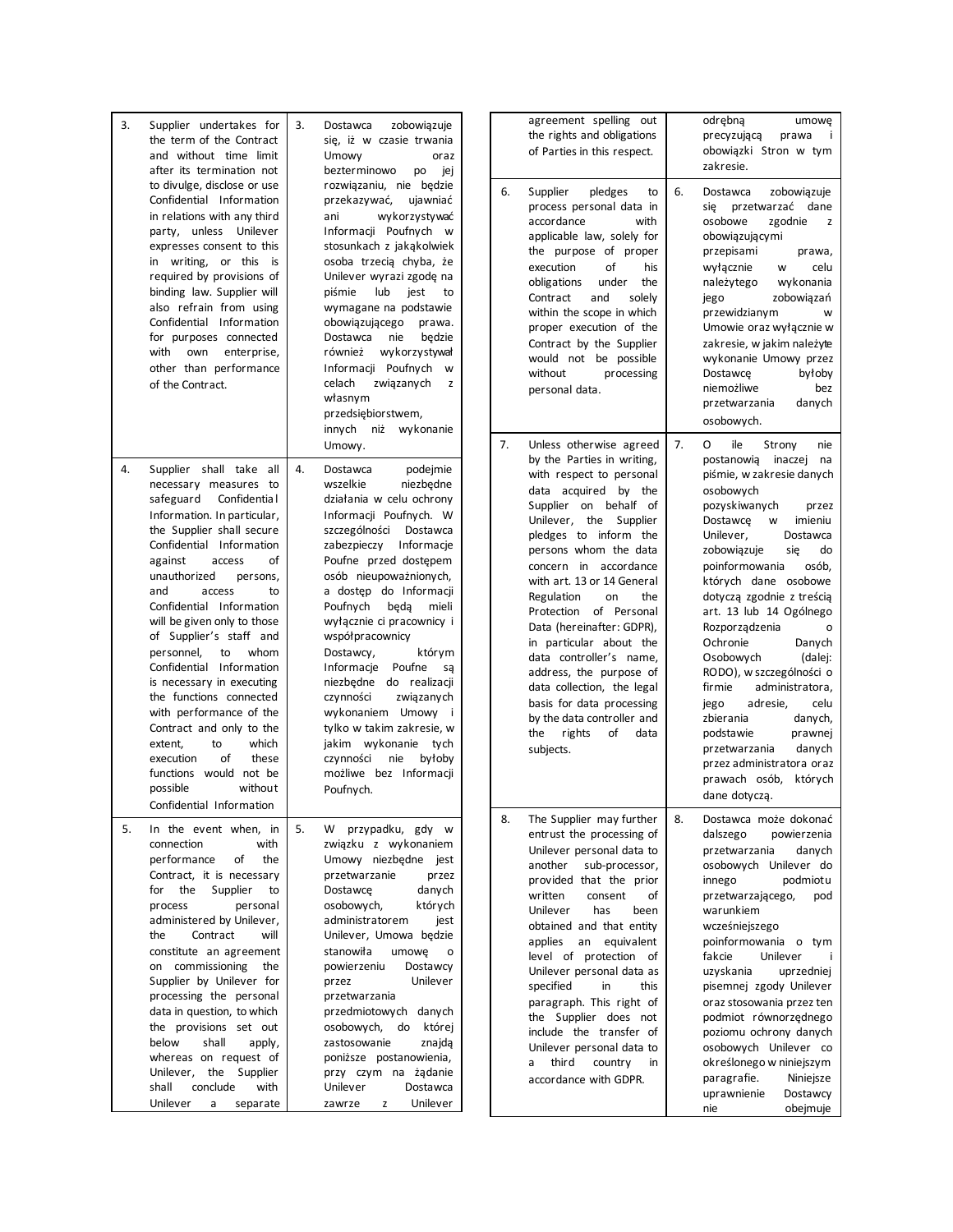| 9.  | The Supplier undertakes<br>to apply technical and<br>organizational measures<br>ensuring the protection<br>of Unilever's personal<br>data<br>and<br>Unilever's<br>personal data adequate<br>to the type of entrusted<br>data, as well as the risk of                                                  | przekazywania<br>danych<br>osobowych Unilever do<br>państwa<br>trzeciego<br>W<br>rozumieniu RODO.<br>9.<br>zobowiązuje<br>Dostawca<br>do<br>stosowania<br>się<br>środków technicznych i<br>organizacyjnych<br>zapewniających ochronę<br>osobowych<br>danych<br>Unilever<br>oraz<br>adekwatnych do rodzaju<br>powierzonych<br>danych |                                                                                                                                                                                                                                                                                                             | Unilever<br>13.<br>may<br>independently or through<br>an entity authorized by<br>conduct<br>Unilever.<br>an<br>audit of the processing of<br>Unilever's personal data<br>by the Supplier. Unilever<br>undertakes to perform<br>the above activities in a<br>manner agreed with the<br>Supplier.                                           | 13. | W razie zaistnienia takiej<br>potrzeby, Unilever może<br>samodzielnie<br>lub<br>za<br>podmiotu<br>pomoca<br>upoważnionego<br>przez<br>Unilever, przeprowadzić<br>audyt<br>przetwarzania<br>danych<br>osobowych<br>Unilever przez Dostawcę.<br>Unilever zobowiązuje się<br>dokonywać<br>w/w<br>czynności<br>sposób<br>W<br>uzgodniony z Dostawcą. |
|-----|-------------------------------------------------------------------------------------------------------------------------------------------------------------------------------------------------------------------------------------------------------------------------------------------------------|-------------------------------------------------------------------------------------------------------------------------------------------------------------------------------------------------------------------------------------------------------------------------------------------------------------------------------------|-------------------------------------------------------------------------------------------------------------------------------------------------------------------------------------------------------------------------------------------------------------------------------------------------------------|-------------------------------------------------------------------------------------------------------------------------------------------------------------------------------------------------------------------------------------------------------------------------------------------------------------------------------------------|-----|--------------------------------------------------------------------------------------------------------------------------------------------------------------------------------------------------------------------------------------------------------------------------------------------------------------------------------------------------|
|     | violating the rights and<br>$\mathsf{of}$<br>freedoms<br>data<br>subjects. The supplier<br>declares that he is aware<br>of the requirements of<br>art. 32 GDPR and that it<br>applies Unilever personal<br>data security to<br>the<br>extent corresponding to<br>the risk of processing this<br>data. |                                                                                                                                                                                                                                                                                                                                     | osobowych Unilever oraz<br>ryzyka naruszenia prawi<br>wolności osób, których<br>dane osobowe dotyczą.<br>Dostawca oświadcza, że<br>są mu znane wymogi art.<br>32 RODO i że stosuje<br>zabezpieczenia<br>danych<br>osobowych Unilever w<br>stopniu odpowiadającym<br>ryzyku<br>przetwarzania<br>tych danych. | 14.<br>event<br>of<br>In<br>the<br>termination of the Main<br>Agreement, the Supplier<br>is obliged, depending on<br>Unilever's decision,<br>to<br>delete or return<br>the<br>Unilever's<br>entrusted<br>personal data,<br>which<br>should be confirmed by<br>the protocol of removal<br>or transfer. The above<br>shall not apply if the | 14. | W przypadku rozwiązania<br>Umowy<br>głównej,<br>zobowiązany<br>Dostawca<br>jest w zależności<br>od<br>decyzji<br>Unilever<br>do<br>lub<br>usunięcia<br>zwrotu<br>powierzonych<br>danych<br>osobowych Unilever, co<br>powinno<br>zostać<br>potwierdzone<br>protokołem usunięcia lub<br>przekazania.<br>Powyższe                                   |
| 10. | The Supplier ensures that<br>every person who has<br>Unilever's<br>access<br>to<br>personal data, acts under<br>its authority and has been<br>obliged to keep Unilever's<br>personal<br>data<br>confidential.                                                                                         | 10.                                                                                                                                                                                                                                                                                                                                 | Dostawca zapewnia, że<br>każda osoba, która ma<br>dostep<br>do<br>danych<br>osobowych<br>Unilever,<br>działa<br>z<br>jego<br>upoważnienia<br>oraz<br>została zobowiązana do<br>zachowania<br>danych<br>osobowych Unilever oraz<br>sposobów<br>ich                                                           | Supplier's obligation to<br>further processing<br>of<br>Unilever's personal data<br>results from binding laws<br>or a contract between the<br>Supplier and the data<br>subject.                                                                                                                                                           |     | nie<br>znajduje<br>zastosowania<br>jeżeli<br>obowiązek dalszego ich<br>przetwarzania<br>przez<br>Dostawce<br>wynika<br>z<br>przepisów<br>prawa<br>lub<br>umowy<br>wiążącej<br>Dostawcę i osobę, której<br>dane dotyczą.                                                                                                                          |
| 11. | The Supplier, as far as<br>possible<br>due to<br>the<br>nature of the processing<br>of Unilever personal data<br>information<br>and<br>the<br>available<br>to<br>its,<br>undertakes<br>assist<br>to<br>Unilever in fulfilling the                                                                     | 11.                                                                                                                                                                                                                                                                                                                                 | zabezpieczenia<br>W<br>tajemnicy.<br>Dostawca,<br>w<br>miare<br>możliwości wynikających<br>charakteru<br>z<br>danych<br>przetwarzania<br>osobowych Unilever oraz<br>dostępnych<br>mu<br>informacji,<br>zobowiązuje<br>się pomagać Unilever w                                                                | 15. Supplier<br>shall<br>notify<br>immediately<br>Unilever<br>about raising by<br>any<br>person or public authority<br>any<br>observations,<br>of<br>reservations, suggestions<br>or instituting procedures<br>related to personal data.                                                                                                  | 15. | zawiadomi<br>Dostawca<br>Unilever niezwłocznie o<br>zgłoszeniu<br>przez<br>jakąkolwiek osobę lub<br>organ władzy publicznej<br>jakichkolwiek<br>uwag,<br>zastrzeżeń, wniosków lub<br>$\circ$<br>wszczęciu<br>postępowania<br>W<br>odniesieniu do danych<br>osobowych.                                                                            |
|     | obligations set out in art.<br>32-36 GDPR. In particular,<br>the Supplier undertakes<br>to immediately provide<br>Unilever with information<br>on cases of breach of<br>Unilever's personal data<br>protection.                                                                                       |                                                                                                                                                                                                                                                                                                                                     | wywiązywaniu<br>się<br>z<br>obowiązków określonych<br>w art. 32-36 RODO. W<br>szczególności,<br>Dostawca<br>zobowiązuje<br>się<br>niezwłocznie<br>Unilever<br>przekazywać<br>informacje<br>dotyczące<br>przypadków<br>naruszenia<br>ochrony<br>danych<br>osobowych Unilever.                                | 16. The Supplier agrees that if<br>it posts any content on the<br>Internet on Unilever's<br>behalf in order to perform<br>under the Agreement, all<br>such content posted on<br>the Internet shall be<br>stored<br>on<br>servers<br>designated by Unilever.<br>The hosting of data stored<br>on such servers by the                       | 16. | Dostawca<br>zobowiązuje<br>się, że jeżeli w celu<br>wykonania<br>Umowy<br>będzie<br>Dostawca<br>umieszczał jakiekolwiek<br>treści w sieci Internet w<br>Unilever,<br>imieniu<br>to<br>wszelkie<br>treści<br>zamieszczane<br>sieci<br>w<br>Internet przechowywane<br>beda<br>serwerach<br>na                                                      |
|     | 12. The Supplier undertakes,<br>as far as possible, to assist<br>Unilever in exercising the<br>rights of data subjects<br>referred to in art. 15-22<br>GDPR.                                                                                                                                          | 12.                                                                                                                                                                                                                                                                                                                                 | Dostawca<br>zobowiązuje<br>się w miarę możliwości<br>Unilever w<br>pomagać<br>realizacji<br>praw<br>osób,<br>których dane dotyczą, o<br>których mowa w art. 15-<br>22 RODO.                                                                                                                                 | Supplier shall be done by a<br>third party designated by<br>Unilever.                                                                                                                                                                                                                                                                     |     | wskazanych<br>przez<br>Unilever. Hosting danych<br>umieszczanych<br>na<br>serwerach<br>przez<br>Dostawcę przeprowadzać<br>będzie podmiot trzeci<br>wskazany przez Unilever                                                                                                                                                                       |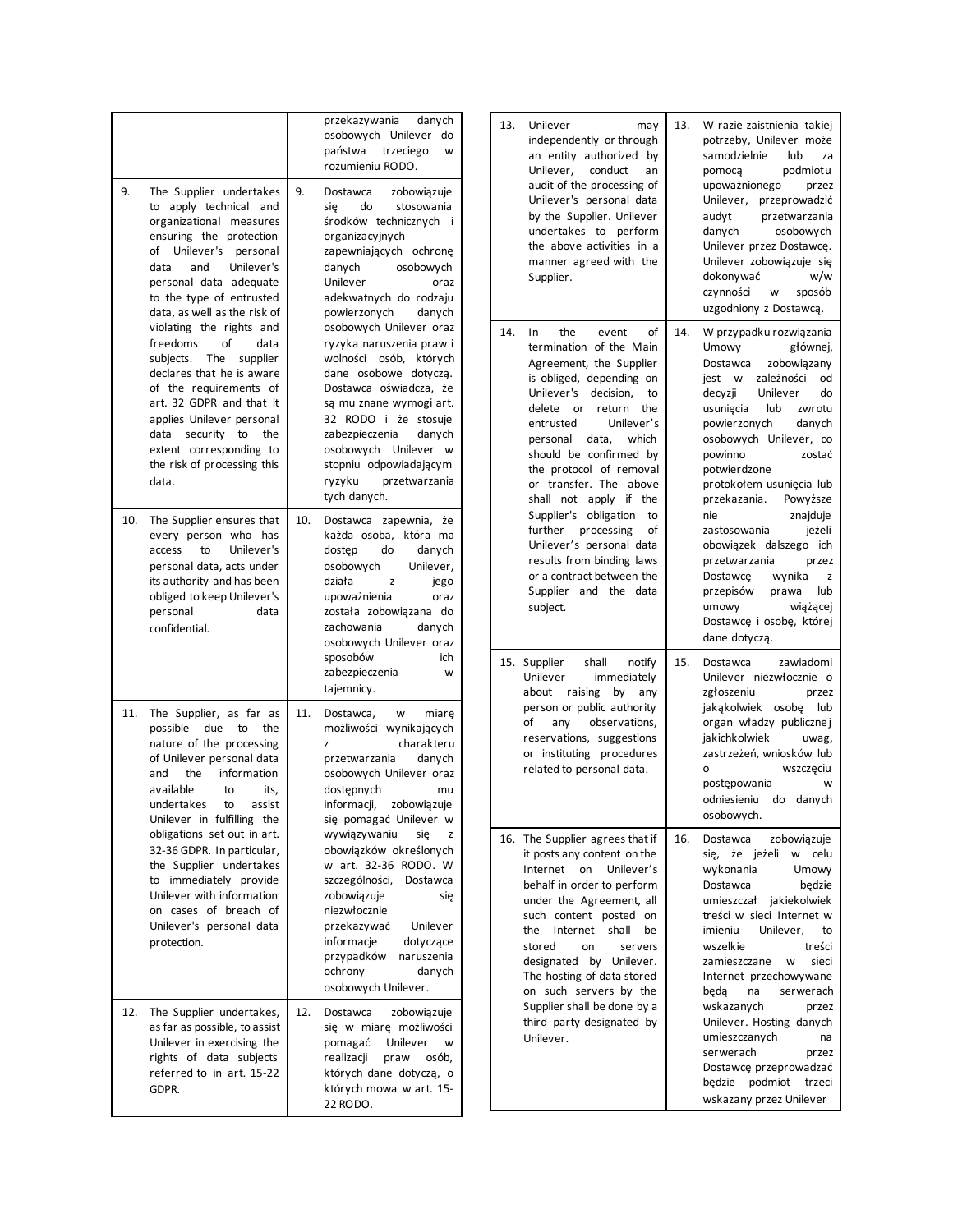| <b>CONTRACTUAL PENALTIES</b>                                                                                                                                                                                                                                                                                                                                                                                                                                                                                                                                                                                                        | <b>KARY UMOWNE</b>                                                                                                                                                                                                                                                                                                                                                                                                                                                                                                                                                                                   | the<br>Delivery<br>meeting<br>deadline of movable items                                                                                                                                                                                                                                                                                                                                                                                                                                                                                                                                                                                             | zakresie terminu Dostawy<br>rzeczy ruchomych<br>lub                                                                                                                                                                                                                                                                                                                                                                                                                                                                                                                                                |
|-------------------------------------------------------------------------------------------------------------------------------------------------------------------------------------------------------------------------------------------------------------------------------------------------------------------------------------------------------------------------------------------------------------------------------------------------------------------------------------------------------------------------------------------------------------------------------------------------------------------------------------|------------------------------------------------------------------------------------------------------------------------------------------------------------------------------------------------------------------------------------------------------------------------------------------------------------------------------------------------------------------------------------------------------------------------------------------------------------------------------------------------------------------------------------------------------------------------------------------------------|-----------------------------------------------------------------------------------------------------------------------------------------------------------------------------------------------------------------------------------------------------------------------------------------------------------------------------------------------------------------------------------------------------------------------------------------------------------------------------------------------------------------------------------------------------------------------------------------------------------------------------------------------------|----------------------------------------------------------------------------------------------------------------------------------------------------------------------------------------------------------------------------------------------------------------------------------------------------------------------------------------------------------------------------------------------------------------------------------------------------------------------------------------------------------------------------------------------------------------------------------------------------|
| § 17. General Provisions                                                                                                                                                                                                                                                                                                                                                                                                                                                                                                                                                                                                            | § 17. Postanowienia Ogólne                                                                                                                                                                                                                                                                                                                                                                                                                                                                                                                                                                           | or any lot of movable                                                                                                                                                                                                                                                                                                                                                                                                                                                                                                                                                                                                                               | jakiejkolwiek partii rzeczy                                                                                                                                                                                                                                                                                                                                                                                                                                                                                                                                                                        |
| the<br>1.<br>Reservation<br>in<br>&<br>General<br>Terms<br>Conditions<br>the<br>or in<br>Contract<br>οf<br>the<br>requirement for<br>the<br>Supplier to pay Unilever<br>contractual penalties in<br>οf<br>the<br>event<br>nonperformance<br>or<br>improper performance of<br>the Contract does not<br>exclude nor limit the right<br>of Unilever to demand<br>remedying the damage<br>under general rules to the<br>extent, to which its value<br>exceeds the amount of<br>the reserved contractual<br>penalty.                                                                                                                     | 1.<br>Zastrzeżenie w Ogólnych<br>Warunkach lub Umowie<br>obowiązku<br>Dostawcy<br>zapłaty Unilever<br>kar<br>umownych na wypadek<br>niewykonania<br>lub<br>nienależytego wykonania<br>Umowy nie wyłącza ani<br>nie<br>ogranicza<br>prawa<br>żądania<br>Unilever<br>do<br>naprawienia na zasadach<br>ogólnych<br>szkody<br>${\mathsf W}$<br>zakresie, w jakim jej<br>wartość<br>przekracza<br>wysokość<br>zastrzeżonej<br>kary umownej.                                                                                                                                                               | exceeding<br>items<br>14<br>(fourteen) days, Unilever<br>shall have the right to<br>cancel the Contract at its<br>$discretion - in relation to$<br>all or part of the Delivery,<br>with such cancellation<br>treated as termination<br>due to Supplier's fault. In<br>such an event the Supplier<br>shall pay to Unilever a<br>contractual penalty<br>in<br>amount equal to gross unit<br>price of a movable item<br>multiplied by the quantity<br>of movable items as to<br>which<br>Unilever<br>has<br>cancelled the Contract                                                                                                                     | ruchomych<br>przekraczającej<br>14<br>(czternaście) dni Unilever<br>będzie uprawniony do<br>odstąpienia od Umowy<br>według swojego wyboru -<br>w odniesieniu do całości<br>lub części Dostawy, przy<br>czym takie odstąpienie<br>będzie traktowane jako<br>odstąpienie od Umowy z<br>winy Dostawcy. W takim<br>przypadku<br>Dostawca<br>Unilever<br>zapłaci<br>kare<br>w wysokości<br>umowną<br>iloczynu<br>jednostkowe j<br>brutto<br>ceny<br>rzeczy<br>ruchomej i ilości rzeczy<br>ruchomych, co do których<br>Unilever<br>odstapił<br>od                                                        |
| 2.<br>All contractual penalties<br>and indemnifications due<br>to Unilever from the<br>Supplier shall be paid by<br>the Supplier to<br>the<br>Unilever bank account<br>within 14 days of a<br>written demand issued by<br>Unilever.<br>§ 18. Contractual Penalties<br>Relating<br>to<br>Delivery<br>of<br>movable items                                                                                                                                                                                                                                                                                                             | 2.<br>Wszelkie kary umowne i<br>odszkodowania należne<br>Unilever od Dostawcy<br>zostaną uiszczone przez<br>Dostawce na rachunek<br>Unilever<br>bankowy<br>W<br>terminie 14 dni od daty<br>pisemnego<br>wezwania<br>sporządzonego<br>przez<br>Unilever.<br>§ 18. Kary Umowne z tytułu<br>Dostawy<br>rzeczy<br>ruchomych                                                                                                                                                                                                                                                                              | 3.<br>the<br>οf<br>$\ln$<br>event<br>cancellation of Contract by<br>the<br>Supplier<br>without<br>giving a reason or for<br>reason attributable to the<br>Supplier, the Supplier shall<br>Unilever<br>pay<br>to<br>a<br>contractual penalty equal<br>to the total gross value of<br>all movable items covered<br>by the Contract.                                                                                                                                                                                                                                                                                                                   | Umowy.<br>3.<br>W przypadku rozwiązania<br>Umowy przez Dostawcę<br>bez podania przyczyny<br>lub z przyczyny leżącej po<br>stronie<br>Dostawcy,<br>Dostawca<br>zapłaci<br>Unilever karę umowną w<br>wysokości<br>łącznej<br>brutto<br>wartości<br>wszystkich<br>rzeczy<br>objętych<br>ruchomych<br>Umową.                                                                                                                                                                                                                                                                                           |
| In the<br>event of<br>the<br>1.<br>delay<br>Supplier's<br>in<br>meeting<br>Delivery<br>the<br>deadline<br>of<br>movable<br>any lot of<br>items or<br>movable<br>items (when<br>delivery of movable items<br>separate lots<br>in<br>is<br>stipulated), the Supplier<br>shall pay to Unilever a<br>contractual<br>penalty<br>amounting to 0.5% of the<br>gross value of the entire<br>DO for each started day<br>of<br>delay.<br>Charging<br>contractual<br>penalties<br>does not limit nor exclude<br>other rights of Unilever<br>under the Contract or<br>regulations of law, in<br>particular the right to<br>cancel the Contract. | 1.<br>W<br>przypadku<br>zwłoki<br>Dostawcy<br>w zakresie<br>terminu Dostawy rzeczy<br>ruchomych<br>lub<br>jakiejkolwiek partii rzeczy<br>ruchomych<br>(jeżeli<br>przewidziano możliwość<br>dostawy<br>rzeczy<br>partiami),<br>ruchomych<br>Dostawca<br>zapłaci<br>Unilever karę umowną w<br>wysokości 0,5 % wartości<br>brutto całego DO za każdy<br>rozpoczęty<br>dzień<br>opóźnienia.<br>Naliczenie<br>kary<br>umownej<br>nie<br>ogranicza ani nie wyłącza<br>innych<br>uprawnień<br>Unilever wynikających z<br>Umowy lub przepisów<br>prawa, w szczególności<br>prawa do odstąpienia od<br>Umowy. | 4.<br>In the event of failure to<br>meet<br>the<br>term<br>of<br>delivering the movable<br>items repaired under<br>warranty or the movable<br>items to be supplied as<br>replacement for faulty<br>items, the Supplier shall<br>pay to Unilever a<br>contractual<br>penalty<br>consistently<br>with<br>provisions of section 1<br>above. Yet, in the event<br>term<br>that<br>the<br>of<br>delivering the movable<br>items repaired under<br>warranty or the movable<br>items to be supplied as<br>replacement for faulty<br>items is exceeded by<br>more than 14 days, than<br>provisions of section 2<br>shall<br>above<br>apply<br>respectively. | 4.<br>W<br>przypadku<br>niedotrzymania terminu<br>dostawy naprawionych w<br>ramach rękojmi rzeczy<br>ruchomych lub rzeczy<br>ruchomych<br>dostarczonych w miejsce<br>rzeczy<br>wadliwych,<br>zapłaci<br>Dostawca<br>Unilever karę umowną<br>zgodnie z ust. 1 powyżej.<br>Jednakże, w przypadku,<br>termin<br>dostawy<br>gdy<br>całości<br>lub<br>części<br>naprawionych<br>rzeczy<br>ruchomych lub rzeczy<br>ruchomych<br>dostarczonych w miejsce<br>wadliwych<br>rzeczy<br>zostanie przez Dostawcę<br>przekroczony o więcej niż<br>14<br>dni,<br>wówczas<br>odpowiednie<br>zastosowanie<br>znajdą |
| Irrespective<br>of<br>the<br>2.<br>provisions in section 1<br>above, in the event of the<br>Supplier's<br>delay<br>in                                                                                                                                                                                                                                                                                                                                                                                                                                                                                                               | 2.<br>Niezależnie<br>od<br>postanowień<br>ust.<br>1<br>powyżej, w przypadku<br>zwłoki<br>Dostawcy<br>w                                                                                                                                                                                                                                                                                                                                                                                                                                                                                               | 5.<br>Irrespective of the above<br>provisions, in the event of                                                                                                                                                                                                                                                                                                                                                                                                                                                                                                                                                                                      | ust. $2$<br>postanowienia<br>powyżej.<br>5.<br>Niezależnie<br>od<br>powyższych                                                                                                                                                                                                                                                                                                                                                                                                                                                                                                                     |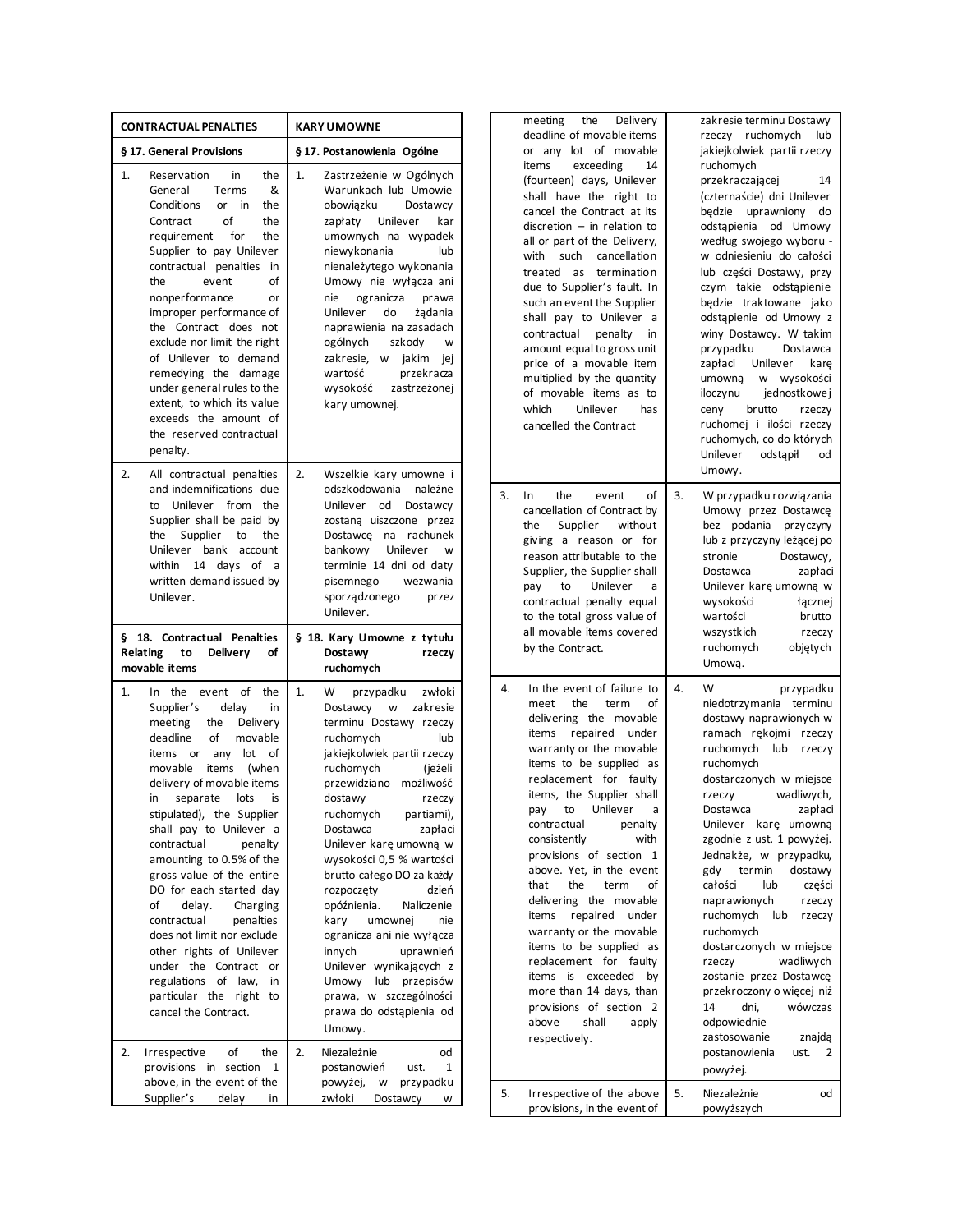| ascertaining<br>with the<br>inconsistency<br>Contract of at least 1%<br>(one percent) of the<br>quantity<br>of<br>movable<br>items covered by the<br>given DO, Unilever shall<br>at any time have the right<br>to cancel the Contract in<br>its entirety or in part, with<br>such cancellation treated<br>termination<br>for<br>as<br>reasons attributable<br>to<br>the Supplier. In such an<br>event the Supplier shall<br>Unilever<br>to<br>pay<br>a<br>contractual penalty<br>in<br>amount equal to gross<br>unit price of a movable<br>item multiplied by the<br>of<br>quantity<br>movable<br>which<br>items<br>as<br>to<br>Unilever has cancelled<br>the Contract                                                                                                                  | postanowień,<br>W<br>przypadku, gdy zostanie<br>stwierdzona niezgodność<br>z Umową co najmniej 1%<br>(jednego procenta) ilości<br>dostarczonych<br>rzeczy<br>ruchomych<br>objętych<br>Unilever<br>danym<br>DO,<br>będzie<br>każdym<br>W<br>uprawniony<br>momencie<br>do<br>odstąpienia<br>od<br>Umowy w całości lub<br>części, przy czym takie<br>odstąpienie<br>będzie<br>traktowane<br>jako<br>odstapienie od Umowy z<br>winy Dostawcy. W takim<br>przypadku<br>Dostawca<br>Unilever<br>kare<br>zapłaci<br>w wysokości<br>umowną<br>iloczynu<br>jednostkowej<br>brutto<br>ceny<br>rzeczy<br>ruchomej i ilości rzeczy<br>ruchomych, co do których<br>Unilever<br>odstąpił<br>od                                             | cancel the Contract or<br>terminate the Contract on<br>specified<br>in<br>terms<br>following sections 2-6.<br>With<br>of<br>2.<br>reservation<br>provisions set out in $§$ 18<br>section<br>$\overline{2}$<br>concerning<br>movable items, for the<br>remaining range, given the<br>field of Unilever activities<br>(FMCG), the Parties accept<br>that execution<br>of all<br>Deliveries should<br>take<br>place on strictly specified<br>dates. Failure to make the<br>Delivery on the date<br>specified in DO entitles<br>Unilever to cancel the<br>Contract without setting a<br>new date. In the event of<br>failure to make part of<br>Delivery, Unilever will be<br>entitled to cancel the<br>remaining part of the                | uprawniony<br>do<br>odstąpienia od Umowy<br>lub rozwiązania Umowy<br>na zasadach określonych<br>w ustępach 2-6 poniżej.<br>2.<br>Z<br>zastrzeżeniem<br>postanowień § 18 ust. 2<br>dotyczącej<br>rzeczy<br>ruchowych, w pozostałym<br>zakresie, w związku z<br>charakterem działalności<br>Unilever (FMCG) Strony<br>realizacja<br>uznają,<br>że<br>wszystkich Dostaw winna<br>być dokonana w ściśle<br>określonym<br>terminie.<br>Niewykonanie Dostawy w<br>oznaczonym<br>DO<br>W<br>terminie<br>uprawnia<br>Unilever do odstąpienia<br>Umowy<br>od<br>bez<br>wyznaczania<br>dodatkowego terminu. W<br>przypadku<br>niezrealizowania<br>części                              |
|-----------------------------------------------------------------------------------------------------------------------------------------------------------------------------------------------------------------------------------------------------------------------------------------------------------------------------------------------------------------------------------------------------------------------------------------------------------------------------------------------------------------------------------------------------------------------------------------------------------------------------------------------------------------------------------------------------------------------------------------------------------------------------------------|------------------------------------------------------------------------------------------------------------------------------------------------------------------------------------------------------------------------------------------------------------------------------------------------------------------------------------------------------------------------------------------------------------------------------------------------------------------------------------------------------------------------------------------------------------------------------------------------------------------------------------------------------------------------------------------------------------------------------|------------------------------------------------------------------------------------------------------------------------------------------------------------------------------------------------------------------------------------------------------------------------------------------------------------------------------------------------------------------------------------------------------------------------------------------------------------------------------------------------------------------------------------------------------------------------------------------------------------------------------------------------------------------------------------------------------------------------------------------|-----------------------------------------------------------------------------------------------------------------------------------------------------------------------------------------------------------------------------------------------------------------------------------------------------------------------------------------------------------------------------------------------------------------------------------------------------------------------------------------------------------------------------------------------------------------------------------------------------------------------------------------------------------------------------|
| § 19. Contractual Penalties<br><b>Relating to Delivery of Services</b>                                                                                                                                                                                                                                                                                                                                                                                                                                                                                                                                                                                                                                                                                                                  | Umowy.<br>§ 19. Kary Umowne z tytułu<br>Dostawy Usług                                                                                                                                                                                                                                                                                                                                                                                                                                                                                                                                                                                                                                                                        | Contract or cancel the<br>entire Contract, when in<br>the view of Unilever                                                                                                                                                                                                                                                                                                                                                                                                                                                                                                                                                                                                                                                               | Dostawy, Unilever bedzie<br>przysługiwało prawo do<br>odstąpienia od pozostałej                                                                                                                                                                                                                                                                                                                                                                                                                                                                                                                                                                                             |
| In the event of the Supplier's<br>delay in performing a Service,<br>phase<br>οf<br>its<br>any<br>or<br>performance(when<br>the<br>  Parties<br>agreed<br>on<br>performance of the Service in<br>phases), the Supplier shall pay<br>to Unilever a contractual<br>penalty amounting to 0.5%<br>(half a percent) of<br>the<br>remuneration for performance<br>of the Service for each started<br>day of delay in performing a<br>Service, or its given phase.<br>Charging contractual penalties<br>does not limit nor exclude<br>other rights of Unilever under<br>the Contract or regulations of<br>law, in particular the right to<br>cancel the Contract. The above<br>does not apply in the event that<br>causes of the delay were<br>attributable to Unilever or to<br>force majeure. | W<br>przypadku<br>opóźnienia<br>Dostawcy w wykonaniu Usługi,<br>bądź jakiegokolwiek etapu jej<br>wykonania<br>(o<br>ile<br>Strony<br>uzgodniły wykonanie Usługi w<br>etapach), Dostawca zapłaci<br>Unilever karę umowną w<br>wysokości 0,5% (pół procenta)<br>wynagrodzenia za wykonanie<br>Usługi za każdy rozpoczęty<br>dzień opóźnienia w wykonaniu<br>Usługi lub jej danego etapu.<br>Naliczenie kary umownej nie<br>ogranicza ani nie wyłącza<br>innych uprawnień Unilever<br>wynikających z Umowy lub<br>przepisów<br>prawa,<br>W<br>szczególności<br>prawa<br>do<br>odstąpienia<br>od<br>Umowy.<br>Powyższe nie stosuje się w<br>przypadku, gdy opóźnienie<br>nastąpiło z winy Unilever lub z<br>powodu siły wyższej. | making only part of the<br>Delivery will be immaterial<br>in view of the Delivery<br>purpose or features of the<br>obligation,<br>The Parties<br>accept that, unless the DO<br>explicitly<br>provides<br>for<br>something<br>else,<br>the<br>condition for appropriate<br>use of a Delivery and<br>meeting<br>the intended<br>objectives<br>business<br>οf<br>Unilever is in each case Sa<br>Delivery in full, on time<br>and carried out in the<br>correct way. In the event<br>of<br>cancelling<br>the<br>unperformed part of the<br>Contract, on the basis of<br>section s of this paragraph,<br>Unilever will be required<br>to pay the Supplier only<br>the remuneration for the<br>services<br>properly<br>rendered on schedule by | części<br>umowy<br>lub<br>odstąpienia od całości<br>Umowy, jeżeli w ocenie<br>Unilever<br>zrealizowanie<br>jedynie części Dostawy<br>nie<br>będzie<br>miało<br>znaczenia ze względu na<br>celu<br>Dostawy<br>lub<br>właściwości<br>zobowiązania.<br>Strony<br>uznają, że o ile nic innego<br>nie wynika wyraźnie z DO,<br>warunkiem właściwego<br>wykorzystania Dostawy i<br>zrealizowania<br>zamierzonych<br>celów<br>gospodarczych<br>Unilever<br>jest w każdym przypadku<br>zrealizowanie<br>całej<br>Dostawy w terminie i w<br>należyty<br>sposób.<br>W<br>przypadku odstąpienia od<br>Umowy w niewykonanej<br>części, na podstawie ust. 2<br>niniejszego<br>paragrafu, |
| ENDING VALIDITY OF THE<br><b>CONTRACT</b>                                                                                                                                                                                                                                                                                                                                                                                                                                                                                                                                                                                                                                                                                                                                               | ZAKOŃCZENIE<br>OBOWIĄZYWANIA UMOWY                                                                                                                                                                                                                                                                                                                                                                                                                                                                                                                                                                                                                                                                                           | the Supplier consistently<br>with provisions of the<br>Contract -up to the time                                                                                                                                                                                                                                                                                                                                                                                                                                                                                                                                                                                                                                                          | Unilever<br>będzie<br>zobowiązany do zapłaty<br>Dostawcy<br>rzecz<br>na                                                                                                                                                                                                                                                                                                                                                                                                                                                                                                                                                                                                     |
| § 20. Termination of the<br>Contract                                                                                                                                                                                                                                                                                                                                                                                                                                                                                                                                                                                                                                                                                                                                                    | § 20. Rozwiązanie Umowy                                                                                                                                                                                                                                                                                                                                                                                                                                                                                                                                                                                                                                                                                                      | of its termination through<br>cancellation                                                                                                                                                                                                                                                                                                                                                                                                                                                                                                                                                                                                                                                                                               | wyłącznie wynagrodzenia<br>tytułu<br>świadczeń<br>z                                                                                                                                                                                                                                                                                                                                                                                                                                                                                                                                                                                                                         |
| With reservation of the<br>1.<br>other provisions in the<br>Terms<br>General<br>&<br>Conditions, in particularly<br>provisions of above § 17-<br>19, Unilever is entitled to                                                                                                                                                                                                                                                                                                                                                                                                                                                                                                                                                                                                            | 1.<br>Z<br>zastrzeżeniem<br>pozostałych postanowień<br>Ogólnych Warunków, w<br>szczególności<br>postanowień<br>$\S$ 17-19<br>powyżej Unilever jest                                                                                                                                                                                                                                                                                                                                                                                                                                                                                                                                                                           |                                                                                                                                                                                                                                                                                                                                                                                                                                                                                                                                                                                                                                                                                                                                          | należycie spełnionych w<br>terminie przez Dostawcę<br>zgodnie<br>postanowieniami Umowy<br>- do daty jej wygaśnięcia<br>na skutek odstąpienia.                                                                                                                                                                                                                                                                                                                                                                                                                                                                                                                               |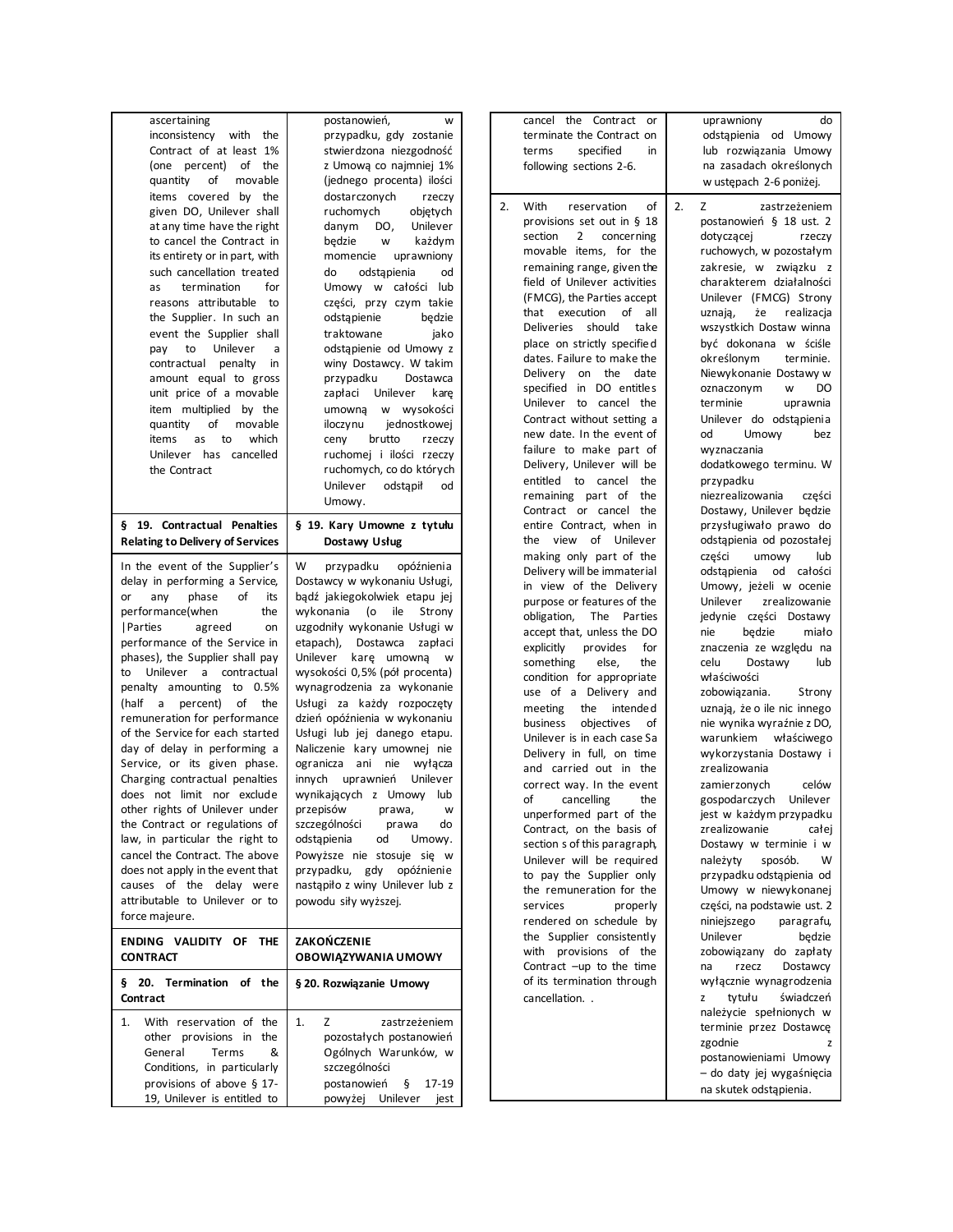| 3.<br>Unilever is entitled to<br>terminate the Contract at<br>any time, with reservation<br>of the requirements set<br>out in section 4 of this<br>paragraph, on 14 days<br>notice, without specifying<br>the reasons. In the notice<br>regarding termination of<br>the Contract, Unilever<br>shall indicate the actions<br>required from the Supplier<br>on receipt of the Contract<br>termination notice and<br>before the termination<br>effective<br>becomes<br>for<br>appropriate performance<br>of services. | 3.<br>Unilever ma prawo do<br>rozwiązania Umowy, z<br>zastrzeżeniem<br>obowiązków określonych<br>w ust. 4 niniejszego<br>paragrafu, za 14 dniowym<br>wypowiedzeniem<br>W<br>każdym<br>czasie,<br>bez<br>podawania przyczyn. W<br>oświadczeniu<br>$\circ$<br>rozwiązaniu<br>Umowy<br>Unilever wskaże, jakie<br>czynności Dostawca jest<br>zobowiązany podjąć po<br>otrzymaniu oświadczenia<br>o rozwiązaniu Umowy a<br>przed<br>terminem<br>jej<br>celu<br>rozwiązania,<br>w<br>należytego<br>spełnienia<br>świadczenia. | termination<br>and<br>actions carried out<br>by the Supplier after<br>receipt of the notice<br>of<br>intende d<br>termination and the<br>effective date<br>of<br>termination, when<br>such actions could<br>not<br>be<br>stopped<br>without irreparable<br>loss and provided<br>that such actions<br>were carried out for<br>of<br>purpose<br>the<br>proper<br>performance<br>of<br>services<br>on<br>schedule and have<br>been agreed by the<br>Parties,<br>and the | oświadczenia<br>o<br>rozwiązaniu Umowy<br>oraz czynnościami<br>podjętymi<br>przez<br>Dostawce<br>po<br>terminie<br>otrzymania<br>wypowiedzenia<br>a<br>przed<br>terminem<br>rozwiązania<br>Umowy,<br>ile<br>$\mathsf{o}$<br>czynności tych nie<br>można<br>zatrzymać<br>bez<br>niepowetowanej<br>szkody oraz o ile<br>czynności te zostały<br>podjęte<br>w<br>celu<br>należytego<br>wykonania<br>świadczeń<br>W |
|--------------------------------------------------------------------------------------------------------------------------------------------------------------------------------------------------------------------------------------------------------------------------------------------------------------------------------------------------------------------------------------------------------------------------------------------------------------------------------------------------------------------|-------------------------------------------------------------------------------------------------------------------------------------------------------------------------------------------------------------------------------------------------------------------------------------------------------------------------------------------------------------------------------------------------------------------------------------------------------------------------------------------------------------------------|----------------------------------------------------------------------------------------------------------------------------------------------------------------------------------------------------------------------------------------------------------------------------------------------------------------------------------------------------------------------------------------------------------------------------------------------------------------------|-----------------------------------------------------------------------------------------------------------------------------------------------------------------------------------------------------------------------------------------------------------------------------------------------------------------------------------------------------------------------------------------------------------------|
| In the event of terminating<br>4.<br>the Contract on terms of<br>3<br>οf<br>section<br>this<br>paragraph, Unilever will<br>be required to pay the<br>Supplier:                                                                                                                                                                                                                                                                                                                                                     | 4.<br>W przypadku rozwiązania<br>Umowy na podstawie ust.<br>3 niniejszego paragrafu,<br>Unilever<br>bedzie<br>zobowiązany do zapłaty<br>na rzecz Dostawcy:                                                                                                                                                                                                                                                                                                                                                              | Supplier<br>made<br>every effort<br>to<br>prevent the loss. In<br>such an event, on<br>οf<br>demand<br>Unilever,<br>the                                                                                                                                                                                                                                                                                                                                              | terminie i zostały<br>uzgodnione<br>przez<br>Strony, a Dostawca<br>wszelkie<br>podjął<br>działania<br>W<br>celu<br>zapobieżeniu                                                                                                                                                                                                                                                                                 |
| remuneration for all<br>a.<br>properly<br>services<br>rendered<br>by the<br>Supplier<br>on<br>schedule,<br>consistently<br>with<br>provisions of the<br>Contract, up to the<br>date of receiving<br>the notice regarding<br>Contract<br>termination;                                                                                                                                                                                                                                                               | wynagrodzenia<br>a.<br>za<br>wszystkie<br>świadczenia<br>należycie spełnione<br>w terminie przez<br>Dostawcę, zgodnie z<br>postanowieniami<br>Umowy, do<br>daty<br>otrzymania<br>oświadczenia<br>$\circ$<br>rozwiązaniu<br>Umowy;                                                                                                                                                                                                                                                                                       | Supplier undertakes<br>to issue to Unilever,<br>within a reasonable<br>time specified<br>by<br>Unilever, all the<br>movable items and<br>transfer<br>to<br>to<br>Unilever<br>all<br>the<br>rights – procured by<br>the Seller from third<br>parties, and which<br>the indemnification<br>paid out by Unilever                                                                                                                                                        | powstania szkody.<br>W takim przypadku,<br>na żądanie Unilever,<br>Dostawca<br>zobowiązuje się w<br>rozsądnym terminie<br>wyznaczonym przez<br>Unilever<br>wydać<br>Unilever<br>wszelkie<br>ruchome<br>rzeczy<br>oraz przenieść na<br>Unilever wszystkie<br>prawa - nabyte                                                                                                                                      |
| b.<br>remuneration for all<br>properly<br>services<br>rendered during the<br>period<br>between<br>receipt of notice<br>regarding                                                                                                                                                                                                                                                                                                                                                                                   | b.<br>wynagrodzenia<br>za<br>wszystkie<br>świadczenia<br>należycie spełnione<br>okresie<br>w<br>po<br>otrzymaniu                                                                                                                                                                                                                                                                                                                                                                                                        | concerned.                                                                                                                                                                                                                                                                                                                                                                                                                                                           | przez Dostawcę od<br>osób<br>trzecich,<br>a<br>których<br>dotyczy<br>wypłacane<br>przez<br>Unilever<br>odszkodowanie.                                                                                                                                                                                                                                                                                           |
| termination and the<br>effective date of<br>termination, within<br>the scope specified<br>in the notice of<br>intended<br>termination of the<br>Contract;                                                                                                                                                                                                                                                                                                                                                          | oświadczenia<br>o<br>rozwiązaniu<br>Umowy, a<br>przed<br>terminem<br>jej<br>rozwiązania,<br>W<br>zakresie wskazanym<br>w oświadczeniu o<br>rozwiązaniu<br>Umowy;                                                                                                                                                                                                                                                                                                                                                        | 5.<br>Any further liability of<br>Unilever in the event<br>terminating or cancelling<br>the Contract under terms<br>of this paragraph or<br>provisions of the Contract<br>is excluded.                                                                                                                                                                                                                                                                               | 5.<br>Jakakolwiek dalej idąca<br>odpowiedzialność<br>Unilever, w przypadku<br>lub<br>rozwiązania<br>odstąpienia od Umowy w<br>oparciu o postanowienia<br>niniejszego paragrafu lub<br>postanowienia<br>Umowy<br>jest wyłączona.                                                                                                                                                                                 |
| indemnification for<br>c.<br>actual<br>losses<br>incurred<br>the<br>by<br>Supplier<br>in<br>connection<br>with<br>actions carried out<br>by the Supplier prior<br>to receipt of the<br>notice of intended<br>Contract                                                                                                                                                                                                                                                                                              | odszkodowania<br>c.<br>za<br>szkody rzeczywiste<br>poniesione<br>przez<br>Dostawce<br>W<br>związku<br>z<br>czynnościami<br>podjętymi<br>przez<br>Dostawce<br>przed<br>terminem<br>otrzymania                                                                                                                                                                                                                                                                                                                            | 6.<br>of<br>In<br>the<br>event<br>cancellation, termination<br>expiration<br>of<br>or<br>a<br>Contract<br>stipulating<br>provision of Services of IT<br>involving<br>nature<br>or<br>entering of data in the<br>the<br>Supplier<br>server,<br>within<br>an appropriate                                                                                                                                                                                               | 6.<br>przypadku<br>w<br>odstąpienia, rozwiązania<br>lub wygaśnięcia Umowy,<br>której przedmiotem jest<br>świadczenie<br>Usług<br>$\circ$<br>charakterze<br>informatycznym<br>lub<br>związanych<br>z<br>umieszczaniem<br>danych                                                                                                                                                                                  |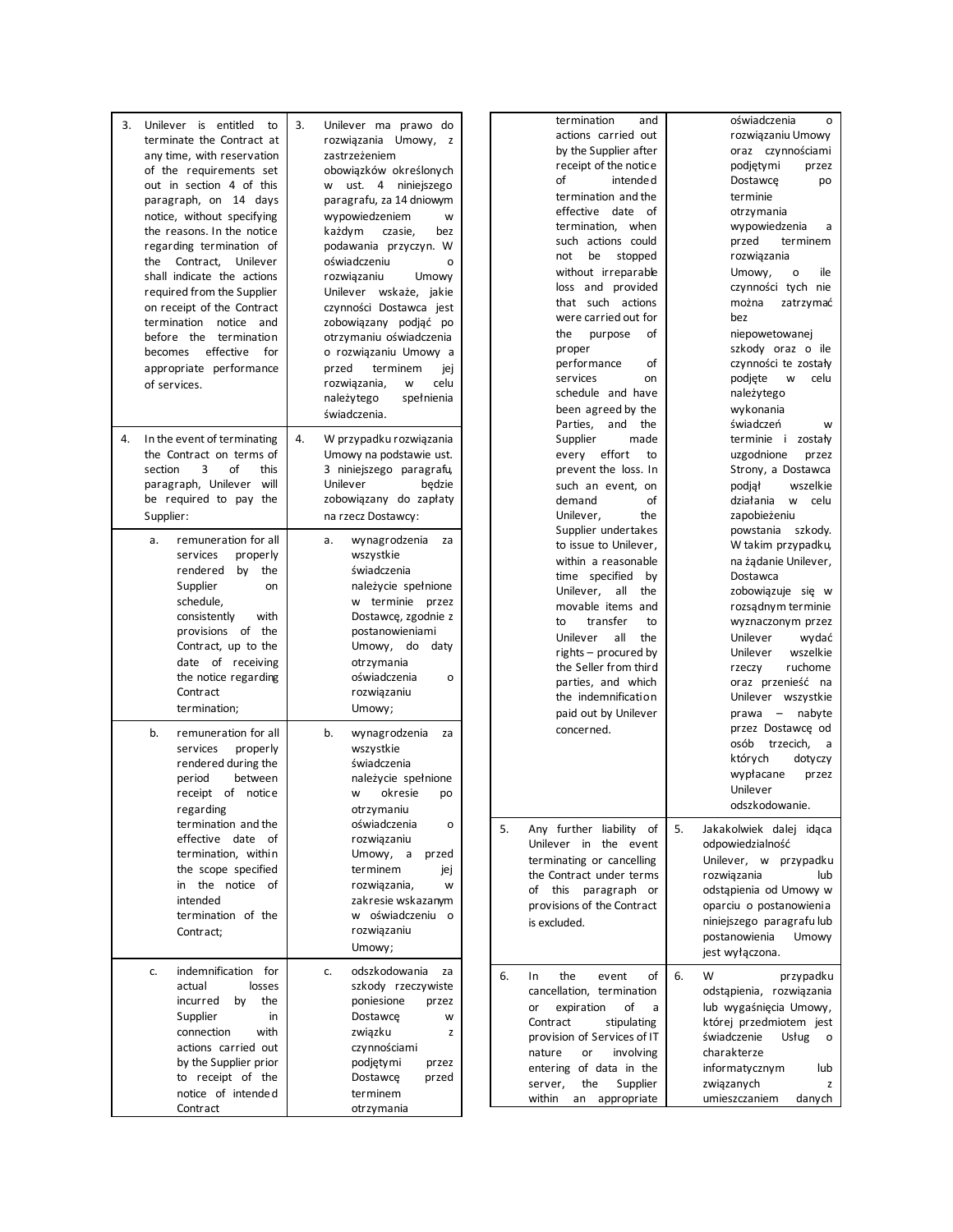| deadline<br>specified<br>by<br>Unilever shall be required<br>to:                                                                                                                                                                | serwerze, Dostawca<br>na<br>jest<br>zobowiązany,<br>w<br>odpowiednim<br>terminie<br>wskazanym<br>przez<br>Unilever, do:                                                                                                   |
|---------------------------------------------------------------------------------------------------------------------------------------------------------------------------------------------------------------------------------|---------------------------------------------------------------------------------------------------------------------------------------------------------------------------------------------------------------------------|
| providing<br>to<br>a.<br>Unilever<br>or<br>the<br>entity specified by<br>Unilever of all the<br>materials<br>created<br>by the Supplier in<br>connection<br>with<br>performing<br>the<br>Contract,<br>and<br>in<br>particular:: | przekazania<br>a.<br>Unilever<br>lub<br>podmiotowi<br>wskazanemu przez<br>Unilever wszelkich<br>materiałów<br>stworzonych<br>przez<br>Dostawce<br>w<br>zwiazku<br>z<br>wykonywaniem<br>Umowy,<br>а<br>w<br>szczególności: |
| i)<br>al the files on<br>the<br>servers<br>used<br>by the<br>Supplier<br>until<br>the<br>date<br>οf<br>Contract<br>termination;                                                                                                 | i)<br>wszelkich<br>plików<br>znajdujących<br>się<br>na<br>serwerach<br>wykorzystywa<br>nych<br>przez<br>Dostawce<br>do<br>dnia<br>rozwiązania<br>Umowy;                                                                   |
| ii)<br>copies of<br>all<br>databases<br>linked<br>to<br>functioning<br>οf<br>the data held<br>by the servers<br>(including<br>computer<br>services);                                                                            | ii)<br>kopii<br>wszystkich baz<br>danych<br>powiązanych z<br>funkcjonowan<br>danych<br>iem<br>zamieszczony<br>ch<br>na<br>serwerach (w<br>tym serwisów<br>komputerowy<br>ch);                                             |
| iii)<br>exhaustive<br>information as<br>hardware<br>to<br>software<br>and<br>requirements<br>regarding the<br>server<br>on<br>which<br>the<br>data<br>will<br>be<br>stored<br>(including<br>computer<br>services);              | iii)<br>wyczerpujących<br>informacji<br>co<br>do<br>wymagań<br>sprzętowo-<br>programowyc<br>h serwera, na<br>którym<br>będą<br>zamieszczone<br>dane (w tym<br>serwisy<br>komputerowe<br>);                                |
| iv)<br>instructions<br>regarding<br>installation<br>of<br>data<br>(including<br>computer<br>services)<br>on<br>the<br>server<br>the<br>meeting                                                                                  | iv)<br>instrukcji<br>do<br>instalacji<br>danych (w tym<br>serwisów<br>komputerowy<br>ch)<br>na<br>serwerze<br>spełniającym<br>wymagania, o                                                                                |

| requirements<br>referred to in<br>point iii.                                                                                                                                                                                                                                                                                                                                            | których mowa<br>w pkt iii).                                                                                                                                                                                                                                                                                                                  |  |  |  |  |
|-----------------------------------------------------------------------------------------------------------------------------------------------------------------------------------------------------------------------------------------------------------------------------------------------------------------------------------------------------------------------------------------|----------------------------------------------------------------------------------------------------------------------------------------------------------------------------------------------------------------------------------------------------------------------------------------------------------------------------------------------|--|--|--|--|
| b.<br>providing<br>to<br>Unilever<br>or<br>the<br>entity specified<br>by<br>Unilever<br>οf<br>all<br>Compositions<br>carrier<br>devices,<br>provided these have<br>been<br>not<br>transferred earlier;.                                                                                                                                                                                 | przekazania<br>b.<br>Unilever<br>lub<br>podmiotowi<br>wskazanemu przez<br>Unilever wszelkich<br>nośników Utworów,<br>ile nie<br>zostały<br>$\mathbf{o}$<br>przekazane<br>uprzednio;.                                                                                                                                                         |  |  |  |  |
| providing<br>to<br>c.<br>Unilever<br>the<br>or<br>entity specified by<br>Unilever access to<br>the server on which<br>data<br>(including)<br>computer services)<br>are stored;                                                                                                                                                                                                          | zapewnienia<br>c.<br>Unilever<br>lub<br>podmiotowi<br>wskazanemu przez<br>Unilever dostępu do<br>serwera, na którym<br>zostały<br>zamieszczone dane<br>serwisy<br>(w<br>tym<br>komputerowe);                                                                                                                                                 |  |  |  |  |
| d.<br>Unilever<br>providing<br>with all passwords<br>access codes<br>and<br>allowing Unilever to<br>make changes to<br>the Compositions.                                                                                                                                                                                                                                                | d.<br>przekazania<br>Unilever<br>wszelkich<br>haseł oraz kodów<br>dostępu<br>umożliwiających<br>Unilever<br>dokonywanie zmian<br>w Utworach.                                                                                                                                                                                                 |  |  |  |  |
| 7.<br>Transfer of the materials<br>and carriers referred to<br>above in section 6 shall<br>take place by transfer of<br>the carriers specified by<br>Unilever                                                                                                                                                                                                                           | 7.<br>Przekazanie<br>materiałów<br>oraz nośników, o którym<br>mowa w ust. 6 powyżej<br>nastąpi<br>poprzez<br>nośników<br>przekazanie<br>wskazanych<br>przez<br>Unilever.                                                                                                                                                                     |  |  |  |  |
| The transfer referred to<br>8.<br>above in section 7 shall<br>be documented<br>by a<br>protocol of materials,<br>carriers, passwords and<br>access codes transfer<br>signed by the Parties.                                                                                                                                                                                             | 8.<br>Z przekazania, o którym<br>mowa w ust. 7 powyżej<br>Strony podpiszą protokół<br>przekazania materiałów,<br>nośników oraz<br>haseł<br>-i<br>kodów dostępu.                                                                                                                                                                              |  |  |  |  |
| 9.<br>In<br>the<br>event that<br>the<br>Supplier fails to transfer all<br>the materials and carriers<br>referred<br>above<br>to<br>in<br>section 6, Unilever shall<br>specify an additional term<br>for<br>the<br>Supplier,<br>not<br>than<br>2<br>longer<br>(two)<br>business<br>days, following<br>Parties<br>which<br>the<br>shall<br>proceed once more to the<br>receipt procedure. | 9.<br>W<br>przypadku<br>nieprzekazania<br>przez<br>Dostawce<br>wszelkich<br>materiałów<br>oraz<br>nośników.<br>których<br>о<br>mowa w ust. 6 powyżej,<br>Unilever<br>wyznaczy<br>Dostawcy<br>dodatkowy<br>termin, nie dłuższy niż 2<br>(dwa)<br>dni<br>robocze,<br>a<br>nastepnie,<br>Strony<br>ponownie przystąpią do<br>procedury odbioru. |  |  |  |  |
| 10.<br>Within<br>3<br>(three) days<br>counting from the day of<br>signing by both Parties<br>without any reservations                                                                                                                                                                                                                                                                   | 10.<br>W terminie 3 (trzech) dni<br>licząc od daty podpisania<br>przez obie<br>Strony bez<br>jakichkolwiek<br>zastrzeżeń                                                                                                                                                                                                                     |  |  |  |  |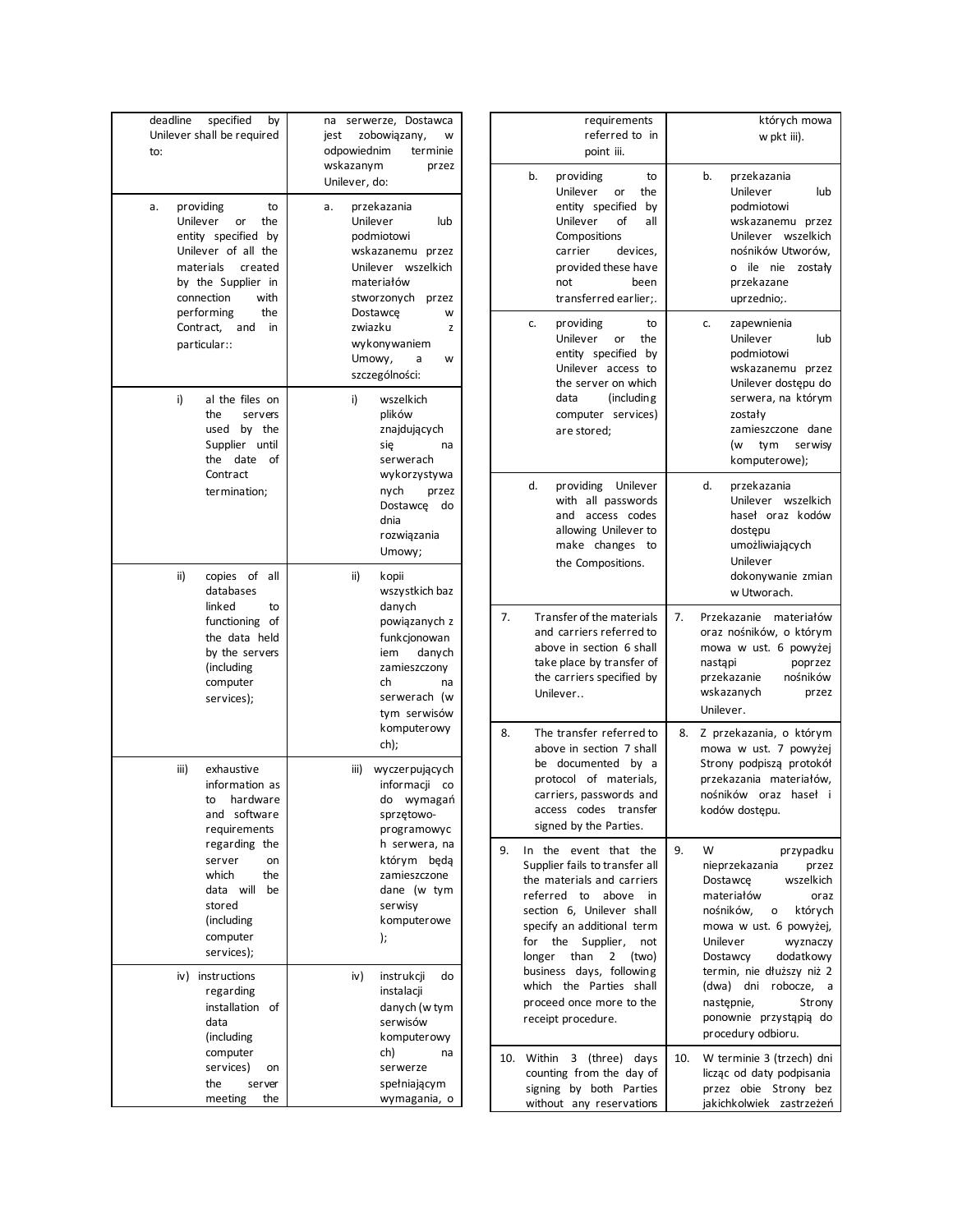| of the transfer protocol of<br>materials,<br>carriers,<br>passwords<br>and access<br>codes there is a so-called<br>transitional<br>period<br>to                                                                                                                                                                                                                                         | protokołu<br>przekazania<br>nośników<br>materiałów,<br>haseł<br>kodów<br>oraz<br>dostępu następuje tzw.<br>okres przejściowy, w celu                                                                                                                                                                                                                                                       | Unilever demand along<br>with charging note.<br>§ 21. Final Provisions                                                                                                                                                                                                                                                                                                                                             | daty otrzymania<br>przez<br>Dostawce<br>wezwania<br>Unilever wraz z nota<br>obciążeniową.<br>§ 21. Postanowienia Końcowe                                                                                                                                                                                                                                                                   |
|-----------------------------------------------------------------------------------------------------------------------------------------------------------------------------------------------------------------------------------------------------------------------------------------------------------------------------------------------------------------------------------------|--------------------------------------------------------------------------------------------------------------------------------------------------------------------------------------------------------------------------------------------------------------------------------------------------------------------------------------------------------------------------------------------|--------------------------------------------------------------------------------------------------------------------------------------------------------------------------------------------------------------------------------------------------------------------------------------------------------------------------------------------------------------------------------------------------------------------|--------------------------------------------------------------------------------------------------------------------------------------------------------------------------------------------------------------------------------------------------------------------------------------------------------------------------------------------------------------------------------------------|
| allow Unilever or the<br>entity<br>specified<br>by<br>Unilever seamless take-<br>over of data (including<br>services)<br>computer<br>handling, and in particular<br>downloading the services<br>to new<br>servers and<br>effecting rerouting of DNS<br>and take-over by Unilever<br>of the Internet domain<br>registered or purchased<br>by the Supplier in the<br>name or on behalf of | umożliwienia Unilever lub<br>podmiotowi wskazanemu<br>przez Unilever płynne<br>przejęcie obsługi danych<br>tym<br>serwisów<br>(w<br>komputerowych), a w<br>szczególności<br>wprowadzenie serwisów<br>na nowe serwery oraz<br>wprowadzenie<br>przekierowania DNS oraz<br>przejęcia przez Unilever<br>domeny<br>internetowej<br>lub                                                          | The Contract,<br>1.<br>and in<br>particular<br>its<br>validity,<br>interpretation<br>and<br>performance is governed<br>by Polish law. In Contracts<br>relating to rendering of<br>Services by the Supplier,<br>the application of CC<br>Articles 737, 742, 743,<br>746 § 2, 748 is excluded.<br>2.<br>The General Terms &<br>Conditions<br>bind<br>the                                                             | 1.<br>Umowa,<br>a<br>W<br>szczególności<br>iej<br>ważność, interpretacja i<br>wykonanie<br>podlega<br>prawu polskiemu. Przy<br>Umowach<br>dotyczących<br>świadczenia<br>przez<br>Dostawcę Usług wyłącza<br>się zastosowanie art. 737,<br>742, 743, 746 § 2, 748 k.c.<br>2.<br>Ogólne Warunki wiążą<br>Strony<br>chwila                                                                     |
| Unilever. During that time<br>the Supplier is required to<br>cooperate<br>with<br>fully<br>Unilever or the entity<br>specified by Unilever so as<br>to allow for full take-over<br>data<br>of<br>(including)<br>computer<br>services)<br>handling in a way allowing<br>for their uninterrupted<br>functioning.                                                                          | zarejestrowanej<br>wykupionej<br>przez<br>Dostawcę w imieniu lub<br>na rzecz Unilever. W tym<br>czasie<br>Dostawca<br>jest<br>zobowiązany do pełnej<br>współpracy z Unilever lub<br>podmiotem wskazanym<br>przez Unilever, tak by<br>umożliwić pełne przejęcie<br>obsługi danych (w tym<br>serwisów<br>komputerowych),<br>w<br>sposób umożliwiający ich<br>nieprzerwane<br>funkcjonowanie. | Parties from the moment<br>when<br>the<br>Supplier<br>proceeds to Negotiations<br>or Bidding Procedure,<br>provided that the General<br>Terms & Conditions have<br>been delivered to the<br>Supplier in connection<br>with provision of the<br>Brief,<br>starting<br>Negotiations or invitation<br>to the Bidding Procedure,<br>or have been known to<br>the<br>Supplier<br>earlier,<br>particularly in connection | z<br>przystąpienia<br>przez<br>Dostawcę do Negocjacji<br>lub<br>Postępowania<br>Ofertowego, o ile Ogólne<br>Warunki<br>zostały<br>doreczone Dostawcy w<br>związku z przekazaniem<br>Briefu,<br>rozpoczęciem<br>Negocjacji<br>lub<br>zaproszeniem do udziału<br>Postępowaniu<br>W<br>Ofertowym lub były mu<br>uprzednio<br>znane,<br>W<br>szczególności w związku z<br>prowadzoną uprzednio |
| 11. During the transitional<br>period the Supplier bears<br>responsibility for effective<br>functioning of the data<br>(including)<br>computer<br>services) until the time of<br>rerouting DNS to<br>the<br>server designated<br>by                                                                                                                                                     | W okresie przejściowym<br>11.<br>Dostawca<br>ponosi<br>odpowiedzialność<br>za<br>sprawne funkcjonowanie<br>danych (w tym serwisów<br>komputerowych)<br>do<br>momentu<br>dokonania<br>przekierowania DNS na                                                                                                                                                                                 | with earlier cooperation<br>of the Parties concerning<br>Deliveries. In particular,<br>the Supplier may be<br>required to<br>acquaint<br>himself with the General<br>Terms & Conditions and<br>to accept them on-line.                                                                                                                                                                                             | przez Strony współpracą<br>w zakresie Dostaw. W<br>szczególności Dostawca<br>może zostać zobowiązany<br>do zapoznania się z<br>Ogólnymi Warunkami i<br>ich akceptacji on-line.                                                                                                                                                                                                             |
| Unilever or the entity<br>authorized by Unilever or<br>providing<br>access<br>for<br>Unilever or the entity<br>authorized by Unilever to<br>the passwords to data<br>(including<br>computer<br>services).                                                                                                                                                                               | serwer wskazany przez<br>Unilever badź podmiot<br>przez niego upoważniony<br>udostępnienia<br>lub<br>Unilever lub podmiotowi<br>niego<br>przez<br>upoważnionemu haseł do<br>(w tym<br>danych<br>do<br>serwisów<br>komputerowych).                                                                                                                                                          | 3.<br>Supplier is not entitled to<br>transfer either all or part<br>of<br>the<br>rights<br>and<br>obligations<br>stemming<br>from the Contract to any<br>third party without prior<br>Unilever<br>consent<br>expressed in writing, or<br>the transfer<br>will<br>be<br>invalid.                                                                                                                                    | 3.<br>Dostawca<br>nie<br>jest<br>uprawniony<br>do<br>przeniesienia ani całości,<br>ani części<br>praw<br>lub<br>obowiązków<br>wynikających z Umowy<br>na jakakolwiek osobę<br>trzecią, bez uprzedniej<br>zgody Unilever wyrażonej<br>w formie pisemnej pod<br>rygorem nieważności.                                                                                                         |
| 12. In the event of breaching<br>any of the provisions set<br>out above in sections 6-11<br>of this paragraph by the<br>Supplier, the Supplier will<br>Unilever<br>pay<br>to<br>a<br>contractual penalty in the<br>amount of PLN 50,000<br>(fifty thousand) within 7<br>(seven) days counting<br>from the date of receipt<br>by the Supplier of the                                     | 12.<br>W przypadku naruszenia<br>któregokolwiek<br>z<br>postanowień określonych<br>w ust. 6-12 powyżej<br>niniejszego<br>paragrafu<br>przez<br>Dostawcę,<br>Dostawca zapłaci na rzecz<br>Unilever karę umowną w<br>kwocie<br>50 000<br>(pięćdziesiąt<br>tysięcy)<br>złotych, w terminie 7<br>(siedmiu) dni licząc od                                                                       | 4.<br>Unilever is entitled to<br>make changes in<br>the<br>General<br>Terms<br>&<br>Conditions at any time.<br>change<br>The<br>of<br>the<br>provisions contained in<br>the General Terms &<br>Conditions for its validity<br>and entry into force<br>requires the Unilever<br>statement posted at the                                                                                                             | 4.<br>Unilever ma prawo do<br>dokonywania<br>zmian<br>Ogólnych Warunków w<br>każdym czasie. Zmiana<br>postanowień zawartych<br>w Ogólnych Warunkach<br>dla swej ważności i<br>wejścia w życie wymaga<br>oświadczenia<br>Unilever<br>zamieszczonego<br>pod<br>adresem internetowym:                                                                                                         |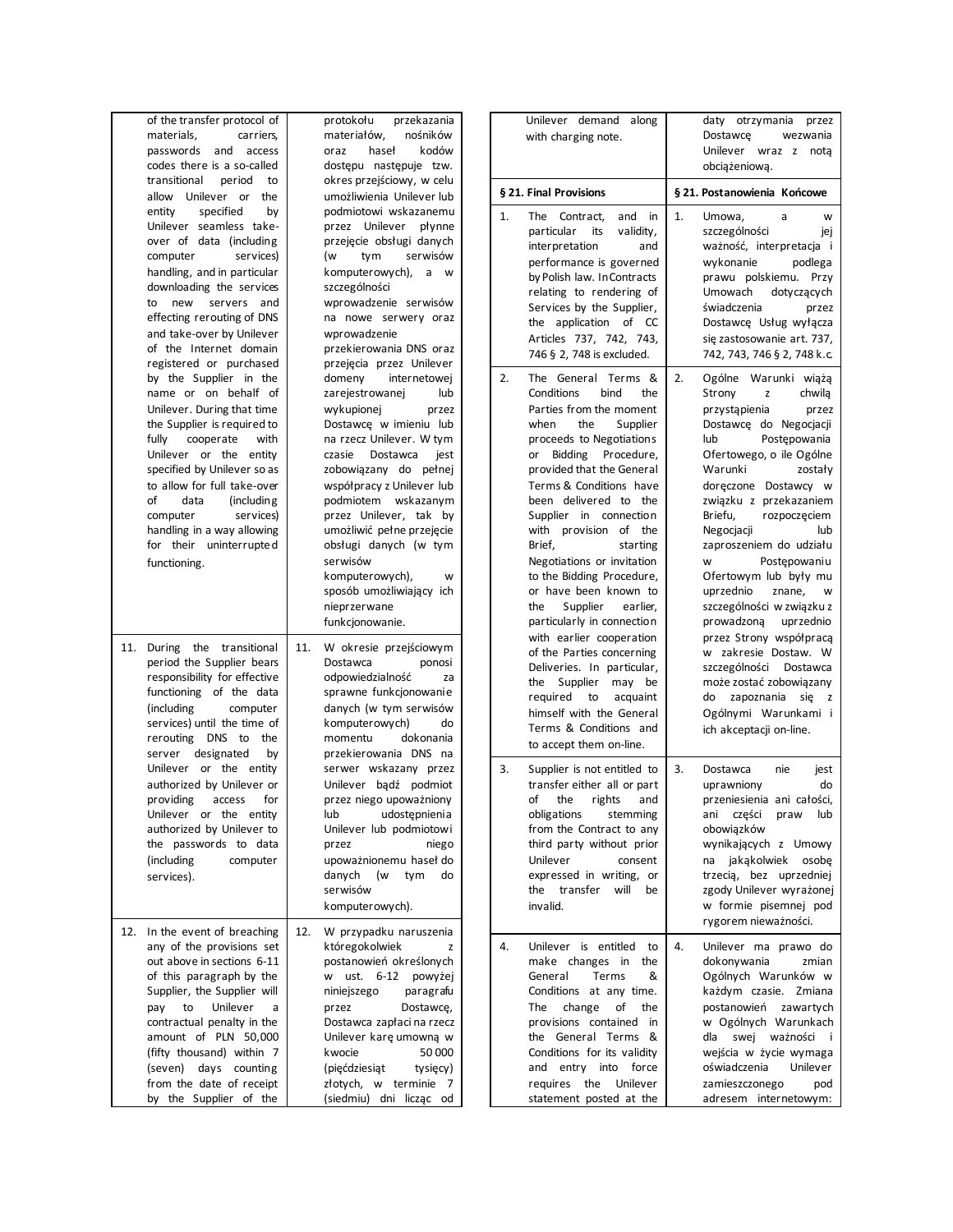|    | website:<br>https://www.unilever.pl/<br>dla-dostawcow/,<br>about<br>the change of the General<br>Terms and Conditions<br>and its scope. A change to<br>the<br>General<br>Terms<br>entitles the Supplier to<br>submit<br>a<br>statement<br>terminating the contract<br>with 7 days' notice,                                                                                                                                                                                                                  | https://www.unilever.pl/<br>dla-dostawcow/,<br>o<br>dokonanej<br>zmianie<br>Ogólnych Warunków i jej<br>zakresie.<br>Zmiana<br>Ogólnych<br>Warunków<br>uprawnia Dostawcę do<br>złożenia oświadczenia o<br>rozwiązaniu umowy za 7<br>dniowym<br>wypowiedzeniem, z tym |                                                                                                                                                                                                                                                                                                                                                                                                                                                                         |                |  | deleted provision with an<br>alternative<br>provision<br>complying with law, a<br>provision<br>closely<br>the<br>approximating<br>deleted provision.                                                                                                                                                                                                                                                                                                                                                                   |          | negocjować w<br>dobrej<br>wierze, w celu zastąpienia<br>usuniętego<br>postanowienia<br>innym<br>alternatywnym, zgodnym<br>prawem,<br>z<br>postanowieniem<br>zbliżonym<br>do<br>postanowienia<br>usuniętego.                                                                                                                                                                                                                                                   |
|----|-------------------------------------------------------------------------------------------------------------------------------------------------------------------------------------------------------------------------------------------------------------------------------------------------------------------------------------------------------------------------------------------------------------------------------------------------------------------------------------------------------------|---------------------------------------------------------------------------------------------------------------------------------------------------------------------------------------------------------------------------------------------------------------------|-------------------------------------------------------------------------------------------------------------------------------------------------------------------------------------------------------------------------------------------------------------------------------------------------------------------------------------------------------------------------------------------------------------------------------------------------------------------------|----------------|--|------------------------------------------------------------------------------------------------------------------------------------------------------------------------------------------------------------------------------------------------------------------------------------------------------------------------------------------------------------------------------------------------------------------------------------------------------------------------------------------------------------------------|----------|---------------------------------------------------------------------------------------------------------------------------------------------------------------------------------------------------------------------------------------------------------------------------------------------------------------------------------------------------------------------------------------------------------------------------------------------------------------|
|    | however, the Services<br>accepted for realization<br>by the Supplier during the<br>validity of the current<br>General Terms will be<br>fulfilled on the current<br>The Supplier's<br>terms.<br>should<br>statement<br>be<br>submitted<br>in<br>writing<br>within 3 days from the<br>date of receipt of the<br>information<br>the<br>on<br>of<br>publication<br>the<br>and<br>General<br>Terms<br>Conditions<br>on<br>the<br>Unilever website.                                                               |                                                                                                                                                                                                                                                                     | że Usługi przyjęte do<br>realizacji przez Dostawcę<br>w okresie obowiązywania<br>dotychczasowych<br>Ogólnych<br>Warunków<br>będą zrealizowane na<br>dotychczasowych<br>zasadach. Oświadczenie<br>być<br>Dostawcy<br>winno<br>złożone z zachowaniem<br>formy<br>pisemnej<br>W<br>terminie 3 dni od dnia<br>otrzymania informacji o<br>zamieszczeniu na stronie<br>Unilever<br>internetowei<br>komunikatu o zmianie<br>Ogólnych Warunków.                                 | 7.<br>8.<br>9. |  | The governing law of the<br>Contract will be the law of<br>the Republic of Poland.<br>Application of the Vienna<br>Convention on contracts<br>of international sale of<br>goods dated 11 April<br>1980 is excluded in full.<br>All disputes arising in<br>connection<br>with<br>the<br>shall<br>Contract<br>be<br>submitted by the Parties<br>to jurisdiction of Polish<br>courts,<br>and<br>the<br>for<br>appropriate<br>court<br>adjudicating the dispute<br>will be the general court<br>with jurisdiction over the | 7.       | Prawem właściwym dla<br>Umowy będzie prawo<br>Rzeczypospolitej Polskiej.<br>Zastosowanie konwencji<br>wiedeńskiej o umowach<br>międzynarodowej<br>sprzedaży towarów z dnia<br>11 kwietnia 1980 roku<br>jest w całości wyłączone.<br>Wszelkie spory powstałe<br>w związku z Umową<br>Strony poddadzą<br>pod<br>jurysdykcję<br>sądów<br>polskich, a właściwym dla<br>rozstrzygnięcia<br>sporu<br>będzie sąd powszechny<br>właściwy dla<br>siedziby<br>Unilever. |
| 5. | Concluding a Contract,<br>the Supplier expresses<br>consent to transfer by<br>Unilever of all or part of<br>Unilever<br>rights<br>and<br>under the<br>obligations<br>Contract to third parties -<br>entities<br>directly<br>or<br>indirectly<br>subordinated<br>Unilever N.V. of<br>to<br>Rotterdam or Unilever Plc<br>of London. Unilever shall<br>notify the Supplier of its<br>intention to transfer the<br>rights and obligations to a<br>third party in writing, at<br>least seven days in<br>advance. | 5.                                                                                                                                                                                                                                                                  | Zawierając<br>Umowe<br>Dostawca wyraża zgodę<br>na przeniesienie przez<br>Unilever całości lub części<br>praw lub obowiązków<br>Unilever wynikających z<br>Umowy na osoby trzecie<br>- podmioty pośrednio lub<br>bezpośrednio zależne od<br>Unilever N.V. z siedzibą w<br>Rotterdamie lub Unilever<br>Plc z siedzibą w Londynie.<br>Unilever<br>powiadomi<br>Dostawce o zamiarze<br>przeniesienia praw lub<br>obowiązków na osobę<br>trzecią na piśmie z co<br>najmniej |                |  | site of Unilever head<br>office.<br>These General Terms &<br>Conditions are applicable<br>only to legal relations<br>between Unilever<br>and<br>who<br>Suppliers<br>are<br>entrepreneurs in<br>the<br>sense of CC Article 43 <sup>1</sup> .<br>of<br>Application<br>the<br>&<br>General<br>Terms<br>Conditions<br>in relations<br>with<br>consumers<br>is<br>excluded.<br>&<br>General<br>Terms<br>Conditions<br>do<br>not                                                                                             | 8.<br>9. | Niniejsze Ogólne Warunki<br>mają<br>zastosowane<br>wyłącznie do stosunków<br>prawnych<br>pomiędzy<br>Unilever a Dostawcami<br>będącymi<br>przedsiębiorcami<br>w<br>art. $431$ kc.<br>rozumieniu<br>Ogólnych<br>Stosownie<br>Warunków w stosunkach<br>z konsumentami<br>jest<br>wyłączone.<br>Ogólne<br>Warunki<br>nie<br>uzupełnienia<br>stanowią                                                                                                             |
| 6. | Should any provision of<br>the Contract be ruled as<br>breaching provisions of<br>binding<br>law,<br>that<br>provision will be deleted<br>from the Contract, which<br>in the remaining parts will<br>continue to be fully                                                                                                                                                                                                                                                                                   | 6.                                                                                                                                                                                                                                                                  | siedmiodniowym<br>wyprzedzeniem.<br>Jeżeli<br>którekolwiek<br>z<br>postanowień<br>Umowy<br>zostanie<br>uznane<br>za<br>naruszające<br>przepisy<br>obowiązującego<br>prawa,<br>postanowienie<br>takie<br>zostanie<br>usunięte<br>z<br>Umowy,<br>która<br>W                                                                                                                                                                                                               |                |  | constitute a supplement<br>change<br>of<br>the<br>or<br>contracts concluded<br>by<br>Unilever with Suppliers in<br>written form, before their<br>entry into force, unless<br>otherwise<br>agreed<br>in<br>written form by Unilever<br>and<br>a Supplier.<br>To<br>Unilever's<br>best<br>knowledge, before<br>the                                                                                                                                                                                                       |          | lub<br>zmiany<br>umów<br>zawartych przez Unilever<br>z Dostawcami w formie<br>pisemnej, przed dniem<br>wejścia w życie Ogólnych<br>Warunków, chyba że<br>Unilever i<br>Dostawca<br>postanowią<br>inaczej w<br>formie pisemnej. Według<br>wiedzy Unilever przed<br>dniem wejścia w życie                                                                                                                                                                       |
|    | binding on the Parties. In<br>the event that it will be<br>necessary for consistency<br>οf<br>Contract<br>interpretation,<br>the<br>Parties undertake in each<br>such case to negotiate in<br>good faith, to replace the                                                                                                                                                                                                                                                                                    |                                                                                                                                                                                                                                                                     | pozostałej części będzie w<br>dalszym ciągu w pełni<br>wiążąca dla Stron. W<br>przypadku, gdy będzie to<br>konieczne dla spójności<br>interpretacyjnej Umowy,<br>Strony zobowiązują się w<br>każdym takim przypadku                                                                                                                                                                                                                                                     |                |  | entry into<br>force<br>of<br>Terms<br>General<br>&<br>Conditions, Unilever has<br>not entered into<br>any<br>contracts or agreement in<br>any other form than in<br>writing and signed, terms<br>of which<br>would<br>be<br>binding upon Unilever                                                                                                                                                                                                                                                                      |          | Ogólnych<br>warunków<br>Unilever<br>nie zawierał<br>żadnych umów w innej<br>formie<br>niż<br>forma<br>pisemna, których warunki<br>wiązałyby Unilever po<br>dniu wejścia w życie<br>Ogólnych Warunków. W<br>przypadku<br>gdyby                                                                                                                                                                                                                                 |